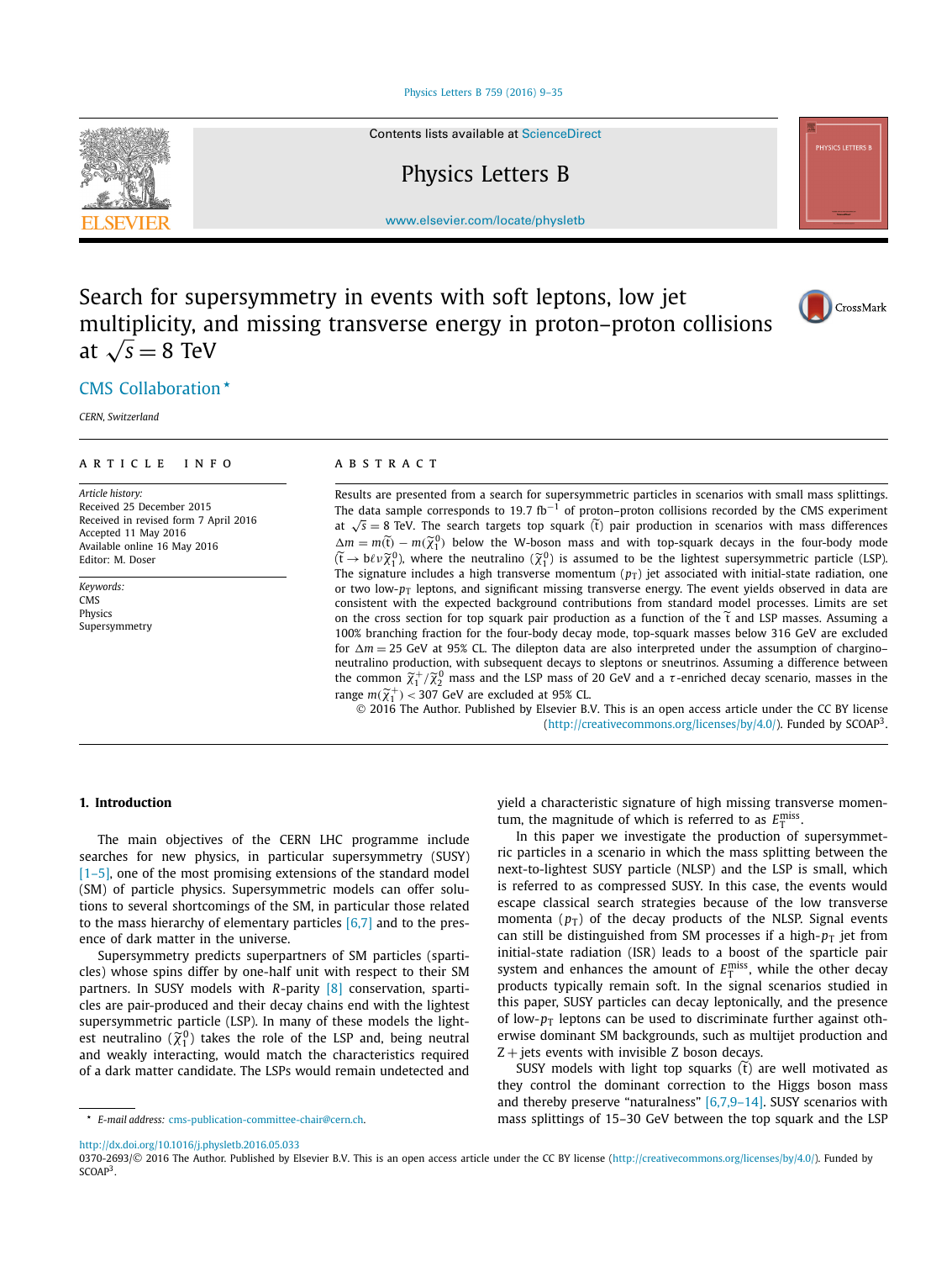<span id="page-1-0"></span>

**Fig. 1.** Signal models for top squark pair production with subsequent four-body decays (left), and chargino–neutralino pair production with decays via sleptons and sneutrinos (right). Antiparticle labels are suppressed. The ISR jet used in the analysis is not shown in these diagrams.

are especially interesting because they would lead, through  $\widetilde{t}$  –  $\widetilde{\chi}_1^0$ co-annihilation, to the observed cosmological abundance of dark matter [\[15\].](#page-10-0) For mass differences below the W-boson mass, top squarks could undergo either a two-body decay (such as  $\widetilde{\mathsf{t}} \to \mathsf{c}\widetilde{\chi}_1^0$ ) or a four-body decay ( $\tilde{t} \rightarrow bff' \tilde{\chi}_1^0$ , where ff' represents a pair of quarks or leptons), as shown in the left panel of Fig. 1, with branching fractions and kinematic properties that depend on details of the model  $[16,17]$ . The search strategy based on the presence of an ISR jet has been used to search for the two-body decay in a monojet topology by the CMS Collaboration [\[18\],](#page-10-0) and for both decay modes by the ATLAS Collaboration [\[19–21\].](#page-10-0) In this paper we assume that other SUSY particles are decoupled and that the fourbody decay proceeds exclusively via virtual SM particles.

Final states with a hard ISR jet, high  $E_{\rm T}^{\rm miss}$ , and one or more charged leptons can also occur in the production of chargino– neutralino pairs in compressed SUSY models [\[22–24\].](#page-10-0) A model of pair-production of the lightest chargino  $(\widetilde{\chi}_1^+)$  with the secondlightest neutralino  $({\tilde{\chi}}_2^0)$  is shown in Fig. 1 (right). Decay chains could proceed via intermediate sleptons or sneutrinos and give rise to final states with one or three charged leptons. In this model,  $\widetilde{\chi}_1^+$  and  $\widetilde{\chi}_2^0$  are assumed to be almost degenerate and are assigned a common mass  $m(\tilde{\chi})$ . In general, the same signature can arise from the production of heavy particles whose decay chains contain undetected, slightly lighter particles plus leptons. Previous LHC results for the model of electroweak production described above and mass splittings below  $m(Z)$  can be found in Refs.  $[25-29]$ , where the last two references also report an alternative approach based on the vector-boson fusion topology.

In this paper we describe a search for pair production of top squarks with subsequent four-body decays via virtual top quarks and W bosons in events with a high- $p_{\rm T}$  jet,  $E_{\rm T}^{\rm miss}$ , and one or two soft leptons, corresponding to signal events with a leptonic decay of at least one of the virtual W bosons. The single-lepton topology offers the second-highest branching fraction after the purely hadronic mode. In this channel we consider only muons, which can be efficiently reconstructed and identified with transverse momenta as low as 5 GeV. For the dilepton topology we require a second lepton (electron or muon) of opposite charge. The single and double electron final states are not used because they have reduced sensitivity compared to the muon channels due to the higher  $p_T$  thresholds required for electrons. In addition, selected events are required to have an energetic jet compatible with the ISR signature, at most one additional jet of moderate to high  $p<sub>T</sub>$ , no hard leptons, and a significant amount of  $E_{\textrm{T}}^{\textrm{miss}}$ . The dominant SM backgrounds to this search are pair production of top quarks, W boson or *Z*/*γ*<sup>\*</sup> production in association with jets, and diboson (VV) production. Their contributions to the signal region (SR) are estimated by correcting the predictions from simulation using the event yields observed in several control regions (CRs) in data. Data

are also used to validate this procedure and to derive systematic uncertainties.

The results of the dilepton search are also interpreted in terms of the model of  $\widetilde{\chi}_1^+$ – $\widetilde{\chi}_2^0$  pair production discussed above. For small  $\widetilde{\chi}_{1}^{+} - \widetilde{\chi}_{1}^{0}$  mass splittings, the leptons in the final state would be soft and therefore within the signal region of the dilepton search.

#### **2. Detector description and event reconstruction**

The CMS detector has been described in detail in Ref. [\[30\].](#page-10-0) Its central feature is a superconducting solenoid that provides a homogeneous field of 3.8 T in a volume containing a silicon pixel and strip tracker, a lead tungstate crystal electromagnetic calorimeter, and a brass and scintillator hadron calorimeter. Muons are measured in gas-ionization chambers embedded in the steel fluxreturn yoke surrounding the solenoid. The acceptance of the silicon tracker and the muon systems extends to pseudorapidities of |*η*| *<* <sup>2</sup>*.*5 and *<* <sup>2</sup>*.*4, respectively. The barrel and endcap calorimeters cover the range  $|\eta|$  < 3.0 and are complemented by extensive forward calorimetry. Events are selected for further analysis by a two-tier trigger system that uses custom hardware processors to make a fast initial selection, followed by a more detailed selection executed on a dedicated processor farm.

The measurement of jets and  $E_{\text{T}}^{\text{miss}}$  is based on candidates reconstructed by the particle-flow  $(\Pr)$  algorithm [\[31,32\],](#page-10-0) which identifies leptons, photons, and charged and neutral hadrons by combining information from all subdetectors. The PF candidates are clustered into jets by using the anti- $k<sub>T</sub>$  algorithm [\[33\]](#page-10-0) with a distance parameter of 0.5. Jets are required to have  $p_T > 30$  GeV and  $|\eta|$  < 4.5, and to pass loose quality criteria [\[34\]](#page-10-0) based on the energy fractions associated with electromagnetically or hadronically interacting charged or neutral particles. The negative vector sum of the transverse momenta of the PF candidates defines the value of  $E_T^{\text{miss}}$  and the corresponding direction. Jet energies and  $E_{\text{T}}^{\text{miss}}$  are corrected for shifts in the energy scale, contributions from additional, simultaneous proton–proton collisions (pileup), and residual differences between data and simulation [\[35,36\].](#page-10-0) Jets originating from b quarks are identified ("tagged") using the com-bined secondary vertex algorithm [\[37,38\]](#page-10-0) at a working point corresponding to an efficiency of about 70% and a misidentification probability for light-quark jets of about 1%. Hadronic decays of *τ* leptons are identified using the hadrons-plus-strips algorithm [\[39\].](#page-10-0)

Muons and electrons are required to have  $p_T$  above 5 and 7 GeV, respectively. In the single-muon search, the lepton acceptance is restricted to  $|\eta|$  < 2.1, while in the dilepton search, this limit is tightened to 1.5 for both electrons and muons. Standard loose identification requirements [\[40,41\]](#page-10-0) are applied to reduce the background from nonprompt (NPR) leptons produced in semileptonic hadron decays and from jets showing a lepton signature. Further background reduction is achieved by requiring the leptons to be isolated. The absolute isolation  $I_{\text{abs}}$  is computed by summing the transverse momenta of PF candidates, except that of the lepton, in a cone of size  $\Delta R < 0.3$  around the lepton direction, where  $\Delta R = \sqrt{(\Delta \phi)^2 + (\Delta \eta)^2}$  and  $\phi$  is the azimuthal angle measured in radians. The energy in the isolation cone is corrected for the effects of pileup. The relative isolation *I*<sub>rel</sub> is obtained by dividing  $I_{\text{abs}}$  by the  $p_{\text{T}}$  of the lepton. The details of the isolation requirements differ between the single-lepton and dilepton topologies due to differences in the dominant backgrounds and the purities. They are described in Sections [4](#page-2-0) and [5.](#page-5-0)

#### **3. Samples and event preselection**

The data sample comprises proton–proton collisions recorded in 2012 at a centre-of-mass energy of 8 TeV and corresponds to an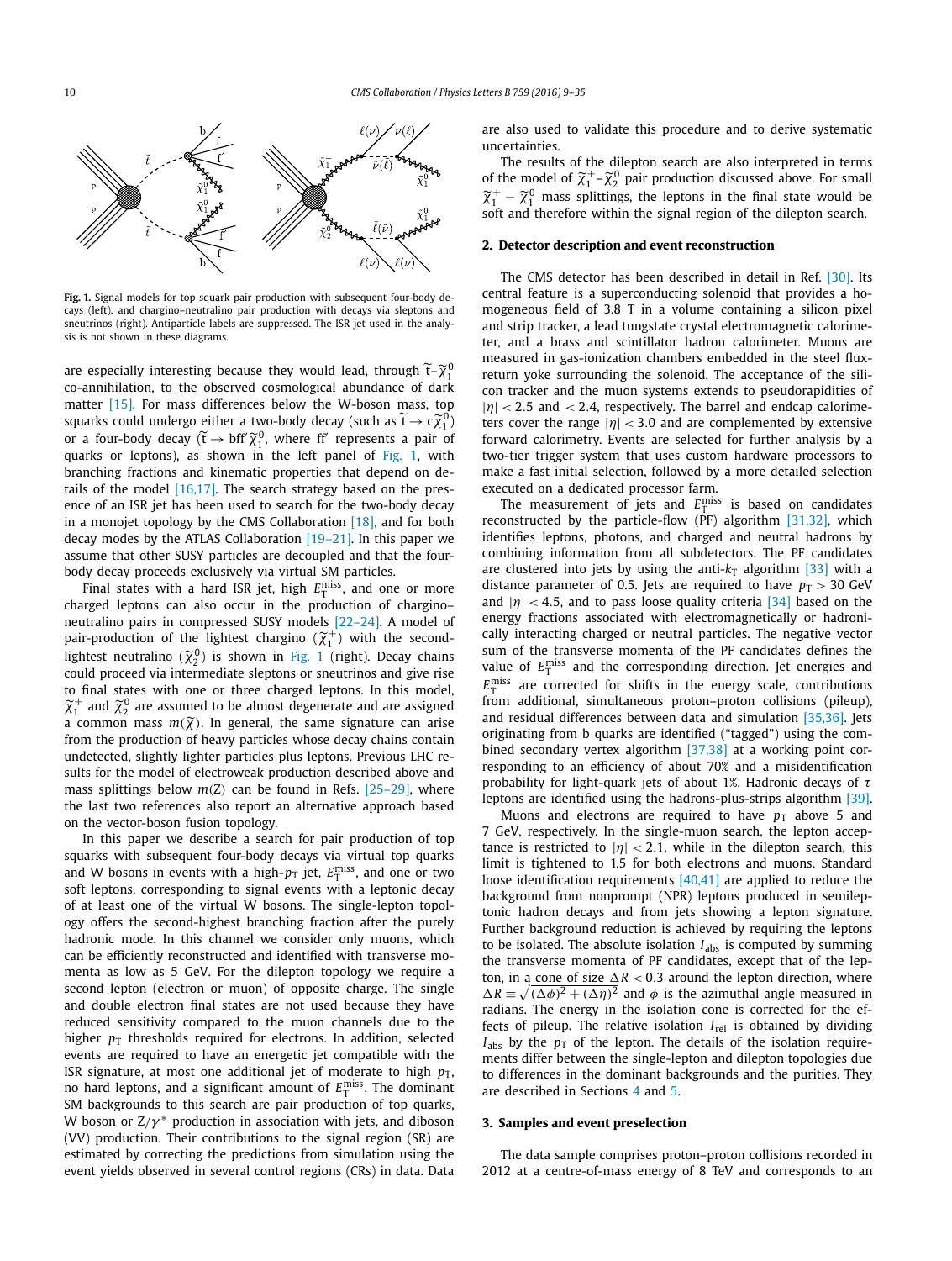<span id="page-2-0"></span>integrated luminosity of 19*.*7 fb<sup>−</sup>1. The search uses events passing one of several online  $E_{\text{T}}^{\text{miss}}$  selections. These triggers evolved over the data-taking period and required either  $E_T^{\text{miss}} > 120$  GeV, where  $E_{\text{T}}^{\text{miss}}$  is reconstructed from the energy deposited in the calorimeters, or  $E_{\text{T}}^{\text{miss}} > 95$  GeV and a jet with  $p_{\text{T}} > 80$  GeV and  $|\eta| < 2.6$ , where both objects are reconstructed using the PF algorithm. In the second part of the data-taking period, the threshold on *E*miss T was raised from 95 to 105 GeV. Control samples were collected based on a single-muon trigger with a  $p<sub>T</sub>$  threshold of 24 GeV.

Simulated Monte Carlo (MC) samples of SM background events are produced by using several generators. Single and pair production of top quarks are simulated by using the POWHEG 1.0  $[42]$ program. Simulations of multijet and diboson events are done with PYTHIA  $6.4$  [\[43\].](#page-10-0) The generation of all other relevant samples, in particular  $Z/\gamma^*$  processes, W + jets events, and tt production in association with a W, Z, or Higgs boson, is performed with the MADGRAPH 5.1 [\[44\]](#page-10-0) generator. Alternative samples of tt and diboson events are also produced using MADGRAPH to investigate possible systematic differences, which are found to be insignificant in the context of the analyses described in this paper. All samples generated with MadGraph or powheg are passed to pythia 6.4 with the  $Z2^*$  tune  $[45]$  for hadronization and showering. The detector response is simulated with the GEANT4  $[46]$  program. Finally, all events are reconstructed with the same algorithms as the ones used for data. Pileup events are included in the simulation and all samples are reweighted to match the distribution of the average number of these events in data.

The signal simulation for t pair production is done on a grid in the  $\widetilde{t}$ - $\widetilde{\chi}_1^0$  mass plane with  $m(\widetilde{t})$  ranging from 100-400 GeV in steps of 25 GeV, and  $\Delta m \equiv m(\tilde{t}) - m(\tilde{\chi}_1^0)$  ranging from 10–80 GeV in steps of 10 GeV. The production of top-squark pairs with up to two additional jets and the four-body decays of the top squarks are generated with MADGRAPH. The decays are forced to proceed only through virtual SM particles. Chargino–neutralino pair production is also modelled with MADGRAPH, while their decays are generated with pythia. We assume a bino-like LSP and wino-like  $\widetilde{\chi}_2^0$  and  $\widetilde{\chi}_1^+$ in order to allow a direct comparison with Ref. [\[25\].](#page-10-0) A range in the common gaugino mass of 100–400 GeV is covered with steps of 20 GeV, maintaining a fixed mass difference of 20 GeV above the  $\widetilde{\chi}_1^0$ . As for the background samples, the generation steps for both signal models are followed by hadronization and showering in pythia. For the signal samples, the modelling of the detector response is performed with the CMS fast simulation program [\[47\].](#page-10-0) Differences in the efficiencies of the lepton selection and the b-jet identification between the fast and the detailed GEANT4 simulation are corrected by using scale factors. Deficiencies in the modelling of ISR in the simulation  $[48]$  are corrected by applying a weight as a function of the  $p<sub>T</sub>$  of the recoiling system.

The effects of residual differences between data and simulation are taken into account in the analysis. The systematic uncertainty related to possible variations in the jet energy scale [\[35\]](#page-10-0) is evaluated by a coherent change of all jet energies, which is also propagated to  $E_{\textrm{T}}^{\textrm{miss}}$ . The jet energy resolution in simulation is found to be slightly better than in data [\[35\].](#page-10-0) To compensate for this effect, the energies of simulated jets are smeared and a corresponding systematic uncertainty is assigned. Simulation is corrected for differences in the efficiencies of the reconstruction of leptons, and of the identification of leptons  $[40,41]$  and b jets  $[37,38]$  with respect to the values measured in data. The corresponding uncertainties are propagated to the final results.

The first step in the event selection is designed to match the online requirements and to serve as a common basis for the analysis in both channels. It is guided by the general characteristics of signal events. The leading jet of each event is considered as an ISR jet candidate. It is required to pass tighter jet identification criteria and to fulfil  $p_T > 110$  GeV and  $|\eta| < 2.4$ . Since jets resulting from  $\tilde{t}$  decays are soft, and no jets are expected from  $\tilde{\chi}_2^0$  or  $\tilde{\chi}_1^+$ decays, at most one additional jet with  $p_T > 60$  GeV is accepted. At least one identified muon with  $p_T > 5$  GeV and  $|\eta| < 2.1$  must be present. Finally, a requirement of  $E_{\text{T}}^{\text{miss}} > 200$  GeV is imposed. By using a control sample collected with the single-muon trigger, the signal triggers are found to be fully efficient after these preselection criteria are applied.

#### **4. Search in the single-lepton channel**

The single-lepton topology is selected by requiring at least one muon within the acceptance described in the previous sections. Events are rejected if an electron, a *τ* lepton, or an additional muon with  $p_T > 20$  GeV is present. To avoid strong variations of the muon selection efficiency with  $p<sub>T</sub>$ , a combined isolation criterion,  $I_{\text{abs}} < 5$  GeV or  $I_{\text{rel}} < 0.2$ , is used, equivalent to a transition from an absolute to a relative isolation requirement at  $p_T =$ 25 GeV. The impact parameters of the muon with respect to the primary collision vertex in the transverse plane,  $d_{xy}$ , and longitudinal direction,  $d_{z}$ , are required to be smaller than  $0.02$  and 0.5 cm, respectively. The primary vertex is chosen as the one with the highest sum of  $p_T^2$  of its associated tracks. Furthermore, requirements are imposed on  $E_{\text{T}}^{\text{miss}}$  and on the scalar sum of the transverse momenta of all jets,  $H<sub>T</sub>$ . Since these two observables are correlated, a simultaneous selection is applied by using the combined variable  $C_T \equiv \min(E_T^{\text{miss}}, H_T - 100 \text{ GeV})$ . To match the preselection,  $C_T > 200$  GeV is required. Background from SM dijet and multijet production is suppressed by requiring the azimuthal angle between the momentum vectors of the two leading jets to be smaller than 2.5 rad for all events with a second hard jet of  $p_T > 60$  GeV. According to simulation, the remaining sample is dominated by  $W +$  jets and, to a lesser extent, by tt production with a single prompt lepton in the final state. Therefore, we use the transverse mass  $m<sub>T</sub>$  [\[49\]](#page-11-0) computed from the transverse components of the muon momentum and the  $E_{\text{T}}^{\text{miss}}$  vector as a discriminant.

Distributions of the muon  $p<sub>T</sub>$  and of  $m<sub>T</sub>$  at this stage of the selection are presented in [Fig. 2.](#page-3-0) They show good agreement between data and simulation. The variation of the signal shapes is illustrated with two extreme cases of the mass splitting (10 and 80 GeV).

To maintain sensitivity over a large range of  $\Delta m$  values, several SRs are defined as listed in [Table 1.](#page-4-0) Since signal leptons have low  $p_T$ , we impose an upper limit of  $p_T < 30$  GeV in all these selections. Because the muon  $p<sub>T</sub>$  spectrum of the signal changes rapidly with  $\Delta m$ , the full range of muon  $p<sub>T</sub>$  is subdivided into three bins in the calculation of the final results: 5–12, 12–20, and 20–30 GeV.

The signal region labelled as SRSL1 is designed for low values of  $\Delta m$ , where the b jets produced in the t decays rarely pass the selection thresholds. A veto on b-tagged jets strongly reduces the contribution from tt events. In addition, only events with negatively charged muons ( $Q = -1$ ) are accepted, using the fact that the remaining  $W +$  jets background shows significantly more positively than negatively charged muons [\[50\]](#page-11-0) while the signal is symmetric in the muon charge. The acceptance for muons is reduced to the central region,  $|\eta|$  < 1.5, and the requirement on  $C_T$  is tightened to 300 GeV. For signal points at low  $\Delta m$ ,  $m<sub>T</sub>$  is typically small, mainly due to the soft lepton  $p<sub>T</sub>$  spectrum. With increasing  $\Delta m$ , the average  $m<sub>T</sub>$  increases and eventually the distribution extends to values above  $m(W)$ . To cover the full range of  $\Delta m$  values, SRSL1 is therefore divided into three subregions, SRSL1a–c,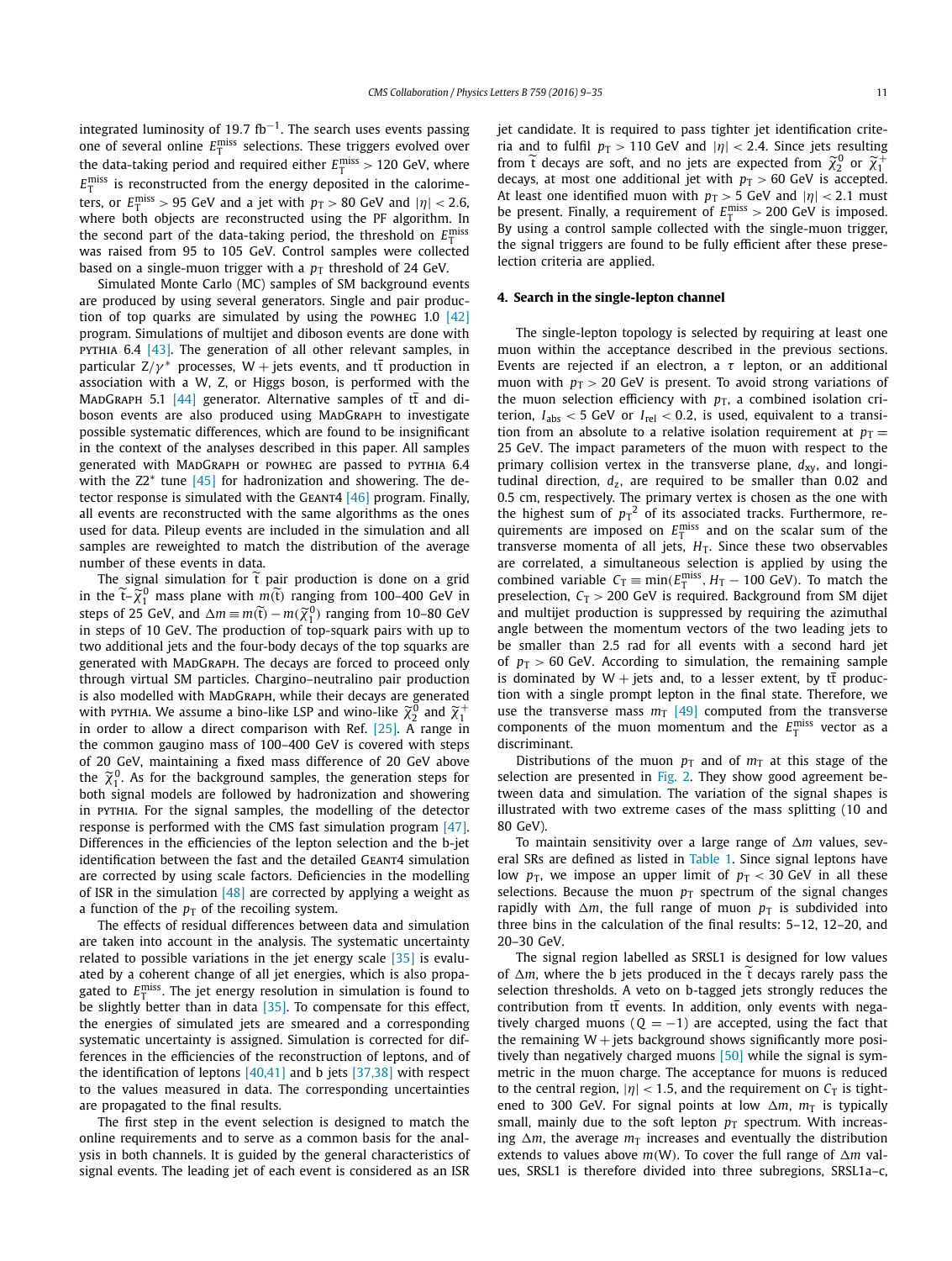<span id="page-3-0"></span>

Fig. 2. Distributions of (top) muon  $p_T$  and (bottom)  $m_T$  after the preselection of the single-muon analysis. For each plot, the variable shown has been excluded from the selection. Data are indicated by circles. The uncorrected background predictions from simulation are represented as filled, stacked histograms, and the shapes for two signal points with  $m(t) = 225$  GeV and mass splittings of  $\Delta m = 10$  and 80 GeV as dashed red and solid blue lines, respectively. The error bars and the dark, shaded bands indicate the statistical uncertainties of data and simulation, respectively. The lower panels show the ratio of data to the sum of the SM backgrounds. (For interpretation of the references to colour in this figure legend, the reader is referred to the web version of this article.)

defined by  $m_T < 60$  GeV,  $60 < m_T < 88$  GeV, and  $m_T > 88$  GeV, respectively.

The second signal region (SRSL2) targets signals with higher mass splitting, where some of the b jets enter the acceptance. Therefore, the b jet veto in the region  $30 < p_T < 60$  GeV is reversed, and at least one such jet is required. Events with one or more b-tagged jets with  $p_T > 60$  GeV are still rejected to reduce the tt background. In addition, the  $p<sub>T</sub>$  threshold of the ISR jet candidate is raised to 325 GeV. This second SR receives a strong contribution from tt events.

#### *4.1. Background estimation*

The following four background contributions are estimated by using data:  $W + jets$  and tt production, which are the dominant components for the single-muon search;  $(Z \rightarrow \nu \nu)$  + jets, which is relevant for a signal region at high  $m<sub>T</sub>$  as explained below; and multijet production. For the first three of these backgrounds, data/simulation scale factors are determined in suitable CRs and applied to the simulated yields in the SR. The contribution of multijet events is estimated by using data only. Rare backgrounds (other  $Z/\gamma^*$  processes, and diboson and single top quark production) are predicted by using simulation.

Simulation provides only an imperfect description of the  $p<sub>T</sub>$ spectrum for the main background samples ( $W +$  jets, tt). Since the extrapolations from control to signal regions involve the lepton  $p_T$  spectrum, the  $p_T$  distributions of W bosons (for W + jets events) and top quarks (for tt events) are corrected based on measurements in data samples dominated by  $t\bar{t}$ ,  $Z + j$ ets, and  $W + j$ ets events before deriving the scale factors.

For the estimation of the tt background, a single control region (CRSL*(*tt*)*) is used: events are required to pass the basic selection defined above and must include at least two b-tagged jets, with one of them in the  $p_T$  region above 60 GeV. This CR has an estimated purity of 80% in tt events. The observed event count in  $CRSL(t\bar{t})$  is corrected for other background contributions and compared to the yield estimated from  $t\bar{t}$  simulation. The resulting scale factor of 1.05 is then used to modify the predictions of the tt simulation in all SRs.

The  $W + jets$  yields from simulation are normalized in control regions associated to each of the four signal (sub-)regions SRSL1a–c (CRSL1a–c) and SRSL2 (CRSL2). Control and signal regions differ only by the muon  $p<sub>T</sub>$  range: in the CRs a muon with  $p_T$  > 30 GeV is required. The control regions CRSL1a–c have an estimated purity of 80% in  $W$  + jets events. For region CRSL2 this number is about 50%, the remainder being dominated by tt events. Again, scale factors are derived after subtracting non- $W +$ jets backgrounds from the observed yields in the CR. The tt yields used in the subtraction are corrected by the scale factor determined as described in the previous paragraph. The scale factors for  $W + jets$ simulation vary from 0.88–1.18 in the four signal regions SRSL1a–c and SRSL2.

Each factor is applied to all three muon  $p<sub>T</sub>$  bins of a signal region. Systematic uncertainties are assigned related to the statistical uncertainties of the factors (6–30%), and to the shape of the  $p_T$ spectrum as described later in this section. The definitions of the single-lepton signal and control regions are summarized in [Table 1,](#page-4-0) and the expected compositions of the events in the control regions are shown in [Table 2.](#page-4-0) For the benchmark signal models, the control regions would typically receive a contribution from signal events at the level of a few percent. This effect is taken into account in the statistical analysis of the results.

After applying the signal selection, with the exception of the requirement on muon  $p<sub>T</sub>$ , the muon  $p<sub>T</sub>$  spectra of tt and W + jets events are similar. Therefore, the correction procedure leads to an anti-correlation of the estimates for the two categories and a relative uncertainty in the sum of the two contributions that is smaller than the uncertainty in a single component. For this reason, the analysis is robust against variations in the relative yields of tt and  $W +$  jets events: a validation based on the direct estimation of the sum of both background components from the control regions CRSL1a–c and CRSL2 yields almost identical results in terms of the total background. The anti-correlation between the two backgrounds is taken into account in the computation of the results described in Section [6.](#page-8-0)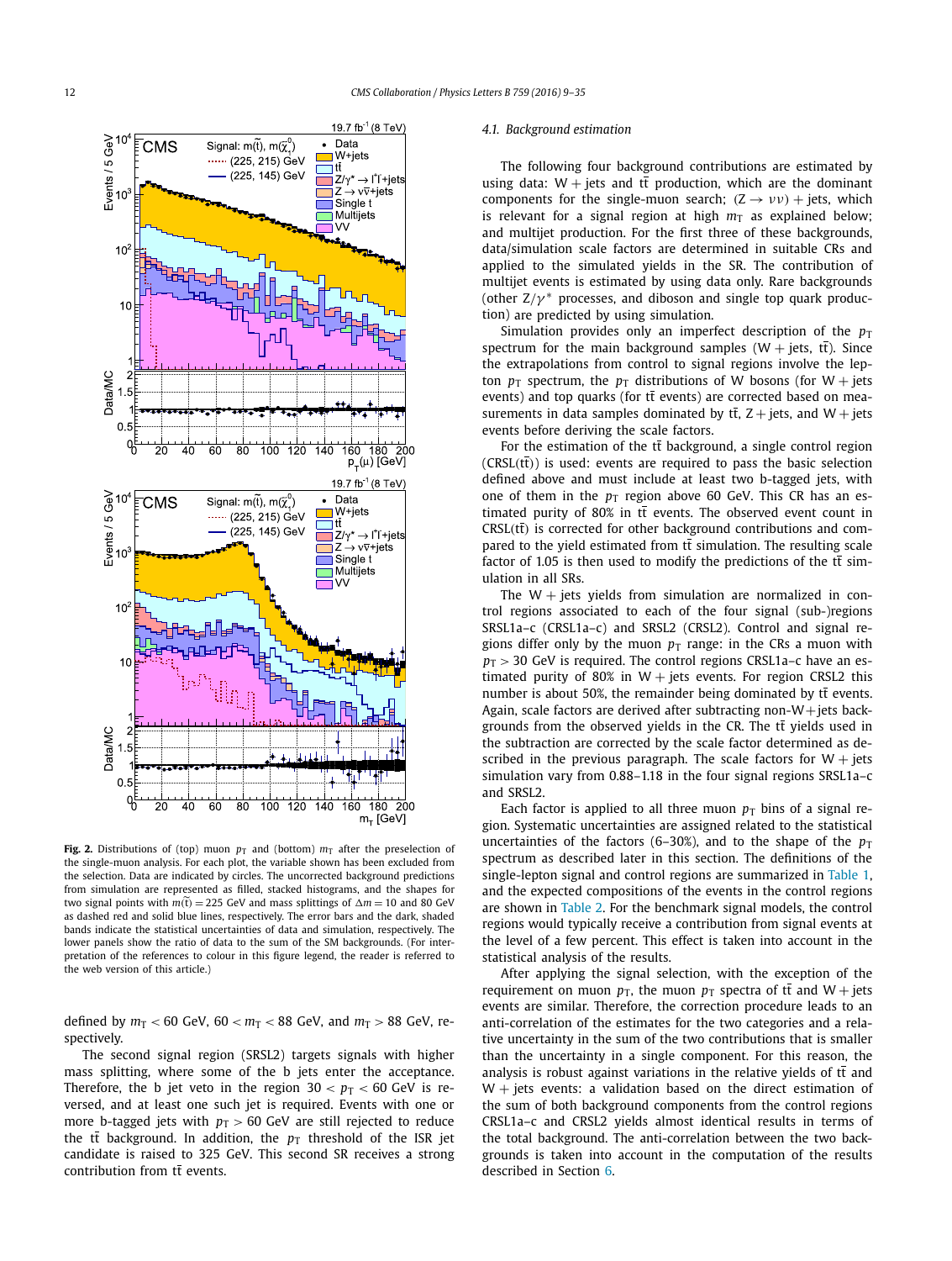<span id="page-4-0"></span>Definition of signal and control regions for the single-muon search. For jets, the attributes "soft" and "hard" refer to the  $p_T$  ranges 30–60 GeV and *>* 60 GeV, respectively. For the calculation of the final results, each signal region (SRSL1a–c, SRSL2) is subdivided into three bins according to  $p_T(\mu)$ : 5–12, 12–20, and 20–30 GeV.

| Variable                       | SRSL1a-c, CRSL1a-c                | SRSL2, CRSL2                                           | $CRSL(t\bar{t})$            |
|--------------------------------|-----------------------------------|--------------------------------------------------------|-----------------------------|
| $E_{\rm T}^{\rm miss}$ (GeV)   | > 300                             | > 300                                                  | > 200                       |
| $H_T$ (GeV)                    | >400                              |                                                        | > 300                       |
| $p_T$ (ISR jet) (GeV)          | >110                              | > 325                                                  | >110                        |
| Number of hard jets            | $\leq$ 2                          | $\leq$ 2                                               | $\leq$ 2                    |
| $\Delta\phi$ (hard jets) (rad) | < 2.5                             | < 2.5                                                  | < 2.5                       |
| Number of b jets               | $\bf{0}$                          | $> 1$ soft                                             | $(> 1$ soft and $> 1$ hard) |
|                                |                                   | 0 hard                                                 | or $(> 2$ hard)             |
| $p_T(\mu)$ (GeV)               | 5–30 (SR), $>$ 30 (CR)            | 5–30 (SR), $>$ 30 (CR)                                 | > 5                         |
| $ \eta(\mu) $                  | < 1.5                             | < 2.4                                                  | < 2.4                       |
| $d_{xy}(\mu)$ (cm)             | < 0.02                            | < 0.02                                                 | < 0.02                      |
| $d_{\rm z}(\mu)$ (cm)          | < 0.5                             | < 0.5                                                  | < 0.5                       |
| $Q(\mu)$                       | $-1$                              | any                                                    | any                         |
| Lepton rejection               |                                   | no e, $\tau$ , or additional $\mu$ with $p_T > 20$ GeV |                             |
| $mT$ (GeV)                     | $< 60$ (a), 60–88 (b), $> 88$ (c) |                                                        |                             |

| . . | $\sim$ |  |
|-----|--------|--|
|     |        |  |

Contributions to the control regions of the single-muon analysis as determined from simulation before application of scale factors, together with the observed event counts. All uncertainties are statistical.

| Background          | $CRSL(t\bar{t})$ | CRSL <sub>1</sub> a | CRSL <sub>1</sub> b | CRSL <sub>1</sub> c | CRSL <sub>2</sub> |
|---------------------|------------------|---------------------|---------------------|---------------------|-------------------|
| $W + iets$          | $67.9 + 3.6$     | $323.3 + 6.4$       | $141.9 + 4.3$       | $30.3 \pm 2.0$      | $36.5 + 2.3$      |
| $t\bar{t}$          | $471.0 \pm 9.6$  | $19.5 + 2.2$        | $9.9 + 1.5$         | $6.1 + 1.2$         | $37.5 \pm 3.5$    |
| $Z/\gamma^*$ + jets | $2.1 \pm 0.5$    | $16.1 + 1.0$        | $0.8 + 0.2$         | $0.3 + 0.1$         | $0.7 + 0.2$       |
| VV                  | $3.8 + 0.6$      | $13.7 + 1.3$        | $8.0 + 1.1$         | $2.5 + 0.5$         | $1.1 \pm 0.4$     |
| Single top quark    | $58.6 + 12.6$    | $4.6 + 1.4$         | $3.3 + 1.2$         | $1.1 \pm 0.7$       | $3.5 + 1.2$       |
| <b>Total SM</b>     | $603.4 + 16.2$   | $377.1 + 7.1$       | $165.0 + 4.8$       | $40.3 + 2.5$        | $79.4 + 4.3$      |
| Data                | 628              | 347                 | 172                 | 46                  | 75                |

The extrapolation of the correction factors from control to signal regions has been validated by comparing corrected yields from simulation to data in sideband regions. Each of these sidebands is defined by one of the following changes with respect to the signal selection: (a) a lowering of the  $E_{\text{T}}^{\text{miss}}/H_{\text{T}}$  requirement to 200  $<$  $C_T < 300$  GeV, (b) a change in the muon charge requirement, and (c) the condition of exactly one b-tagged jet with  $p_T > 60$  GeV. The predictions in the sidebands are compatible with the observations, and the results are used to assign systematic uncertainties on the extrapolation of the scale factors to the SRs. These uncertainties are 20% for the estimate of the tt background and 10–30% for the estimate of the  $W +$ jets background where the highest uncertainty applies to region SRL1c.

At high values of  $m<sub>T</sub>$ , only a few  $W$  + jets events pass the SRSL1c selection. In this signal region,  $Z +$  jets production, with the Z boson decaying to neutrinos, plus a nonprompt muon related to one of the jets, constitutes a non-negligible contribution. This contribution is estimated from simulation, together with a correction derived from a data sample of events with two or more muons, selected by the single-muon trigger. In this control sample,  $Z$ + jets events with Z boson decays to muon pairs are used. By using tighter muon selection criteria and restricting the mass of the dimuon system to be within 15 GeV of *m(*Z*)*, a high-purity sample is obtained. The events are used to mimic <sup>Z</sup> → *νν* decays by removing the two daughter muons and adding their momenta to the  $E_{\text{T}}^{\text{miss}}$  vector. The correction is applied as the product of two factors:  $R_{\mu\mu}$ , the inclusive data-to-simulation ratio, and  $R_{\mu\mu\mu}/\mu\mu$ , the ratio of the probabilities to observe a third, soft muon. The first factor corrects the cross section in the  $\mu\mu$  channel for a signallike region. Its measured value is  $0.80 \pm 0.03$ . The double ratio  $R_{\mu\mu\mu/\mu\mu}$  is determined in a looser selection to be 1.26  $\pm$  0.27, yielding a total correction factor of 1*.*01 ± 0*.*22. The uncertainties quoted above are statistical. Systematic uncertainties due to the evolution with  $E_{\text{T}}^{\text{miss}}$  and  $H_{\text{T}}$ , or due to differences in the muon efficiency or acceptance between data and simulation, are negligible with respect to the statistical uncertainty.

The contribution from multijet events is estimated by inverting the requirements on muon isolation, the muon impact parameter, and the veto on leading jets in back-to-back configuration. Assuming small correlations among the three variables mentioned above, the yield of multijet events can be estimated from the yield obtained with the fully inverted selection combined with the product of three reduction factors (one for each variable). The estimated contributions to SRSL1 and SRSL2 are below 0.1 events and are therefore neglected.

A summary of the expected contributions of different background processes to the SRs is shown in [Table 3](#page-5-0) together with the yields of two benchmark signal points.

#### *4.2. Background systematic uncertainties*

In addition to the systematic uncertainties estimated in the previous subsections, the following systematic effects and associated uncertainties have been evaluated.

The full difference in the background estimates induced by the correction of the  $p_T$  spectrum of simulated tt and  $W + j$ ets events is assigned as a systematic uncertainty. The impact of the reweighting applied to tt events is only significant for the signal region SRSL2, where the contribution of this background is the highest.

Changes in the polarization of the W boson can have an impact on the results since they change the balance between muon  $p_{\text{T}}$  and  $E_{\text{T}}^{\text{miss}}$ . To quantify this effect, the polarization fractions  $f_{\lambda=+1}$ ,  $f_{\lambda=-1}$ , and  $f_{\lambda=0}$ , associated with helicity +1, -1, and 0 amplitudes have been modified following three different scenarios: a 10% variation of *f*−<sup>1</sup> − *f*+<sup>1</sup> for both W<sup>+</sup> and W−, a 5% variation of *f*−1, *f*+1, and a 10% variation of the longitudinal polarization fraction *f*<sup>0</sup> [\[51–53\].](#page-11-0)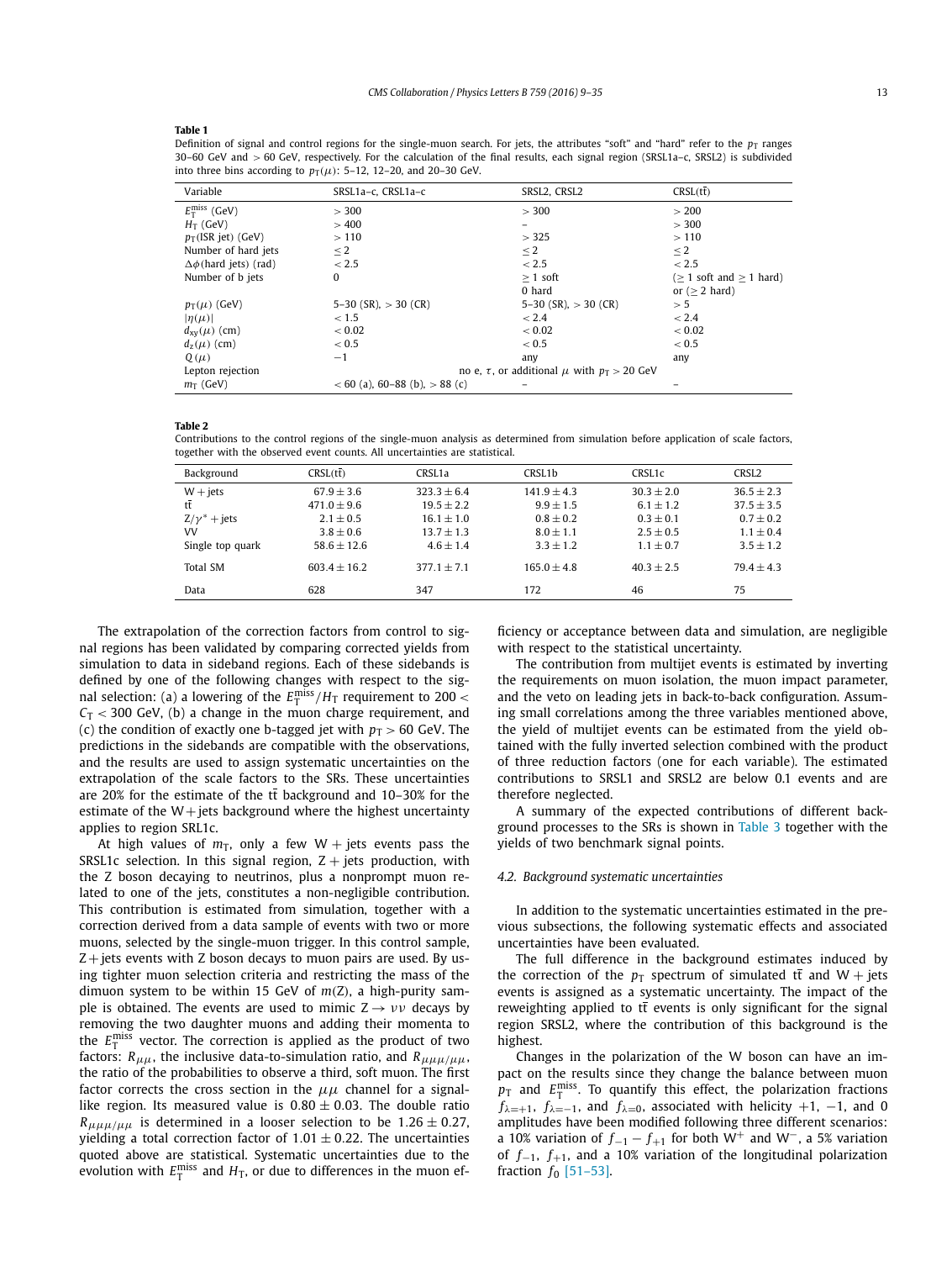<span id="page-5-0"></span>

| н |  |
|---|--|
|---|--|

Estimated background contributions for the signal regions of the single-muon analysis. The scale factors determined in the control regions are applied. For the signal samples,  $m(\tilde{t})$  and  $m(\tilde{\chi}_1^0)$  are shown in parentheses. All uncertainties are statistical.

| Background                                       | SRSL <sub>1</sub> a | SRSL <sub>1</sub> b | SRSL <sub>1</sub> c | SRSL <sub>2</sub> |
|--------------------------------------------------|---------------------|---------------------|---------------------|-------------------|
| $W + iets$                                       | $116.8 + 8.8$       | $73.2 + 7.6$        | $8.8 + 2.1$         | $16.0 + 4.9$      |
| tt                                               | $7.4 + 1.3$         | $4.1 + 1.0$         | $1.2 + 0.5$         | $13.8 + 1.8$      |
| $Z \rightarrow \nu \nu$ + jets                   | $1.1 + 0.4$         | $1.2 + 0.4$         | $1.5 + 0.5$         | $0.3 + 0.2$       |
| $Z/\gamma^* \rightarrow \ell \ell + \text{jets}$ | $4.4 + 0.5$         | $0.2 + 0.1$         | $0.2 + 0.1$         | $0.5 + 0.2$       |
| VV                                               | $4.6 + 0.7$         | $1.8 + 0.5$         | $0.7 + 0.3$         | $0.5 + 0.2$       |
| Single top quark                                 | $0.1 \pm 0.1$       | $0.6 + 0.4$         | ~< 0.3              | $1.0 + 0.7$       |
| <b>Total SM</b>                                  | $134.5 + 8.9$       | $81.3 + 7.8$        | $12.3 + 2.3$        | $32.1 + 5.3$      |
| tt signal (250, 230)                             | $32.5 + 2.8$        | $6.2 + 1.2$         | $4.7 \pm 1.0$       | $7.1 + 1.3$       |
| $\widetilde{t}$ t signal (300, 250)              | $11.0 \pm 1.0$      | $4.2 \pm 0.6$       | $5.1 \pm 0.7$       | $10.7 \pm 1.0$    |

#### **Table 4**

Relative systematic uncertainties in the background predictions in the signal regions of the single-muon search. The labels refer to sources of systematic uncertainties discussed in Sections [3](#page-1-0) and [4.2.](#page-4-0)

| Systematic effect                            | Uncertainty (%) |        |        |                   |  |
|----------------------------------------------|-----------------|--------|--------|-------------------|--|
|                                              | SRSL1a          | SRSL1b | SRSL1c | SRSL <sub>2</sub> |  |
| Pileup                                       | 0.5             | 0.8    | 3.0    | 0.5               |  |
| W $p_T$ reweighting                          | 7.1             | 8.8    | 8.1    | 3.7               |  |
| $t\bar{t}$ <i>p</i> <sub>T</sub> reweighting | 0.8             | 0.5    | 0.1    | 5.4               |  |
| Jet energy scale                             | 2.4             | 3.2    | 2.1    | 6.0               |  |
| Jet energy resolution                        | 1.1             | 4.4    | 7.3    | 3.4               |  |
| b tagging                                    | 0.1             | 0.1    | 0.5    | 1.3               |  |
| W polarization                               | 2.9             | 2.8    | 3.9    | 0.8               |  |
| Muon efficiency                              | 3.5             | 3.5    | 3.5    | 3.5               |  |
| $W +$ jets validation                        | 8.8             | 18.1   | 21.7   | 10.2              |  |
| tt validation                                | 1.0             | 0.9    | 1.7    | 8.4               |  |
| Other backgrounds                            | 3.8             | 2.4    | 9.8    | 3.6               |  |
| Total uncertainty                            | 13.1            | 21.5   | 27.0   | 17.1              |  |

The uncertainties based on the comparison of data and simulation in the validation regions described in the previous subsection are propagated to the final estimate. An uncertainty of 50% is assigned to the cross sections of all non-leading backgrounds, including  $Z \rightarrow \nu \nu$ , and propagated through the full estimation procedure. An overview of all systematic uncertainties related to the background prediction is presented in Table 4. The dominant uncertainties are related to the limited statistical precision of the validation procedure and to the uncertainties in the shape of the muon  $p_T$  spectrum in W + jets events.

#### **5. Search in the dilepton channel**

The analysis in the dilepton channel also starts from the common baseline selection described in Section [3.](#page-1-0) In this topology, less background is expected, and thus the selection requirements on  $E_{\rm T}^{\rm miss}$  and the  $p_{\rm T}$  of the ISR jet candidate are set to be above 200 and 150 GeV, respectively, just above the trigger thresholds. To increase sensitivity, we select events in two signal regions defined by the  $p_T$  of the leading lepton: 5–15 and 15–25 GeV. The second lepton is required to have  $p_T < 15$  GeV. We require exactly two identified leptons of opposite sign, with at least one of them a muon. Finally, events with an invariant mass of the dilepton pair  $m(\ell\ell)$  < 5 GeV are rejected to remove a region that is difficult to simulate and to avoid any potential J*/ψ* background. Because the relative fraction of reconstructed leptons not arising from the decay of a W or Z boson ("nonprompt" leptons) is higher compared to the single-lepton channel, the isolation and identification criteria on the leptons are stricter. On top of the muon identification used for the single-lepton topology, stricter requirements on the number of tracker hits, the quality of the track fit, and the match

to signals in the muon detector are applied. This selection is similar to the soft muon identification used for b-quark physics in CMS [\[54\].](#page-11-0) For electrons, the definitions for the H  $\rightarrow$  ZZ  $\rightarrow$  4 $\ell$  [\[55\]](#page-11-0) analysis are used together with a stronger rejection of photon conversions. For both flavours, the leptons are required to be isolated  $(I_{\text{abs}} < 5 \text{ GeV}$  and  $I_{\text{rel}} < 0.5$ ) and to have impact parameter values *d*xy and *d*<sup>z</sup> smaller than 0.01 cm. As in the region SRSL1 of the single-muon analysis, b-tagged jets are vetoed to suppress tt backgrounds. To remove potential multijet backgrounds, a selection on  $E_{\text{T}}^{\text{miss}}/H_{\text{T}} > 2/3$  is applied.

After this selection, one of the main backgrounds is  $Z/\gamma^*$  production of *τ* pairs, with both *τ* leptons decaying leptonically. Under the assumption that the direction of the reconstructed lepton is parallel to the  $\tau$  direction, which is true to good approximation, the invariant mass of the  $\tau$  pair,  $m_{\tau\tau}$ , can be reconstructed by setting its transverse momentum equal to the hadronic recoil (the missing transverse momentum without the leptons). All events with  $m_{\tau\tau}$  < 160 GeV are rejected.

The definitions of the dilepton signal (SRDL) and control (CRDL) regions are summarized in [Table 5.](#page-6-0)

#### *5.1. Background prediction*

Four different background categories are predicted from data: dileptonic tt events (tt $(2\ell)$ ,  $\ell$ :  $e\mu\tau$ ), which constitute the largest background; diboson production such as WW or WZ (the secondlargest background); and  $Z/\gamma^*$  production of  $\tau$  pairs with leptonic  $\tau$  decays. Backgrounds with one nonprompt lepton, i.e.  $W +$  jets and semileptonic tt events ( $tt(1\ell)$ ), are the fourth category. Half of the background events contain at least one *τ* lepton that decays leptonically. The negligible  $(\approx 1\%)$  contribution of rare processes (tty, ttH, tW, and  $W^{\pm}W^{\pm}$ ) is predicted by using simulation. For each of the four categories, a CR enriched in such processes is defined in data, from which we derive correction factors to correct yields from simulation.

In all CRs, the requirements on jets are the same as in the SR. Several CRs use events with higher lepton  $p<sub>T</sub>$  compared to the SR. In these regions, the leading lepton has to be a muon, and events are selected by using the single-muon trigger described before. The relative lepton isolation has to be smaller than 0.12 and the muon identification criteria are tightened. Apart from the Z/γ<sup>\*</sup> control region, the  $E_{\text{T}}^{\text{miss}}$  requirement is lowered to 125 GeV and the  $E_{\text{T}}^{\text{miss}}$ selection of the signal region is instead applied to  $L<sub>T</sub>$ , the sum of  $E_{\text{T}}^{\text{miss}}$  and the  $p_{\text{T}}$  of the leading lepton. The present selection is  $L_{\rm T}$  > 225 GeV to take into account that for the default selection  $L_T$  is also up to 25 GeV higher than  $E_T^{\text{miss}}$ . In this way, the event yields in the CRs can be increased while maintaining kinematics similar to the SR even in the presence of a higher- $p<sub>T</sub>$  lepton.

To achieve a clean control sample of dileptonic tt events  $(CRDL(tt(2\ell))$ , we require exactly one b-tagged jet. This jet must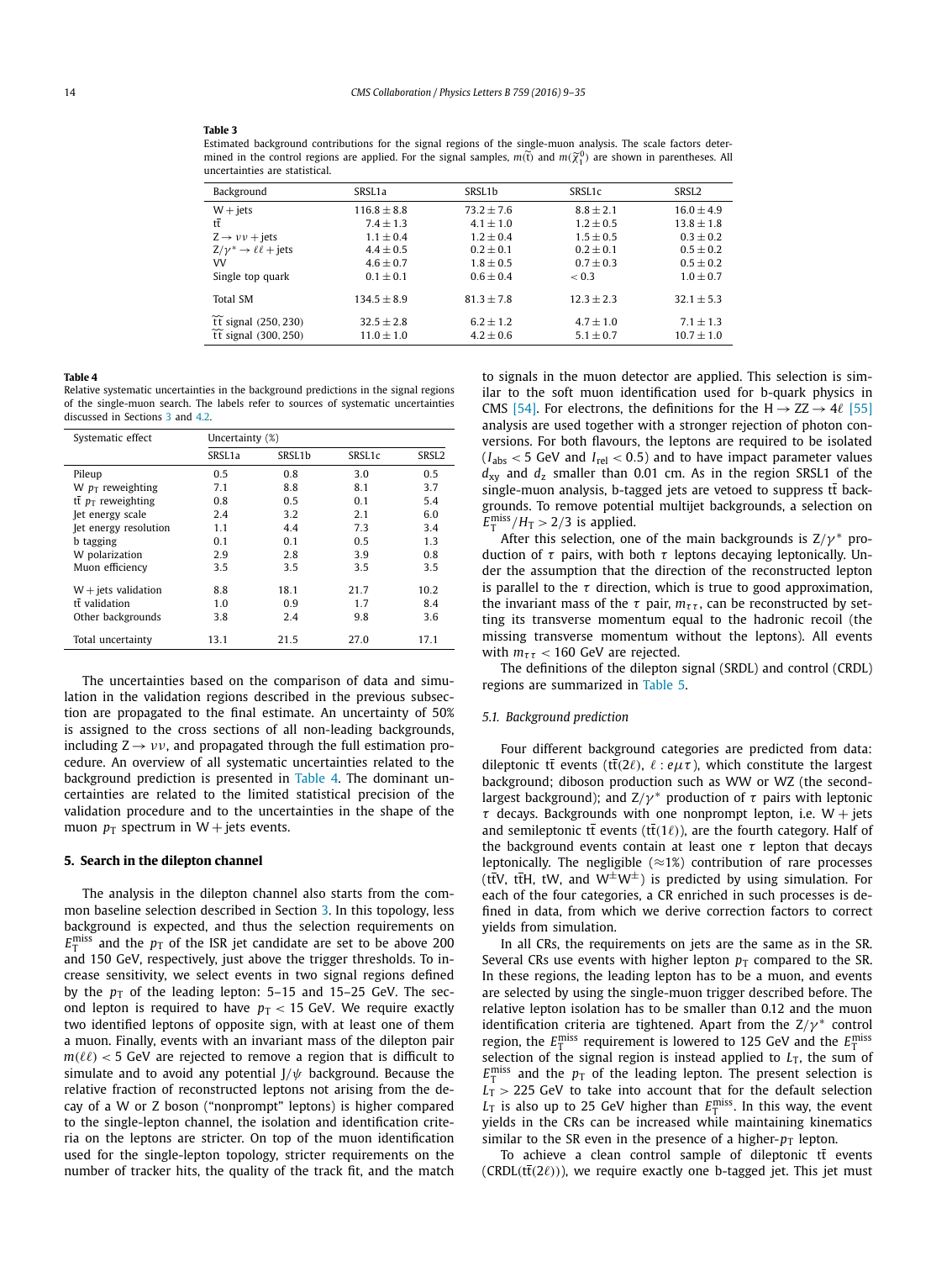#### <span id="page-6-0"></span>**Table 5**

Definition of signal and control regions for the dilepton search. For the CRs, only changes with respect to the SR are shown. Dashes indicate that no selection is applied. For the lower limits on lepton  $p<sub>T</sub>$  in the SR, the value used for electrons is shown in parentheses. The SR is subdivided into two bins according to the  $p<sub>T</sub>$  of the leading lepton: 5–15 and 15–25 GeV.

| Variable                                     | SRDL                        | CRDL                   |      |                    |                    |               |       |
|----------------------------------------------|-----------------------------|------------------------|------|--------------------|--------------------|---------------|-------|
|                                              |                             | $t\overline{t}(2\ell)$ | NPR1 | NPR2               | <b>VV</b>          | Z             | ττ    |
| $Q(\ell_1)Q(\ell_2)$                         | $-1$                        |                        | $+1$ | $+1$               |                    |               |       |
| $\ell_1$ $\ell_2$                            | $\mu\mu$ , $\mu$ e, e $\mu$ | $\mu\mu$ , $\mu$ e     |      | $\mu\mu$ , $\mu$ e | $\mu\mu$ , $\mu$ e | $\mu\mu$      |       |
| $p_T(\ell_1)$ (GeV)                          | $5(7)-25$                   | >25                    |      | >25                | >25                | >125          |       |
| $p_T(\ell_2)$ (GeV)                          | $5(7)-15$                   | >15                    |      |                    | >15                | >10           |       |
| $ \eta (\ell)$                               | < 1.5                       |                        |      |                    |                    | < 2.1         |       |
| $d_{xy}$ , $d_z(\ell)$ (cm)                  | < 0.01                      |                        |      |                    |                    | < 0.02, < 0.5 |       |
| $p_T$ (ISR jet) (GeV)                        | >150                        |                        |      |                    |                    |               |       |
| $p_T$ (jet3) (GeV)                           | < 60                        |                        |      |                    |                    |               |       |
| Number of b jets                             | 0                           |                        |      |                    | $0$ (loose id.)    |               |       |
| Number of jets                               | $\geq 1$                    |                        |      |                    | 1 or 2             |               |       |
| $ \Delta\phi(\ell_1, \text{ISR jet}) $ (rad) | $\overline{\phantom{m}}$    |                        |      |                    | >1                 |               |       |
| $E_{\rm T}^{\rm miss}$ (GeV)                 | > 200                       | >125                   |      | >125               | >125               |               |       |
| $E_{\rm T}^{\rm miss}/H_{\rm T}$             | > 2/3                       | $-$                    |      |                    | $\qquad \qquad -$  |               |       |
| $L_T$ (GeV)                                  | $\overline{\phantom{0}}$    | >225                   |      | >225               | >225               | -             |       |
| $L_T/H_T$                                    |                             | > 2/3                  |      | > 2/3              | > 2/3              |               |       |
| $p_T(\mu\mu)$ (GeV)                          |                             |                        |      |                    |                    | > 200         |       |
| $p_T(\mu\mu)/H_T$                            |                             |                        |      |                    |                    | > 2/3         |       |
| $m(\ell\ell)$ (GeV)                          | > 5                         |                        |      |                    | > 50               | >10           |       |
| $m(\tau\tau)$ (GeV)                          | >160                        |                        |      |                    |                    |               | < 160 |

not be the leading jet to ensure a distribution in  $p<sub>T</sub>$  of the tt system similar to that in the SR. We require one muon with  $p_T > 25$  GeV and a subleading lepton with  $p_T > 15$  GeV. Backgrounds other than  $\text{tr}(2\ell)$  are subtracted from data before calculating the ratio between data and the prediction from simulation for  $tt(2\ell)$  in the CR. This ratio is used to rescale the simulated  $t\bar{t}(2\ell)$  yields in the SR.

For the CR enriched in nonprompt leptons (CRDL(NPR)), we use the union of two samples. The first sample (CRDL(NPR1)) corresponds to the SR with the exception that the leptons are required to have the same charge. It was checked that in the selected kinematic region, the origins for NPR leptons, mainly heavy quarks, occur at a similar fraction as in the SR. In addition, the kinematics of these nonprompt leptons is very similar in signal and control regions. For the second sample (CRDL(NPR2)), same-sign events with a leading lepton  $p_T$  above 25 GeV are used, and the CR selection of  $E_{\rm T}^{\rm miss}$  > 125 GeV,  $L_{\rm T}$  > 125 GeV, and  $L_{\rm T}/H_{\rm T}$  > 2/3 is applied. Under these conditions the origins and kinematics of the nonprompt leptons are similar between signal and control regions, since the NPR contribution in the signal region is mostly related to the subleading lepton. Again the data yield in the combined CR is corrected for other backgrounds, such as diboson events, by using simulation. The ratio of the corrected yield to the simulated NPR yield in the CR is used to rescale the simulated NPR yield in the SR.

For the prediction of Z/ $\gamma^*$  events, two separate CRs are defined. The first one is used to correct for any effects on  $m_{\tau\tau}$  (CRDL(Z)). For this purpose, a clean sample of  $Z/\gamma^*$  events with decays to a pair of muons is used. The invariant mass of the muon pair has to be higher than 10 GeV and the  $E_{\textrm{T}}^{\textrm{miss}}$  selection is applied to the  $p<sub>T</sub>$  of the muon pair. Three bins are defined as a function of this momentum: 200–300, 300–400, and *>* 400 GeV. We use the reconstructed muon pair  $p<sub>T</sub>$  to measure the resolution of the hadronic recoil along and perpendicular to the direction given by the muon pair both in data and simulation. The resulting scaling factors of the recoil resolution are applied to the simulation to recompute the efficiency of the *mττ* selection in the SR. A second control region ( $CRDL(\tau\tau)$ ) is used to measure in data the probability of  $Z/\gamma^* \to \tau \tau$  events leading to two soft leptons and very high  $E_{\rm T}^{\rm miss}$ . To do so, we use the SRDL selection with the requirement on  $m_{\tau\tau}$  inverted to < 160 GeV. After subtracting other backgrounds in this region by using simulation, the observed yield is multiplied by the corrected  $m_{\tau\tau}$  efficiency to predict the number of  $Z/\gamma^*$  events in the SR.

For the diboson control region (CRDL*(*VV*)*) one muon with  $p<sub>T</sub> > 25$  GeV is required. The  $p<sub>T</sub>$  of the second lepton has to be *>* 15 GeV. To further enhance the diboson fraction and reduce the otherwise dominant tt background, at most two jets are allowed, events with a jet passing a looser working point of the b tagging algorithm are rejected, and the azimuthal angle between the leading lepton and the leading jet has to be *>* 1 rad. Finally, we require *m*<sub>ℓℓ</sub> to be above 50 GeV. Contributions of tt(2ℓ), NPR, and Z/γ<sup>\*</sup> to CRDL*(*VV*)* are estimated with methods similar to those used for the SR. Backgrounds due to rare processes are subtracted by using the simulation. After this correction, the ratio of the number of data to simulated diboson events is built and used to rescale the simulated VV yield in the SR.

The background contribution from multijet events is negligible in our final selection. Apart from the fact that we require high  $E_{\rm T}^{\rm miss}$  and two leptons, we also select  $E_{\rm T}^{\rm miss}/H_{\rm T}$   $>$  2/3 to reject any residual multijet events. To evaluate the efficacy of this selection, a test was performed by inverting this requirement to have a region that should have significant multijet background if there were any. For this region, data yields were compared with the simulation results of all considered background categories (which do not include multijet events) and were found to be in agreement. Further tests were performed by using the electron–electron channel and by relaxing the upper limits on  $d_{xy}$  and  $d_{z}$  to 0.05 cm, which showed no indication for a contamination by multijet events. These tests confirmed that, as expected, we can assume that multijet background is negligible in our final selection that employs much tighter requirements against multijet events.

The event yields for data and simulation in the different CRs that are the basis for the scale factors applied in the SRs are shown in [Table 6.](#page-7-0) The predicted event yields per background for each search bin are presented in [Table 7.](#page-7-0) The impact of a potential signal contamination is found to be only relevant for control regions CRDL(NPR) and CRDL( $\tau\tau$ ), with an effect of a few percent on the total background prediction in the signal regions, and is taken into account in the statistical analysis of the results.

To test the prediction methods, we define several validation regions that are enriched in specific backgrounds but expected to be free of signal. The first region is equivalent to the signal region, except for an inversion of the veto on b-tagged jets. This region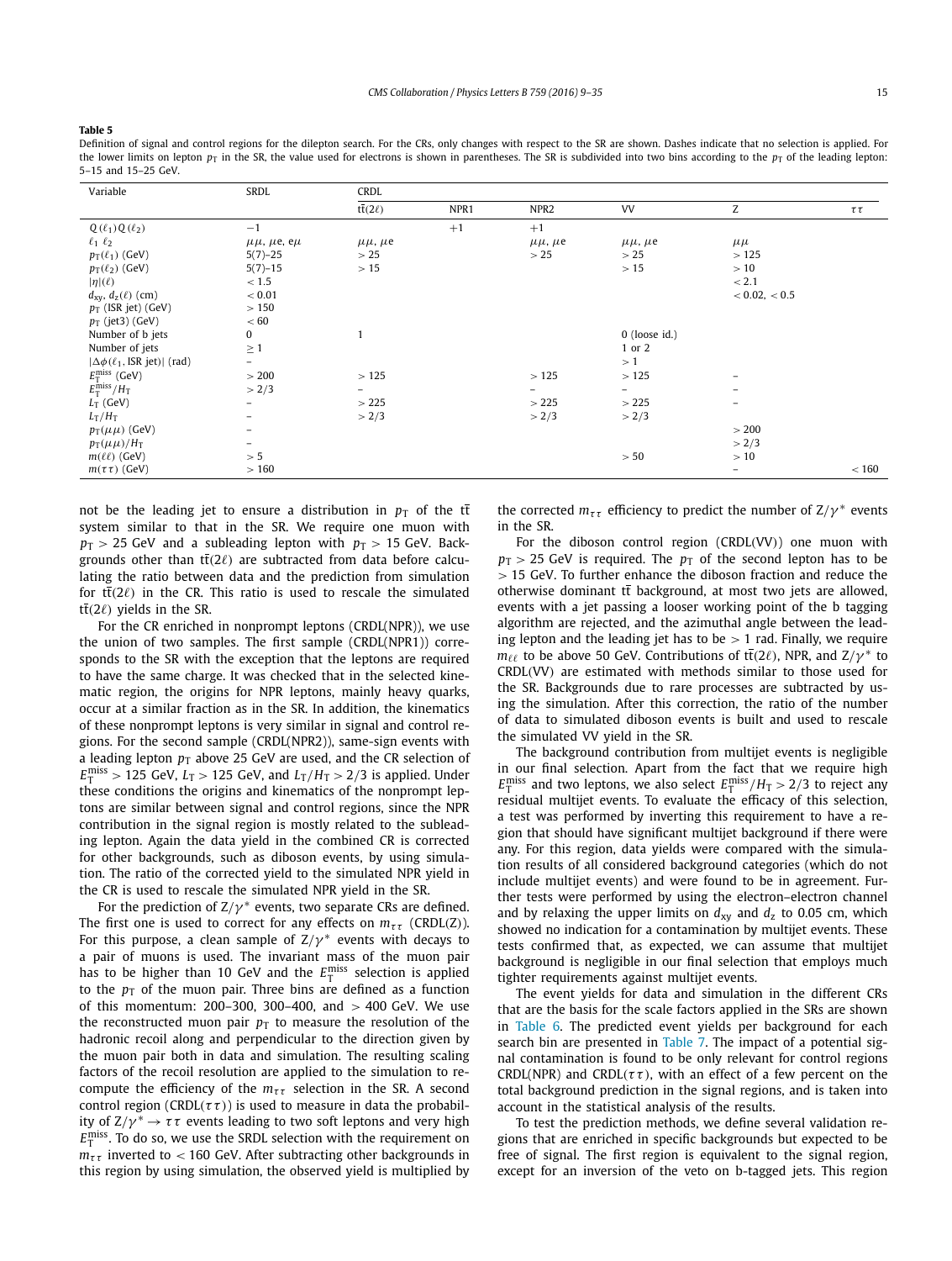#### <span id="page-7-0"></span>**Table 6**

Contributions to the control regions of the dilepton analysis as expected from simulation before application of scale factors, together with the observed event counts. All uncertainties are statistical.

| Background          | $CRDL(t\overline{t}(2\ell))$ | CRDL(NPR)       | CRDL(VV)       | CRDL $(\tau \tau)$ |
|---------------------|------------------------------|-----------------|----------------|--------------------|
| $t\bar{t}(2\ell)$   | $119.1 \pm 2.4$              | $0.27 \pm 0.11$ | $30.3 \pm 1.2$ | $0.15 \pm 0.08$    |
| $t\bar{t}(1\ell)$   | $1.09 + 0.29$                | $4.7 \pm 0.6$   | $0.30 + 0.14$  | $0.11 \pm 0.11$    |
| $W + jets$          | < 0.4                        | $3.4 + 1.3$     | < 0.4          | $0.7 \pm 0.7$      |
| $Z/\gamma^*$ + jets | $0.4 \pm 0.4$                | < 0.30          | $4.9 \pm 1.3$  | $2.8 \pm 0.9$      |
| VV                  | $2.4 \pm 0.6$                | $0.62 \pm 0.11$ | $45.9 \pm 1.8$ | $0.13 \pm 0.09$    |
| Rare backgrounds    | $14.9 \pm 2.7$               | $1.0 \pm 0.5$   | $6.4 \pm 1.7$  | < 0.21             |
| Total SM background | $138.0 \pm 3.7$              | $10.0 \pm 1.5$  | $87.8 \pm 3.0$ | $3.9 \pm 1.1$      |
| Data                | 119                          | 11              | 8              | 5                  |

#### **Table 7**

Estimated background contributions for the two signal regions of the dilepton search. The scale factors determined in the control regions are applied. For the signal samples,  $m(\tilde{t})$  and  $m(\tilde{\chi}^0_1)$  are shown in parentheses. All uncertainties are statistical.

| Background                          | $p_T(\ell_1)$ : 5–15 GeV | $p_T(\ell_1)$ : 15-25 GeV | Inclusive       |
|-------------------------------------|--------------------------|---------------------------|-----------------|
| $t\bar{t}(2\ell)$                   | $0.75 \pm 0.19$          | $2.08 \pm 0.37$           | $2.8 \pm 0.4$   |
| $t\bar{t}(1\ell)$ , W + jets        | $0.60 \pm 0.33$          | $1.3 \pm 0.7$             | $1.9 \pm 0.8$   |
| $Z/\gamma^*$ + jets                 | < 0.30                   | $0.5 \pm 0.5$             | $0.5 \pm 0.5$   |
| VV                                  | $0.74 \pm 0.27$          | $1.6 \pm 0.5$             | $2.4 \pm 0.5$   |
| Rare backgrounds                    | $0.03 \pm 0.01$          | $0.08 \pm 0.04$           | $0.11 \pm 0.04$ |
| Total SM background                 | $2.1 \pm 0.5$            | $5.6 \pm 1.0$             | $7.7 \pm 1.1$   |
| $\widetilde{t}$ t signal (225, 145) | $4.2 \pm 1.2$            | $6.3 \pm 1.6$             | $10.4 \pm 2.0$  |
| $\widetilde{t}$ t signal (300, 250) | $4.0 \pm 0.6$            | $3.8 \pm 0.6$             | $7.8 \pm 0.8$   |

is used to test the prediction of low- $p<sub>T</sub>$  leptons in  $t\bar{t}(2\ell)$  events. The next validation region is identical to  $CRDL(t\bar{t}(2\ell))$ , except that the  $p_T$  of the subleading lepton is required to be below 15 GeV. This region provides a further test of the prediction of the softlepton rate. Another validation region is the same as CRDL*(*VV*)*, apart from the fact that all selections used to enrich the region in diboson events are inverted. In addition, a validation region that has a composition in backgrounds similar to the signal region is defined. For this, one muon with  $p_T$  above 25 GeV is required, while the second lepton must be soft ( $p_T < 15$  GeV). All validation regions show reasonable agreement between prediction and observation.

#### *5.2. Background systematic uncertainties*

In addition to the common uncertainties from object reconstruction and simulation as described in Sections [2](#page-1-0) and [3,](#page-1-0) the following systematic uncertainties that are specific to the individual background predictions are considered.

In estimating the  $tr(2\ell)$  background, the polarization of the W boson resulting from the top quark decay is varied. In addition, the spin correlation between the two top quarks is changed by 20%, since this might affect how often both leptons are soft [\[56\].](#page-11-0) As in the single-lepton channel, the difference due to the reweighting of the top quark  $p_T$  spectrum in tt simulation is taken as a further uncertainty. However, its effect is small due to the background prediction method used.

For a conservative assessment of the uncertainty related to the estimate of NPR backgrounds, the fractions of leptons from b and c hadrons are varied by 50% and 100%, respectively. The relative fraction of tt to  $W$  + jets events is altered by rescaling both contributions by  $\pm 50\%$ . The largest of these variations is used as the uncertainty. Furthermore, the  $p_T$  and  $|\eta|$  distributions in the CR are varied to reflect potential residual differences in the kinematics between signal and control regions. Moreover, the polarization of the W boson is varied to estimate the uncertainty due to polarization modelling.

#### **Table 8**

Relative systematic uncertainties in the background predictions in the signal regions of the dilepton search.

| Systematic effect       | Uncertainty (%)          |                           |
|-------------------------|--------------------------|---------------------------|
|                         | $p_T(\ell_1)$ : 5-15 GeV | $p_T(\ell_1)$ : 15–25 GeV |
| Statistical uncertainty | 21.9                     | 18.3                      |
| Jet energy scale        | 1.0                      | 2.8                       |
| b tagging               | 1.5                      | 1.4                       |
| Electron efficiency     | 1.3                      | 1.1                       |
| Muon efficiency         | 6.0                      | 4.5                       |
| tt background           | 5.1                      | 5.4                       |
| NPR background          | 10.1                     | 5.6                       |
| $Z/\gamma^*$ background | < 0.1                    | 2.3                       |
| VV background           | 8.0                      | 2.6                       |
| Rare backgrounds        | 3.7                      | 3.3                       |
| Total uncertainty       | 26.9                     | 21.1                      |

The cross sections for WW [\[57,58\]](#page-11-0) and also WZ and ZZ [\[59\]](#page-11-0) production have been measured at the LHC, and both the total and differential cross sections show reasonable agreement between data and simulation. To estimate the uncertainties related to VV production, the polarization of the vector bosons is altered by 10%, as well as the fraction of the diboson pair momentum that a single boson carries. In addition, the cross section corresponding to events with low  $m(\gamma^*)$  between 5 and 12 GeV is varied by 100% to account for any potential shape mismodelling of the dilepton mass.

In the estimation of the  $Z/\gamma^*$  background, the effect of the recoil resolution correction is used to derive an uncertainty due to a potential mismodelling of the resolution. The cross section of rare processes is varied by  $\pm 50\%$  throughout the analysis (also in the CRs), and the effect is propagated to the event yields in the SR.

A summary of all uncertainties can be found in Table 8. The dominating uncertainty stems from the limited number of simulated events with nonprompt leptons in the SRs.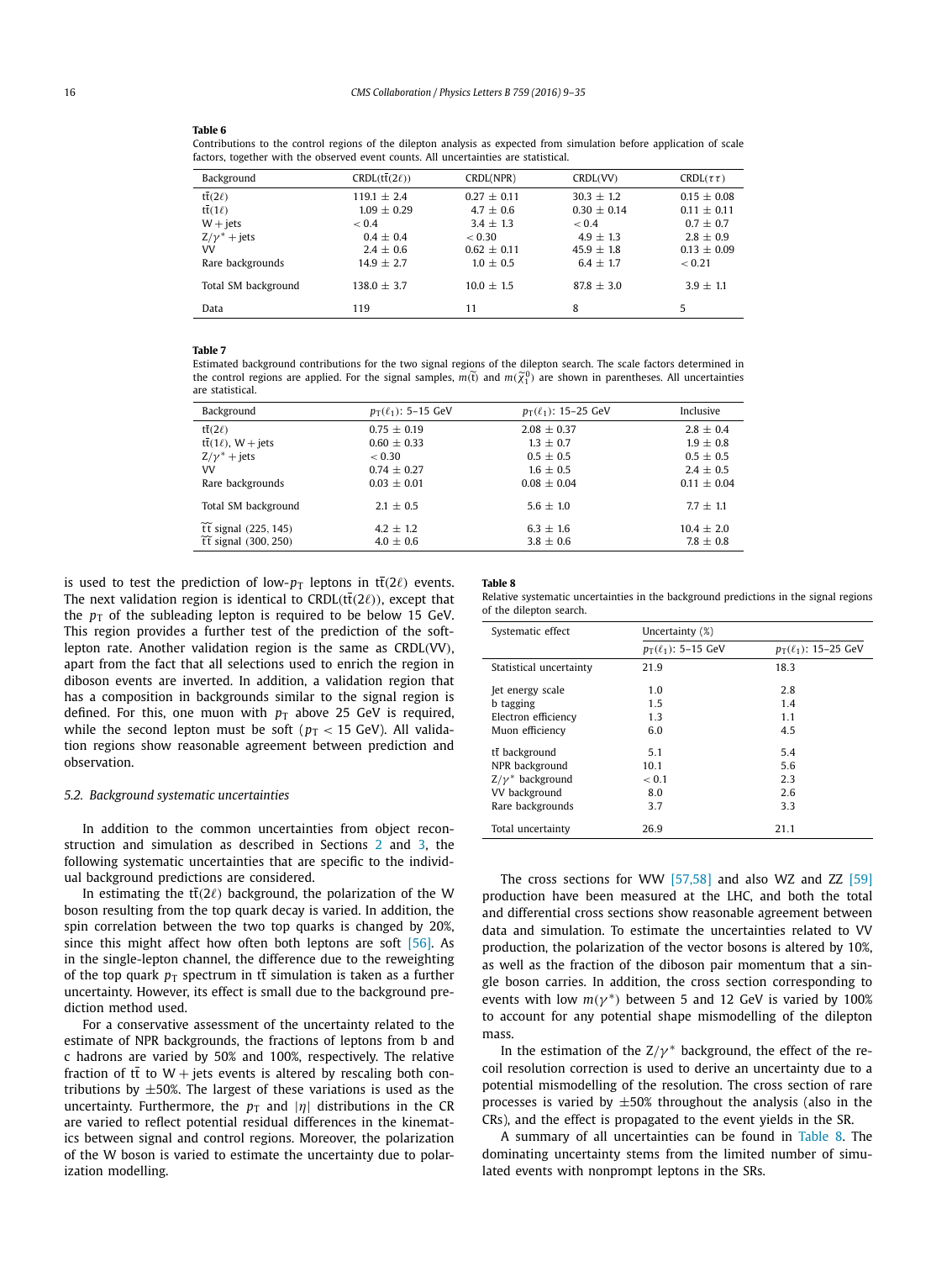<span id="page-8-0"></span>

| Single muon |              |                         |                       |                      |                      | Dilepton      |              |                    |
|-------------|--------------|-------------------------|-----------------------|----------------------|----------------------|---------------|--------------|--------------------|
| $p_T(\mu)$  |              | SRSL1a                  | SRSL1b                | SRSL1c               | SRSL <sub>2</sub>    | $p_T(\ell_1)$ |              | <b>SRDL</b>        |
| $5 - 12$    | exp.<br>obs. | $41.1 \pm 6.3$<br>42    | $29.7 \pm 7.2$<br>17  | $4.3 \pm 1.5$        | $11.3 \pm 2.9$<br>16 | $5 - 15$      | exp.<br>obs. | $2.1 \pm 0.6$      |
| $12 - 20$   | exp.<br>obs. | $44.2 \pm 6.8$<br>39    | $25.1 \pm 6.2$<br>14  | $3.1 \pm 1.2$<br>4   | $8.5 \pm 2.4$<br>16  | $15 - 25$     | exp.<br>obs. | $5.6 \pm 1.2$<br>4 |
| $20 - 30$   | exp.<br>obs. | $49.2 \pm 7.5$<br>40    | $26.5 \pm 6.5$<br>28  | $5.0 \pm 1.8$        | $12.2 \pm 3.0$<br>9  |               |              |                    |
| All         | exp.<br>obs. | $134.5 \pm 19.8$<br>121 | $81.3 \pm 19.1$<br>59 | $12.3 \pm 4.0$<br>12 | $32.1 \pm 7.7$<br>41 | All           | exp.<br>obs. | $7.7 \pm 1.4$<br>6 |

Summary of observed and expected background yields in the signal regions of the single-lepton and dilepton searches. The uncertainties in the background yields include statistical and systematic contributions. Transverse momenta are shown in units of GeV.

#### **6. Results and interpretation**

The observations and background predictions for the signal regions of the single-lepton and dilepton searches are summarized in Table 9. Observed and predicted yields are in good agreement and give no indication of the presence of signal.

The modified-frequentist  $CL<sub>S</sub>$  method [\[60–62\]](#page-11-0) with a one-sided profile likelihood ratio test statistic is used to define 95% confidence level (CL) upper limits on the production cross section as a function of the sparticle masses. Statistical uncertainties related to the observed number of events in CRs are modelled as Poisson distributions. All other uncertainties are assumed to be multiplicative and are modelled with log-normal distributions. The impact of a potential signal contamination in the control regions is taken into account in the calculation of the limits for each signal point.

Systematic uncertainties in the signal yields related to the de-termination of the integrated luminosity [\[63\]](#page-11-0) (2.6%), pileup ( $\approx$  2%), energy scales [\[35,36\]](#page-10-0) (up to 7%), object identification efficiencies [\[40,41\]](#page-10-0) (up to 10%), and uncertainties in the parton distribution functions [\[64–68\]](#page-11-0) (up to 6%) and the modelling of ISR [\[48\]](#page-10-0)  $(\approx 20\%)$  have been evaluated. Correlations between the systematic uncertainties in different signal regions are taken into account, where applicable. All systematic uncertainties are treated as nuisance parameters in the calculation of the limits, with the exception of the theoretical uncertainty on the inclusive SUSY production cross section. The latter is shown in the form of an upand downward variation of the observed mass limits.

The limits obtained for top squark pair production in the singlemuon and the dilepton searches are shown in Fig. 3 top and bottom, respectively, under the assumption of a 100% branching fraction of the four-body decay. By using the t pair production cross section calculated at next-to-leading order  $(NLO)$  + next-toleading logarithm (NLL) precision [\[69–73\],](#page-11-0) the cross section limits can be converted into excluded regions in the  $\widetilde{t}$  –  $\widetilde{\chi}_1^0$  mass plane. Uncertainties in these cross sections are determined as detailed in Ref. [\[74\].](#page-11-0) At  $\Delta m = 25$  GeV, the dilepton search excludes t masses below 316 GeV. Here and in the following all quoted values for mass limits conservatively refer to the −1*σ* variation of the predicted cross section. The single-muon search shows a smaller reach in  $m(t)$  ( $\approx$  250 GeV) but has a higher sensitivity at the lowest considered mass splitting of 10 GeV, where values up to  $\approx$  210 GeV are excluded. In the intermediate  $\Delta m$  region ( $\approx$  20–70 GeV), these results considerably extend existing limits [\[19–21\].](#page-10-0) They are complementary to the results of searches in the monojet topology [\[18,19,21\].](#page-10-0)

In the case of chargino–neutralino pair production, the results of the dilepton analysis are used. For the model involving decay chains with sleptons, the slepton masses are set to  $(m(\tilde{\chi}_1^0))$  +  $m(\widetilde{\chi}_1^+))/2$ . Instead of using branching fractions derived from complete SUSY models, two extreme decay scenarios are studied in or-



**Fig. 3.** Cross section and mass limits at 95% CL in the  $m(\widetilde{\chi}_1^0)$  and  $m(\widetilde{t})$  mass plane for the (top) single-muon and (bottom) dilepton searches. The colour shading corresponds to the observed limit on the cross section. The solid (dashed) lines show the observed (expected) mass limits, with the thick lines representing the central value and the thin lines the variations due to the theoretical (experimental) uncertainties.

der to illustrate the dependence on the final state. In the "flavourdemocratic" scenario, both the neutralino and the chargino would decay via the supersymmetric partners of the left-handed leptons  $(\tilde{\ell}_L)$  and of the neutrinos  $(\tilde{\nu})$  with equal branching fractions to all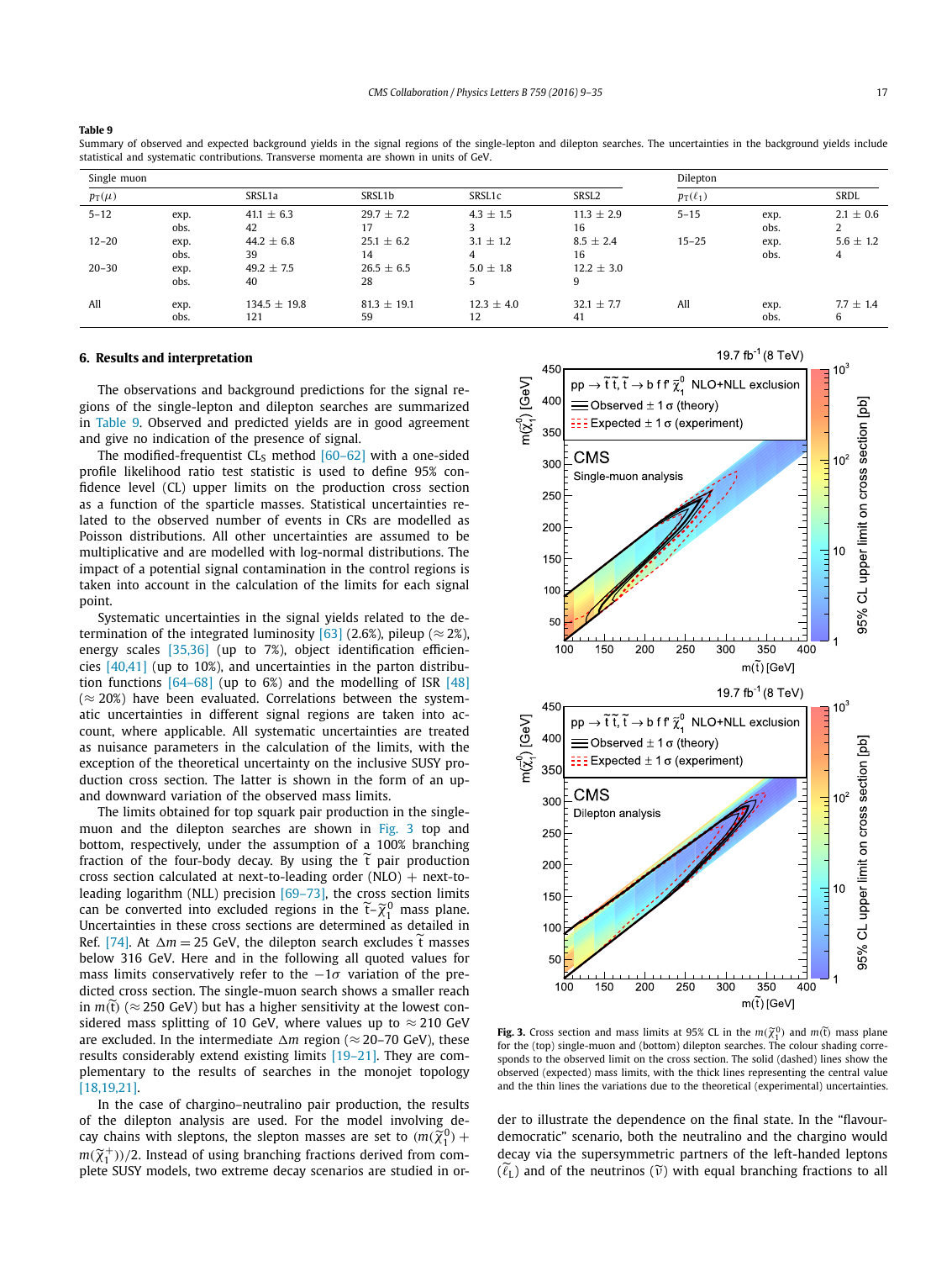

**Fig. 4.** Cross section limits at 95% CL obtained from the search in the dilepton channel as a function of the common  $\widetilde{\chi}_1^{\pm}/\widetilde{\chi}_1^0$  mass. The black lines with symbols<br>correspond to the observed limit, while the solid and dashed coloured lines represent the expected limit and the  $\pm 1\sigma$  bands corresponding to the experimental uncertainties, respectively. The flavour-democratic (*τ* -enriched) cases of the model are indicated by green (orange) lines and upward- (downward-) pointing triangular symbols. The solid and dashed blue lines without symbols correspond to the predicted cross section for chargino–neutralino production and its uncertainties. (For interpretation of the references to colour in this figure legend, the reader is referred to the web version of this article.)

lepton flavours. In this scenario, the fraction of events with at least two charged leptons is reduced by 50% due to the  $\widetilde{\chi}^0_2 \rightarrow \nu \nu \widetilde{\chi}^0_1$ decay channel. In the "*τ* -enriched" scenario, the decays would proceed via the supersymmetric partners of the right-handed leptons. In this case, the decay  $\widetilde{\chi}_2^0 \to \nu \nu \widetilde{\chi}_1^0$  is not present, and we assume equal branching fractions of the  $\widetilde{\chi}_2^0$  into the three charged lepton flavours and exclusive decays of the chargino to  $\tau$  leptons. In Fig. 4, the 95% CL cross section limits are presented for a mass splitting of  $\Delta m \equiv m(\tilde{\chi}) - m(\tilde{\chi}_1^0) = 20$  GeV. Comparing with the predicted cross section, calculated at  $NLO + NLL$  precision with the RESUMmino [\[75–77\]](#page-11-0) program, 95% CL limits on *<sup>m</sup>(χ*-*)* of 212 and 307 GeV are obtained for the flavour-democratic and *τ* -enriched scenarios, respectively. In these compressed scenarios, the new limits slightly improve current results [\[25,29\]](#page-10-0) in the flavour-democratic scenario and exceed them by  $\approx$  200 GeV for the  $\tau$ -enriched scenario. As for the latter case, the dominant decays lead to final states with opposite-sign leptons.

#### **7. Summary**

A search for supersymmetry with compressed mass spectra is performed in events with soft leptons, moderate to high values of  $E_{\rm T}^{\rm miss}$ , and one or two hard jets, compatible with the emission of initial-state radiation. The data sample corresponds to 19*.*7 fb−<sup>1</sup> of proton–proton collisions recorded by the CMS experiment at  $\sqrt{s}$  = 8 TeV. Two event categories are considered: events with a single, soft muon and events in which a second, soft electron or muon is present.

The first target of this search is the pair production of top squarks with a mass splitting of at most 80 GeV with respect to the LSP. At low mass splitting, lepton momenta are low, and the b jets do not enter the acceptance. At higher values of  $\Delta m$ , the average lepton momentum increases and soft b jets can be reconstructed. Therefore, signal regions are further divided according to the  $p<sub>T</sub>$  of the leading lepton and the presence or absence of a soft b-tagged jet. In the single-lepton search the transverse mass of the lepton- $E_{\rm T}^{\rm miss}$  system is used as an additional discriminant.

The main backgrounds to this search are  $W +$  jets and tt production. Contributions to the signal regions from these and several nonleading background sources are estimated by using data in control regions to normalize the simulated yields. These estimates are tested with data in validation regions.

The observations in the signal regions are compatible with the SM background predictions. In the absence of any indication of signal, cross section limits are set at 95% CL in the  $\widetilde{t}$  –  $\widetilde{\chi}_1^0$  mass plane. These results are used to extract mass limits based on a reference cross section for top squark pair production and assuming a 100% branching fraction for the four-body decay  $\tilde{t} \rightarrow bff' \tilde{\chi}_1^0$ . The most stringent limit on the mass of the top squark is obtained in the dilepton channel:  $m(t)$   $>$  316 GeV at 95% CL for a mass splitting of 25 GeV. These results extend existing limits in the four-body decay channel of the top squark  $[19-21]$  and complement the analyses performed in the  $\tilde{t} \to c \tilde{\chi}_1^0$  channel [\[18,21\].](#page-10-0)

The results obtained in the dilepton channel are also used to set limits on models of chargino–neutralino production in a compressed spectrum with a mass difference between  $\tilde{\chi}_2^0/\tilde{\chi}_1^+$  and  $\tilde{\chi}_1^0$ of 20 GeV. Based on the 95% CL upper limit on the cross section in the case of flavour-democratic leptonic decays of these particles, a lower limit on the common  $\widetilde{\chi}_1^+/\widetilde{\chi}_2^0$  mass is set at 212 GeV. If chargino decays proceed exclusively via the *τ* channel, and in the absence of the  $\tilde{\chi}_2^0 \rightarrow \tilde{\nu} \nu$  decay mode, this limit increases to 307 GeV, well above existing limits [\[25,29\].](#page-10-0)

#### **Acknowledgements**

We congratulate our colleagues in the CERN accelerator departments for the excellent performance of the LHC and thank the technical and administrative staffs at CERN and at other CMS institutes for their contributions to the success of the CMS effort. In addition, we gratefully acknowledge the computing centres and personnel of the Worldwide LHC Computing Grid for delivering so effectively the computing infrastructure essential to our analyses. Finally, we acknowledge the enduring support for the construction and operation of the LHC and the CMS detector provided by the following funding agencies: BMWFW and FWF (Austria); FNRS and FWO (Belgium); CNPq, CAPES, FAPERJ, and FAPESP (Brazil); MES (Bulgaria); CERN; CAS, MOST, and NSFC (China); COLCIENCIAS (Colombia); MSES and CSF (Croatia); RPF (Cyprus); MoER, ERC IUT and ERDF (Estonia); Academy of Finland, MEC, and HIP (Finland); CEA and CNRS/IN2P3 (France); BMBF, DFG, and HGF (Germany); GSRT (Greece); OTKA and NIH (Hungary); DAE and DST (India); IPM (Iran); SFI (Ireland); INFN (Italy); MSIP and NRF (Republic of Korea); LAS (Lithuania); MOE and UM (Malaysia); CINVESTAV, CONACYT, SEP, and UASLP-FAI (Mexico); MBIE (New Zealand); PAEC (Pakistan); MSHE and NSC (Poland); FCT (Portugal); JINR (Dubna); MON, RosAtom, RAS, and RFBR (Russia); MESTD (Serbia); SEIDI and CPAN (Spain); Swiss Funding Agencies (Switzerland); MST (Taipei); ThEPCenter, IPST, STAR and NSTDA (Thailand); TUBITAK and TAEK (Turkey); NASU and SFFR (Ukraine); STFC (United Kingdom); and DOE and NSF (USA).

Individuals have received support from the Marie-Curie programme and the European Research Council and EPLANET (European Union); the Leventis Foundation; the Alfred P. Sloan Foundation; the Alexander von Humboldt Foundation; the Belgian Federal Science Policy Office; the Fonds pour la Formation à la Recherche dans l'Industrie et dans l'Agriculture (FRIA-Belgium); the Agentschap voor Innovatie door Wetenschap en Technologie (IWT-Belgium); the Ministry of Education, Youth and Sports (MEYS) of the Czech Republic; the Council of Science and Industrial Research, India; the HOMING PLUS programme of the Foundation for Polish Science, cofinanced from European Union, Regional Development Fund; the OPUS programme of the National Science Cen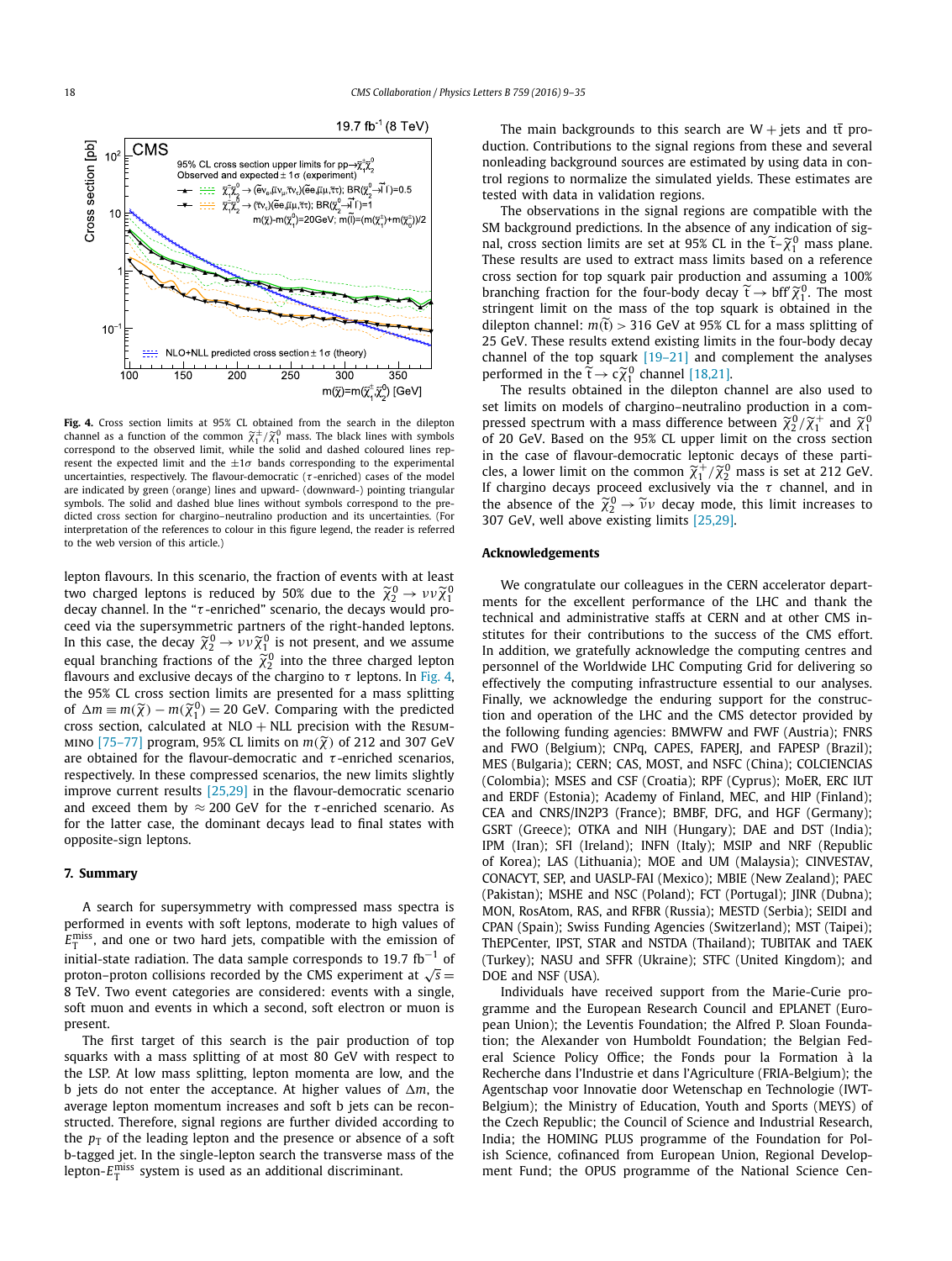<span id="page-10-0"></span>ter (Poland); the Compagnia di San Paolo (Torino); MIUR project 20108T4XTM (Italy); the Thalis and Aristeia programmes cofinanced by EU-ESF and the Greek NSRF; the National Priorities Research Program by Qatar National Research Fund; the Rachadapisek Sompot Fund for Postdoctoral Fellowship, Chulalongkorn University (Thailand); the Chulalongkorn Academic into Its 2nd Century Project Advancement Project (Thailand); and the Welch Foundation, contract C-1845.

#### **References**

- [1] J. Wess, B. Zumino, Supergauge transformations in four dimensions, Nucl. Phys. B 70 (1974) 39, [http://dx.doi.org/10.1016/0550-3213\(74\)90355-1.](http://dx.doi.org/10.1016/0550-3213(74)90355-1)
- [2] H.P. Nilles, Supersymmetry, supergravity and particle physics, Phys. Rep. 110 (1984) 1, [http://dx.doi.org/10.1016/0370-1573\(84\)90008-5.](http://dx.doi.org/10.1016/0370-1573(84)90008-5)
- [3] H.E. Haber, G.L. Kane, The search for supersymmetry: probing physics beyond the standard model, Phys. Rep. 117 (1985) 75, [http://dx.doi.org/10.1016/](http://dx.doi.org/10.1016/0370-1573(85)90051-1) [0370-1573\(85\)90051-1](http://dx.doi.org/10.1016/0370-1573(85)90051-1).
- [4] R. Barbieri, S. Ferrara, C.A. Savoy, Gauge models with spontaneously broken local supersymmetry, Phys. Lett. B 119 (1982) 343, [http://dx.doi.org/10.1016/](http://dx.doi.org/10.1016/0370-2693(82)90685-2) [0370-2693\(82\)90685-2](http://dx.doi.org/10.1016/0370-2693(82)90685-2).
- [5] S. Dawson, E. Eichten, C. Quigg, Search for supersymmetric particles in hadron– hadron collisions, Phys. Rev. D 31 (1985) 1581, [http://dx.doi.org/10.1103/](http://dx.doi.org/10.1103/PhysRevD.31.1581) [PhysRevD.31.1581.](http://dx.doi.org/10.1103/PhysRevD.31.1581)
- [6] E. Witten, Dynamical breaking of supersymmetry, Nucl. Phys. B 188 (1981) 513, [http://dx.doi.org/10.1016/0550-3213\(81\)90006-7.](http://dx.doi.org/10.1016/0550-3213(81)90006-7)
- [7] S. Dimopoulos, H. Georgi, Softly broken supersymmetry and SU(5), Nucl. Phys. B 193 (1981) 150, [http://dx.doi.org/10.1016/0550-3213\(81\)90522-8](http://dx.doi.org/10.1016/0550-3213(81)90522-8).
- [8] G.R. Farrar, P. Fayet, Phenomenology of the production, decay, and detection of new hadronic states associated with supersymmetry, Phys. Lett. B 76 (1978) 575, [http://dx.doi.org/10.1016/0370-2693\(78\)90858-4.](http://dx.doi.org/10.1016/0370-2693(78)90858-4)
- [9] R. Barbieri, G. Giudice, Upper bounds on supersymmetric particle masses, Nucl. Phys. B 306 (1988) 63, [http://dx.doi.org/10.1016/0550-3213\(88\)90171-X](http://dx.doi.org/10.1016/0550-3213(88)90171-X).
- [10] B. de Carlos, J. Casas, One-loop analysis of the electroweak breaking in supersymmetric models and the fine-tuning problem, Phys. Lett. B 309 (1993) 320, [http://dx.doi.org/10.1016/0370-2693\(93\)90940-J](http://dx.doi.org/10.1016/0370-2693(93)90940-J), arXiv:hep-ph/9303291.
- [11] M. Dine, W. Fischler, M. Srednicki, Supersymmetric technicolor, Nucl. Phys. B 189 (1981) 575, [http://dx.doi.org/10.1016/0550-3213\(81\)90582-4](http://dx.doi.org/10.1016/0550-3213(81)90582-4).
- [12] S. Dimopoulos, S. Raby, Supercolor, Nucl. Phys. B 192 (1981) 353, [http://](http://dx.doi.org/10.1016/0550-3213(81)90430-2) [dx.doi.org/10.1016/0550-3213\(81\)90430-2.](http://dx.doi.org/10.1016/0550-3213(81)90430-2)
- [13] N. Sakai, Naturalness in supersymmetric GUTS, Z. Phys. C 11 (1981) 153, [http://dx.doi.org/10.1007/BF01573998.](http://dx.doi.org/10.1007/BF01573998)
- [14] R.K. Kaul, P. Majumdar, Cancellation of quadratically divergent mass corrections in globally supersymmetric spontaneously broken gauge theories, Nucl. Phys. B 199 (1982) 36, [http://dx.doi.org/10.1016/0550-3213\(82\)90565-X.](http://dx.doi.org/10.1016/0550-3213(82)90565-X)
- [15] C. Balázs, M. Carena, C.E.M. Wagner, Dark matter, light stops and electroweak baryogenesis, Phys. Rev. D 70 (2004) 015007, [http://dx.doi.org/10.1103/](http://dx.doi.org/10.1103/PhysRevD.70.015007) [PhysRevD.70.015007](http://dx.doi.org/10.1103/PhysRevD.70.015007), arXiv:hep-ph/0403224.
- [16] A. Delgado, G.F. Giudice, G. Isidori, M. Pierini, A. Strumia, The light stop window, Eur. Phys. J. C 73 (2013) 2370, [http://dx.doi.org/10.1140/epjc/](http://dx.doi.org/10.1140/epjc/s10052-013-2370-5) [s10052-013-2370-5,](http://dx.doi.org/10.1140/epjc/s10052-013-2370-5) arXiv:1212.6847.
- [17] R. Gröber, M.M. Mühlleitner, E. Popenda, A. Wlotzka, Light stop decays: implications for LHC searches, Eur. Phys. J. C 75 (2015) 420, [http://dx.doi.org/](http://dx.doi.org/10.1140/epjc/s10052-015-3626-z) [10.1140/epjc/s10052-015-3626-z](http://dx.doi.org/10.1140/epjc/s10052-015-3626-z), arXiv:1408.4662.
- [18] CMS Collaboration, Searches for third-generation squark production in fully hadronic final states in proton–proton collisions at  $\sqrt{s} = 8$  TeV, J. High Energy Phys. 06 (2015) 116, [http://dx.doi.org/10.1007/JHEP06\(2015\)116,](http://dx.doi.org/10.1007/JHEP06(2015)116) arXiv: 1503.08037.
- [19] ATLAS Collaboration, Search for top squark pair production in final states with one isolated lepton, jets, and missing transverse momentum in  $\sqrt{s} = 8$  TeV pp collisions with the ATLAS detector, J. High Energy Phys. 11 (2014) 118, [http://dx.doi.org/10.1007/JHEP11\(2014\)118,](http://dx.doi.org/10.1007/JHEP11(2014)118) arXiv:1407.0583.
- [20] ATLAS Collaboration, Search for pair-produced third-generation squarks decaying via charm quarks or in compressed supersymmetric scenarios in pp collisions at  $\sqrt{s} = 8$  TeV with the ATLAS detector, Phys. Rev. D 90 (2014) 052008, <http://dx.doi.org/10.1103/PhysRevD.90.052008>, arXiv:1407.0608.
- [21] ATLAS Collaboration, ATLAS Run 1 searches for direct pair production of thirdgeneration squarks at the Large Hadron Collider, Eur. Phys. J. C 75 (2015) 510, <http://dx.doi.org/10.1140/epjc/s10052-015-3726-9>, arXiv:1506.08616.
- [22] G.F. Giudice, T. Han, K. Wang, L.-T. Wang, Nearly degenerate gauginos and dark matter at the LHC, Phys. Rev. C 81 (2010) 115011, [http://dx.doi.org/](http://dx.doi.org/10.1103/PhysRevD.81.115011) [10.1103/PhysRevD.81.115011,](http://dx.doi.org/10.1103/PhysRevD.81.115011) arXiv:1004.4902.
- [23] P. Schwaller, J. Zurita, Compressed electroweakino spectra at the LHC, J. High Energy Phys. 03 (2014) 060, [http://dx.doi.org/10.1007/JHEP03\(2014\)060,](http://dx.doi.org/10.1007/JHEP03(2014)060) arXiv:1312.7350.
- [24] Z. Han, G.D. Kribs, A. Martin, A. Menon, Hunting quasidegenerate Higgsinos, Phys. Rev. D 89 (2014) 075007, [http://dx.doi.org/10.1103/PhysRevD.89.075007,](http://dx.doi.org/10.1103/PhysRevD.89.075007) arXiv:1401.1235.
- [25] CMS Collaboration, Searches for electroweak production of charginos, neutralinos, and sleptons decaying to leptons and W, Z, and Higgs bosons in pp collisions at 8 TeV, Eur. Phys. J. C 74 (2014) 3036, [http://dx.doi.org/10.1140/](http://dx.doi.org/10.1140/epjc/s10052-014-3036-7) [epjc/s10052-014-3036-7](http://dx.doi.org/10.1140/epjc/s10052-014-3036-7), arXiv:1405.7570.
- [26] ATLAS Collaboration, Search for direct production of charginos and neutralinos in events with three leptons and missing transverse momentum in  $\sqrt{s} = 8$  TeV pp collisions with the ATLAS detector, J. High Energy Phys. 04 (2014) 169, [http://dx.doi.org/10.1007/JHEP04\(2014\)169,](http://dx.doi.org/10.1007/JHEP04(2014)169) arXiv:1402.7029.
- [27] ATLAS Collaboration, Search for the direct production of charginos, neutralinos and staus in final states with at least two hadronically decaying taus and missing transverse momentum in pp collisions at  $\sqrt{s} = 8$  TeV with the ATLAS detector, J. High Energy Phys. 10 (2014) 96, [http://dx.doi.org/10.1007/](http://dx.doi.org/10.1007/JHEP10(2014)096) [JHEP10\(2014\)096](http://dx.doi.org/10.1007/JHEP10(2014)096), arXiv:1407.0350.
- [28] CMS Collaboration, Search for supersymmetry in the vector-boson fusion topology in proton–proton collisions at  $\sqrt{s} = 8$  TeV, J. High Energy Phys. 11 (2015) 189, [http://dx.doi.org/10.1007/JHEP11\(2015\)189,](http://dx.doi.org/10.1007/JHEP11(2015)189) arXiv:1508.07628, 2015.
- [29] ATLAS Collaboration, Search for the electroweak production of supersymmetric particles in  $\sqrt{s} = 8$  TeV *pp* collisions with the ATLAS detector, Phys. Rev. D 93 (2016) 052002, <http://dx.doi.org/10.1103/PhysRevD.93.052002>, arXiv: 1509.07152.
- [30] CMS Collaboration, The CMS experiment at the CERN LHC, J. Instrum. 3 (2008) S08004, <http://dx.doi.org/10.1088/1748-0221/3/08/S08004>.
- [31] CMS Collaboration, Particle-flow event reconstruction in CMS and performance for Jets, Taus, and  $E_T^{\text{miss}}$ , CMS Physics Analysis Summary CMS-PAS-PFT-09-001, 2009, [http://cdsweb.cern.ch/record/1194487.](http://cdsweb.cern.ch/record/1194487)
- [32] CMS Collaboration, Commissioning of the particle-flow event reconstruction with the first LHC collisions recorded in the CMS detector, CMS Physics Analysis Summary CMS-PAS-PFT-10-001, 2010, [http://cdsweb.cern.ch/record/](http://cdsweb.cern.ch/record/1247373) [1247373](http://cdsweb.cern.ch/record/1247373).
- [33] M. Cacciari, G.P. Salam, G. Soyez, The anti-*kt* jet clustering algorithm, J. High Energy Phys. 04 (2008) 063, [http://dx.doi.org/10.1088/1126-6708/2008/04/063,](http://dx.doi.org/10.1088/1126-6708/2008/04/063) arXiv:0802.1189.
- [34] CMS Collaboration, Jet performance in pp collisions at 7 TeV, CMS Physics Analysis Summary CMS-PAS-JME-10-003, 2010, [http://cdsweb.cern.ch/record/](http://cdsweb.cern.ch/record/1279362) [1279362](http://cdsweb.cern.ch/record/1279362).
- [35] CMS Collaboration, Jet energy scale and resolution in the 8 TeV pp data, CMS Physics Analysis Summary CMS-PAS-JME-13-004, 2015, [http://cdsweb.cern.ch/](http://cdsweb.cern.ch/record/) [record/.](http://cdsweb.cern.ch/record/)
- [36] CMS Collaboration, Performance of the CMS missing transverse momentum reconstruction in pp data at  $\sqrt{s} = 8$  TeV, J. Instrum. 10 (2015) P02006, [http://](http://dx.doi.org/10.1088/1748-0221/10/02/P02006) [dx.doi.org/10.1088/1748-0221/10/02/P02006](http://dx.doi.org/10.1088/1748-0221/10/02/P02006), arXiv:1411.0511.
- [37] CMS Collaboration, Identification of b-quark jets with the CMS experiment, J. Instrum. 8 (2013) P04013, [http://dx.doi.org/10.1088/1748-0221/8/04/P04013,](http://dx.doi.org/10.1088/1748-0221/8/04/P04013) arXiv:1211.4462.
- [38] CMS Collaboration, Performance of b tagging at  $\sqrt{s} = 8$  TeV in multijet, tt and boosted topology events, CMS Physics Analysis Summary CMS-PAS-BTV-13-001, 2013, <http://cds.cern.ch/record/1581306>.
- [39] CMS Collaboration, Performance of *τ* -lepton reconstruction and identification in CMS, J. Instrum. 7 (2012) P01001, [http://dx.doi.org/10.1088/1748-0221/7/](http://dx.doi.org/10.1088/1748-0221/7/01/P01001) [01/P01001,](http://dx.doi.org/10.1088/1748-0221/7/01/P01001) arXiv:1109.6034.
- [40] CMS Collaboration, Performance of electron reconstruction and selection with the CMS detector in proton–proton collisions at  $\sqrt{s} = 8$  TeV, J. Instrum. 10 (2015) P06005, [http://dx.doi.org/10.1088/1748-0221/10/06/P06005,](http://dx.doi.org/10.1088/1748-0221/10/06/P06005) arXiv: 1502.02701.
- [41] CMS Collaboration, Performance of CMS muon reconstruction in pp collision events at <sup>√</sup>*<sup>s</sup>* <sup>=</sup> 7 TeV, J. Instrum. <sup>7</sup> (2012) P10002, [http://dx.doi.org/10.1088/](http://dx.doi.org/10.1088/1748-0221/7/10/P10002) [1748-0221/7/10/P10002](http://dx.doi.org/10.1088/1748-0221/7/10/P10002), arXiv:1206.4071.
- [42] S. Frixione, P. Nason, C. Oleari, Matching NLO QCD computations with parton shower simulations: the POWHEG method, J. High Energy Phys. 11 (2007) 070, [http://dx.doi.org/10.1088/1126-6708/2007/11/070,](http://dx.doi.org/10.1088/1126-6708/2007/11/070) arXiv:0709.2092.
- [43] T. Sjöstrand, S. Mrenna, P. Skands, PYTHIA 6.4 physics and manual, J. High Energy Phys. 05 (2006) 026, [http://dx.doi.org/10.1088/1126-6708/2006/05/026,](http://dx.doi.org/10.1088/1126-6708/2006/05/026) arXiv:hep-ph/0603175.
- [44] J. Alwall, M. Herquet, F. Maltoni, O. Mattelaer, T. Stelzer, MadGraph 5: going beyond, J. High Energy Phys. 06 (2011) 128, [http://dx.doi.org/10.1007/](http://dx.doi.org/10.1007/JHEP06(2011)128) [JHEP06\(2011\)128](http://dx.doi.org/10.1007/JHEP06(2011)128), arXiv:1106.0522.
- [45] CMS Collaboration, Measurement of the underlying event activity at the LHC with  $\sqrt{s}$  = 7 TeV and comparison with  $\sqrt{s}$  = 0.9 TeV, J. High Energy Phys. 09 (2011) 109, [http://dx.doi.org/10.1007/JHEP09\(2011\)109,](http://dx.doi.org/10.1007/JHEP09(2011)109) arXiv:1107.0330.
- [46] S. Agostinelli, et al., GEANT4 Collaboration, GEANT4 a simulation toolkit, Nucl. Instrum. Methods Phys. Res., Sect. A, Accel. Spectrom. Detect. Assoc. Equip. 506 (2003) 250, [http://dx.doi.org/10.1016/S0168-9002\(03\)01368-8.](http://dx.doi.org/10.1016/S0168-9002(03)01368-8)
- [47] CMS Collaboration, The fast simulation of the CMS detector at LHC, J. Phys. Conf. Ser. 331 (2011) 032049, [http://dx.doi.org/10.1088/1742-6596/331/3/](http://dx.doi.org/10.1088/1742-6596/331/3/032049) [032049.](http://dx.doi.org/10.1088/1742-6596/331/3/032049)
- [48] CMS Collaboration, Search for top-squark pair production in the single-lepton final state in pp collisions at  $\sqrt{s} = 8$  TeV, Eur. Phys. J. C 73 (2013) 2677, <http://dx.doi.org/10.1140/epjc/s10052-013-2677-2>, arXiv:1308.1586.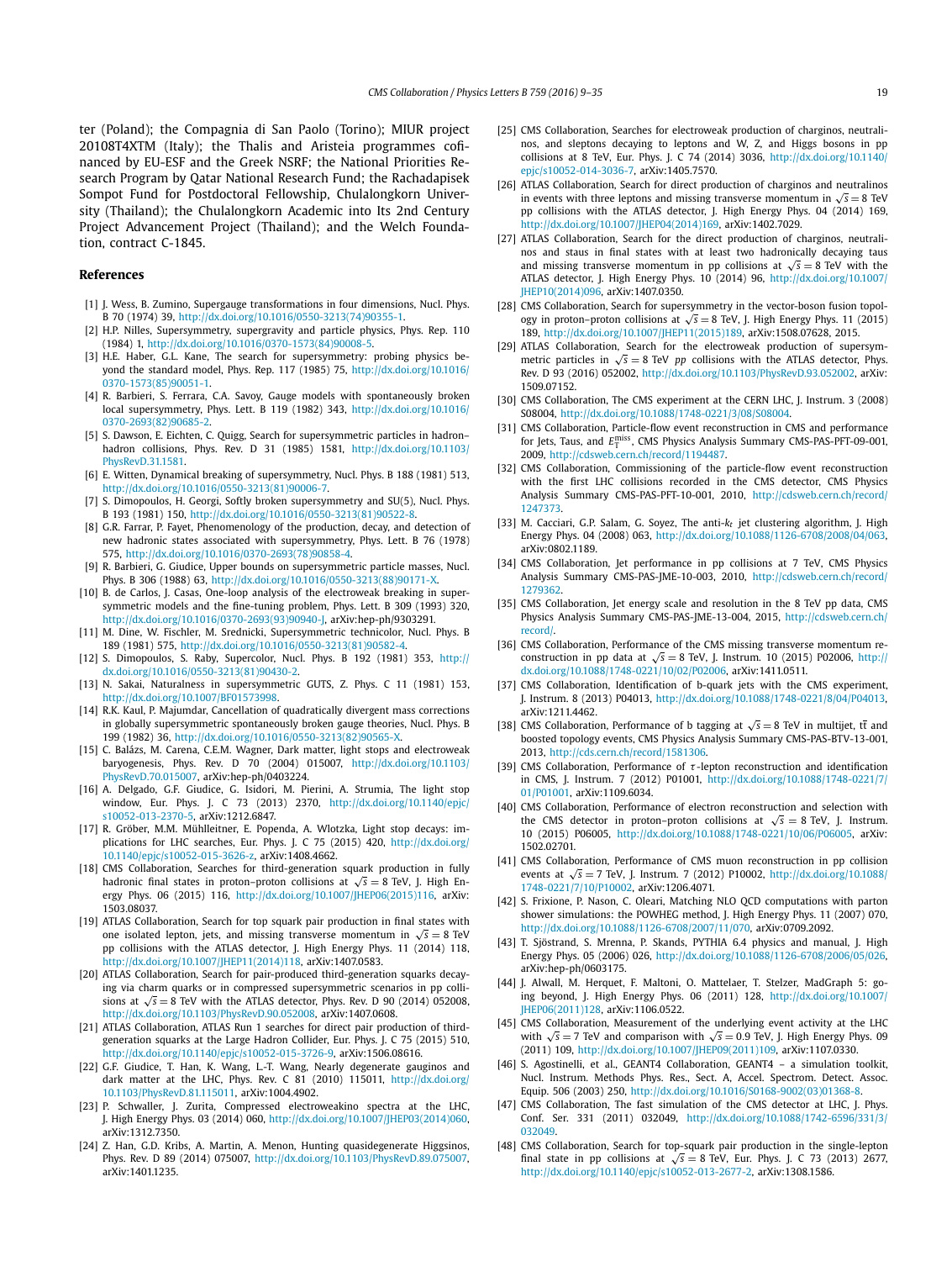- <span id="page-11-0"></span>[49] G. Arnison, et al., UA1 Collaboration, Experimental observation of isolated large transverse energy electrons with associated missing energy at  $\sqrt{s} = 540$  GeV, Phys. Lett. B 122 (1983) 103, [http://dx.doi.org/10.1016/0370-2693\(83\)91177-2.](http://dx.doi.org/10.1016/0370-2693(83)91177-2)
- [50] CMS Collaboration, Measurement of inclusive W and Z boson production cross sections in pp collisions at  $\sqrt{s} = 8$  TeV, Phys. Rev. Lett. 112 (2014) 191802, [http://dx.doi.org/10.1103/PhysRevLett.112.191802,](http://dx.doi.org/10.1103/PhysRevLett.112.191802) arXiv:1402.0923.
- [51] CMS Collaboration, Measurement of the polarization of W bosons with large transverse momenta in  $W$  + Jets events at the LHC, Phys. Rev. Lett. 107 (2011) 021802, [http://dx.doi.org/10.1103/PhysRevLett.107.021802,](http://dx.doi.org/10.1103/PhysRevLett.107.021802) arXiv:1104.3829.
- [52] ATLAS Collaboration, Measurement of the polarisation of *W* bosons produced with large transverse momentum in pp collisions at  $\sqrt{s} = 7$  TeV with the ATLAS experiment, Eur. Phys. J. C 72 (2012) 2001, [http://dx.doi.org/10.1140/](http://dx.doi.org/10.1140/epjc/s10052-012-2001-6) [epjc/s10052-012-2001-6](http://dx.doi.org/10.1140/epjc/s10052-012-2001-6), arXiv:1203.2165.
- [53] Z. Bern, G. Diana, L.J. Dixon, F. Febres Cordero, D. Forde, T. Gleisberg, S. Höche, H. Ita, D.A. Kosower, D. Maître, K. Ozeren, Left-handed W bosons at the LHC, Phys. Rev. D 84 (2011) 034008, <http://dx.doi.org/10.1103/PhysRevD.84.034008>, arXiv:1103.5445.
- [54] CMS Collaboration, Measurement of the prompt *J/ψ* and *ψ(*2S*)* polarizations in pp collisions at  $\sqrt{s} = 7$  TeV, Phys. Lett. B 727 (2013) 381, [http://](http://dx.doi.org/10.1016/j.physletb.2013.10.055) [dx.doi.org/10.1016/j.physletb.2013.10.055,](http://dx.doi.org/10.1016/j.physletb.2013.10.055) arXiv:1307.6070.
- [55] CMS Collaboration, Measurement of the properties of a Higgs boson in the four-lepton final state, Phys. Rev. D 89 (2014) 092007, [http://dx.doi.org/](http://dx.doi.org/10.1103/PhysRevD.89.092007) [10.1103/PhysRevD.89.092007,](http://dx.doi.org/10.1103/PhysRevD.89.092007) arXiv:1312.5353.
- [56] ATLAS Collaboration, Measurement of spin correlation in top–antitop quark events and search for top squark pair production in pp collisions at  $\sqrt{s} = 8$  TeV using the ATLAS detector, Phys. Rev. Lett. 114 (2015) 142001, [http://dx.doi.org/](http://dx.doi.org/10.1103/PhysRevLett.114.142001) [10.1103/PhysRevLett.114.142001](http://dx.doi.org/10.1103/PhysRevLett.114.142001), arXiv:1412.4742.
- [57] ATLAS Collaboration, Measurement of *<sup>W</sup>* <sup>+</sup>*<sup>W</sup>* <sup>−</sup> production in pp collisions at <sup>√</sup>*<sup>s</sup>* <sup>=</sup> 7 TeV with the ATLAS detector and limits on anomalous WWZ and WW*<sup>γ</sup>* couplings, Phys. Rev. D 87 (2013) 112001, [http://dx.doi.org/10.1103/PhysRevD.](http://dx.doi.org/10.1103/PhysRevD.87.112001) [87.112001](http://dx.doi.org/10.1103/PhysRevD.87.112001), arXiv:1210.2979; Erratum: [http://dx.doi.org/10.1103/PhysRevD.88.](http://dx.doi.org/10.1103/PhysRevD.88.079906) [079906.](http://dx.doi.org/10.1103/PhysRevD.88.079906)
- [58] CMS [Collaboration,](http://refhub.elsevier.com/S0370-2693(16)30180-0/bib4B6861636861747279616E3A32303135736761s1) Measurement of the W<sup>+</sup>W<sup>−</sup> cross section in pp collisions at  $\sqrt{s}$  = 8 TeV and limits on [anomalous](http://refhub.elsevier.com/S0370-2693(16)30180-0/bib4B6861636861747279616E3A32303135736761s1) gauge couplings, Eur. Phys. J. C (2016), submitted for publication, [arXiv:1507.03268,](http://refhub.elsevier.com/S0370-2693(16)30180-0/bib4B6861636861747279616E3A32303135736761s1) 2015.
- [59] CMS Collaboration, Measurement of WZ and ZZ production in pp collisions at <sup>√</sup>*<sup>s</sup>* <sup>=</sup> 8 TeV in final states with b-tagged jets, Eur. Phys. J. <sup>C</sup> <sup>74</sup> (2014) 2973, <http://dx.doi.org/10.1140/epjc/s10052-014-2973-5>, arXiv:1403.3047.
- [60] T. Junk, Confidence level computation for combining searches with small statistics, Nucl. Instrum. Methods Phys. Res., Sect. A, Accel. Spectrom. Detect. Assoc. Equip. 434 (1999) 435, [http://dx.doi.org/10.1016/S0168-9002\(99\)00498-2](http://dx.doi.org/10.1016/S0168-9002(99)00498-2), arXiv:hep-ex/9902006.
- [61] A.L. Read, Presentation of search results: the  $CL<sub>s</sub>$  technique, J. Phys. G 28 (2002) 2693, <http://dx.doi.org/10.1088/0954-3899/28/10/313>.
- [62] ATLAS and CMS Collaborations, LHC Higgs Combination Group, Procedure for the LHC Higgs boson search combination in Summer 2011, Technical Report ATL-PHYS-PUB/2011-11, CMS NOTE 2011/005, 2011, [http://cdsweb.cern.ch/](http://cdsweb.cern.ch/record/1379837) [record/1379837](http://cdsweb.cern.ch/record/1379837).
- [63] CMS Collaboration, CMS luminosity based on pixel cluster counting summer 2013 update, CMS Physics Analysis Summary CMS-PAS-LUM-13-001, 2013, <http://cdsweb.cern.ch/record/1598864>.
- [64] S. Alekhin, et al., The PDF4LHC working group interim report, [arXiv:1101.0536,](http://refhub.elsevier.com/S0370-2693(16)30180-0/bib416C656B68696E3A32303131736Bs1) [2011.](http://refhub.elsevier.com/S0370-2693(16)30180-0/bib416C656B68696E3A32303131736Bs1)
- [65] M. Botje, J. Butterworth, A. [Cooper-Sarkar,](http://refhub.elsevier.com/S0370-2693(16)30180-0/bib426F746A653A32303131736Es1) A. de Roeck, J. Feltesse, S. Forte, [A. Glazov,](http://refhub.elsevier.com/S0370-2693(16)30180-0/bib426F746A653A32303131736Es1) J. Huston, R. McNulty, T. Sjöstrand, R.S. Thorne, The PDF4LHC working group interim [recommendations,](http://refhub.elsevier.com/S0370-2693(16)30180-0/bib426F746A653A32303131736Es1) arXiv:1101.0538, 2011.
- [66] R.D. Ball, V. Bertone, S. Carrazza, C.S. Deans, L. Del Debbio, S. Forte, A. Guffanti, N.P. Hartland, J.I. Latorre, J. Rojo, M. Ubiali, NNPDF Collaboration, Parton distributions with LHC data, Nucl. Phys. B 867 (2013) 244, [http://](http://dx.doi.org/10.1016/j.nuclphysb.2012.10.003) [dx.doi.org/10.1016/j.nuclphysb.2012.10.003,](http://dx.doi.org/10.1016/j.nuclphysb.2012.10.003) arXiv:1207.1303.
- [67] A.D. Martin, W.J. Stirling, R.S. Thorne, G. Watt, Parton distributions for the LHC, Eur. Phys. J. C 63 (2009) 189, [http://dx.doi.org/10.1140/epjc/](http://dx.doi.org/10.1140/epjc/s10052-009-1072-5) [s10052-009-1072-5](http://dx.doi.org/10.1140/epjc/s10052-009-1072-5), arXiv:0901.0002.
- [68] H.-L. Lai, M. Guzzi, J. Huston, Z. Li, P.M. Nadolsky, J. Pumplin, C.-P. Yuan, New parton distributions for collider physics, Phys. Rev. D 82 (2010) 074024, <http://dx.doi.org/10.1103/PhysRevD.82.074024>, arXiv:1007.2241.
- [69] W. Beenakker, R. Höpker, M. Spira, P.M. Zerwas, Squark and gluino production at hadron colliders, Nucl. Phys. B 492 (1997) 51, [http://dx.doi.org/10.1016/](http://dx.doi.org/10.1016/S0550-3213(97)80027-2) [S0550-3213\(97\)80027-2,](http://dx.doi.org/10.1016/S0550-3213(97)80027-2) arXiv:hep-ph/9610490.
- [70] A. Kulesza, L. Motyka, Threshold resummation for squark–antisquark and gluino-pair production at the LHC, Phys. Rev. Lett. 102 (2009) 111802, [http://](http://dx.doi.org/10.1103/PhysRevLett.102.111802) [dx.doi.org/10.1103/PhysRevLett.102.111802,](http://dx.doi.org/10.1103/PhysRevLett.102.111802) arXiv:0807.2405.
- [71] A. Kulesza, L. Motyka, Soft gluon resummation for the production of gluinogluino and squark–antisquark pairs at the LHC, Phys. Rev. D 80 (2009) 095004, <http://dx.doi.org/10.1103/PhysRevD.80.095004>, arXiv:0905.4749.
- [72] W. Beenakker, S. Brensing, M. Krämer, A. Kulesza, E. Laenen, I. Niessen, Softgluon resummation for squark and gluino hadroproduction, J. High Energy Phys. 12 (2009) 041, <http://dx.doi.org/10.1088/1126-6708/2009/12/041>, arXiv: 0909.4418.
- [73] W. Beenakker, S. Brensing, M. Krämer, A. Kulesza, E. Laenen, L. Motyka, I. Niessen, Squark and gluino hadroproduction, Int. J. Mod. Phys. A 26 (2011) 2637, <http://dx.doi.org/10.1142/S0217751X11053560>, arXiv:1105.1110.
- [74] M. Krämer, A. Kulesza, R. van der Leeuw, M. [Mangano,](http://refhub.elsevier.com/S0370-2693(16)30180-0/bib4B72616D65723A323031326278s1) S. Padhi, T. Plehn, X. Portell, [Supersymmetry](http://refhub.elsevier.com/S0370-2693(16)30180-0/bib4B72616D65723A323031326278s1) production cross sections in pp collisions at  $\sqrt{s}$  = 7 TeV, [arXiv:1206.2892,](http://refhub.elsevier.com/S0370-2693(16)30180-0/bib4B72616D65723A323031326278s1) 2012.
- [75] B. Fuks, M. Klasen, D.R. Lamprea, M. Rothering, Gaugino production in proton– proton collisions at a center-of-mass energy of 8 TeV, J. High Energy Phys. 10 (2012) 081, [http://dx.doi.org/10.1007/JHEP10\(2012\)081](http://dx.doi.org/10.1007/JHEP10(2012)081), arXiv:1207.2159.
- [76] B. Fuks, M. Klasen, D.R. Lamprea, M. Rothering, Precision predictions for electroweak superpartner production at hadron colliders with Resummino, Eur. Phys. J. C 73 (2013) 2480, <http://dx.doi.org/10.1140/epjc/s10052-013-2480-0>, arXiv:1304.0790.
- [77] B. Fuks, M. Klasen, D.R. Lamprea, M. Rothering, Revisiting slepton pair production at the Large Hadron Collider, J. High Energy Phys. 01 (2014) 168, [http://dx.doi.org/10.1007/JHEP01\(2014\)168](http://dx.doi.org/10.1007/JHEP01(2014)168), arXiv:1310.2621.

#### **CMS Collaboration**

#### V. Khachatryan, A.M. Sirunyan, A. Tumasyan

*Yerevan Physics Institute, Yerevan, Armenia*

W. Adam, E. Asilar, T. Bergauer, J. Brandstetter, E. Brondolin, M. Dragicevic, J. Erö, M. Flechl, M. Friedl, R. Frühwirth<sup>1</sup>, V.M. Ghete, C. Hartl, N. Hörmann, J. Hrubec, M. Jeitler<sup>1</sup>, V. Knünz, A. König, M. Krammer <sup>1</sup>, I. Krätschmer, D. Liko, T. Matsushita, I. Mikulec, D. Rabady <sup>2</sup>, B. Rahbaran, H. Rohringer, J. Schieck <sup>[1](#page-25-0)</sup>, R. Schöfbeck, J. Strauss, W. Treberer-Treberspurg, W. Waltenberger, C.-E. Wulz  $^1$ 

*Institut für Hochenergiephysik der OeAW, Wien, Austria*

#### V. Mossolov, N. Shumeiko, J. Suarez Gonzalez

*National Centre for Particle and High Energy Physics, Minsk, Belarus*

S. Alderweireldt, T. Cornelis, E.A. De Wolf, X. Janssen, A. Knutsson, J. Lauwers, S. Luyckx, M. Van De Klundert, H. Van Haevermaet, P. Van Mechelen, N. Van Remortel, A. Van Spilbeeck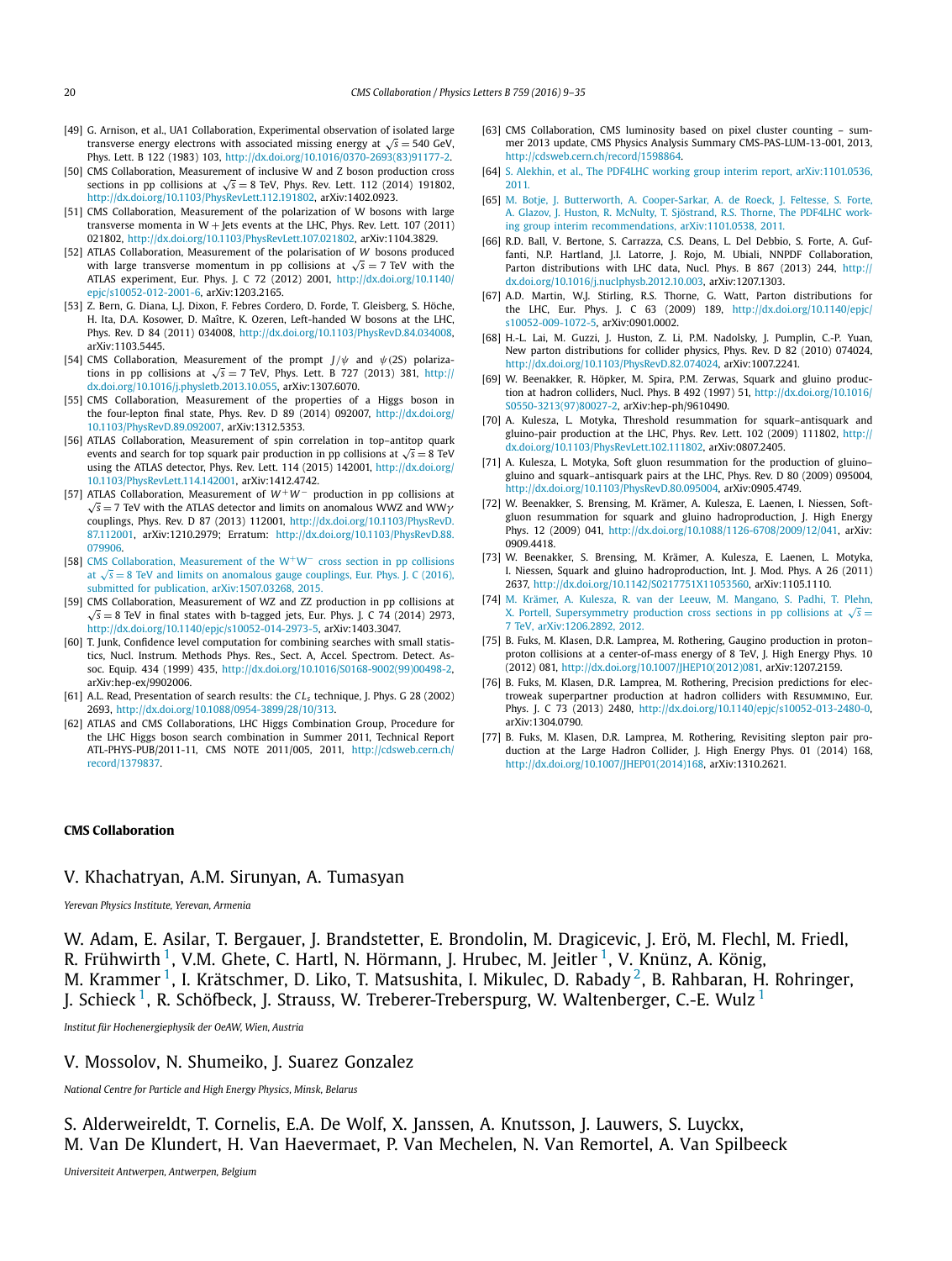S. Abu Zeid, F. Blekman, J. D'Hondt, N. Daci, I. De Bruyn, K. Deroover, N. Heracleous, J. Keaveney, S. Lowette, L. Moreels, A. Olbrechts, Q. Python, D. Strom, S. Tavernier, W. Van Doninck, P. Van Mulders, G.P. Van Onsem, I. Van Parijs

*Vrije Universiteit Brussel, Brussel, Belgium*

P. Barria, H. Brun, C. Caillol, B. Clerbaux, G. De Lentdecker, G. Fasanella, L. Favart, A. Grebenyuk, G. Karapostoli, T. Lenzi, A. Léonard, T. Maerschalk, A. Marinov, L. Perniè, A. Randle-conde, T. Reis, T. Seva, C. Vander Velde, P. Vanlaer, R. Yonamine, F. Zenoni, F. Zhang [3](#page-26-0)

*Université Libre de Bruxelles, Bruxelles, Belgium*

K. Beernaert, L. Benucci, A. Cimmino, S. Crucy, D. Dobur, A. Fagot, G. Garcia, M. Gul, J. Mccartin, A.A. Ocampo Rios, D. Poyraz, D. Ryckbosch, S. Salva, M. Sigamani, N. Strobbe, M. Tytgat, W. Van Driessche, E. Yazgan, N. Zaganidis

*Ghent University, Ghent, Belgium*

S. Basegmez, C. Beluffi<sup>[4](#page-26-0)</sup>, O. Bondu, S. Brochet, G. Bruno, A. Caudron, L. Ceard, G.G. Da Silveira, C. Delaere, D. Favart, L. Forthomme, A. Giammanco<sup>5</sup>, J. Hollar, A. Jafari, P. Jez, M. Komm, V. Lemaitre, A. Mertens, M. Musich, C. Nuttens, L. Perrini, A. Pin, K. Piotrzkowski, A. Popov [6,](#page-26-0) L. Quertenmont, M. Selvaggi, M. Vidal Marono

*Université Catholique de Louvain, Louvain-la-Neuve, Belgium*

### N. Beliy, G.H. Hammad

*Université de Mons, Mons, Belgium*

W.L. Aldá Júnior, F.L. Alves, G.A. Alves, L. Brito, M. Correa Martins Junior, M. Hamer, C. Hensel, C. Mora Herrera, A. Moraes, M.E. Pol, P. Rebello Teles

*Centro Brasileiro de Pesquisas Fisicas, Rio de Janeiro, Brazil*

E. Belchior Batista Das Chagas, W. Carvalho, J. Chinellato<sup>[7](#page-26-0)</sup>, A. Custódio, E.M. Da Costa, D. De Jesus Damiao, C. De Oliveira Martins, S. Fonseca De Souza, L.M. Huertas Guativa, H. Malbouisson, D. Matos Figueiredo, L. Mundim, H. Nogima, W.L. Prado Da Silva, A. Santoro, A. Sznajder, E.J. Tonelli Manganote<sup>7</sup>, A. Vilela Pereira

*Universidade do Estado do Rio de Janeiro, Rio de Janeiro, Brazil*

S. Ahuja<sup>a</sup>, C.A. Bernardes <sup>b</sup>, A. De Souza Santos <sup>b</sup>, S. Dogra<sup>a</sup>, T.R. Fernandez Perez Tomei<sup>a</sup>, E.M. Gregores<sup>b</sup>, P.G. Mercadante<sup>b</sup>, C.S. Moon<sup>a,8</sup>, S.F. Novaes<sup>a</sup>, Sandra S. Padula<sup>a</sup>, D. Romero Abad, J.C. Ruiz Vargas

<sup>a</sup> *Universidade Estadual Paulista, São Paulo, Brazil*

<sup>b</sup> *Universidade Federal do ABC, São Paulo, Brazil*

A. Aleksandrov, R. Hadjiiska, P. Iaydjiev, M. Rodozov, S. Stoykova, G. Sultanov, M. Vutova

*Institute for Nuclear Research and Nuclear Energy, Sofia, Bulgaria*

A. Dimitrov, I. Glushkov, L. Litov, B. Pavlov, P. Petkov

*University of Sofia, Sofia, Bulgaria*

M. Ahmad, J.G. Bian, G.M. Chen, H.S. Chen, M. Chen, T. Cheng, R. Du, C.H. Jiang, R. Plestina<sup>9</sup>, F. Romeo, S.M. Shaheen, A. Spiezia, J. Tao, C. Wang, Z. Wang, H. Zhang

*Institute of High Energy Physics, Beijing, China*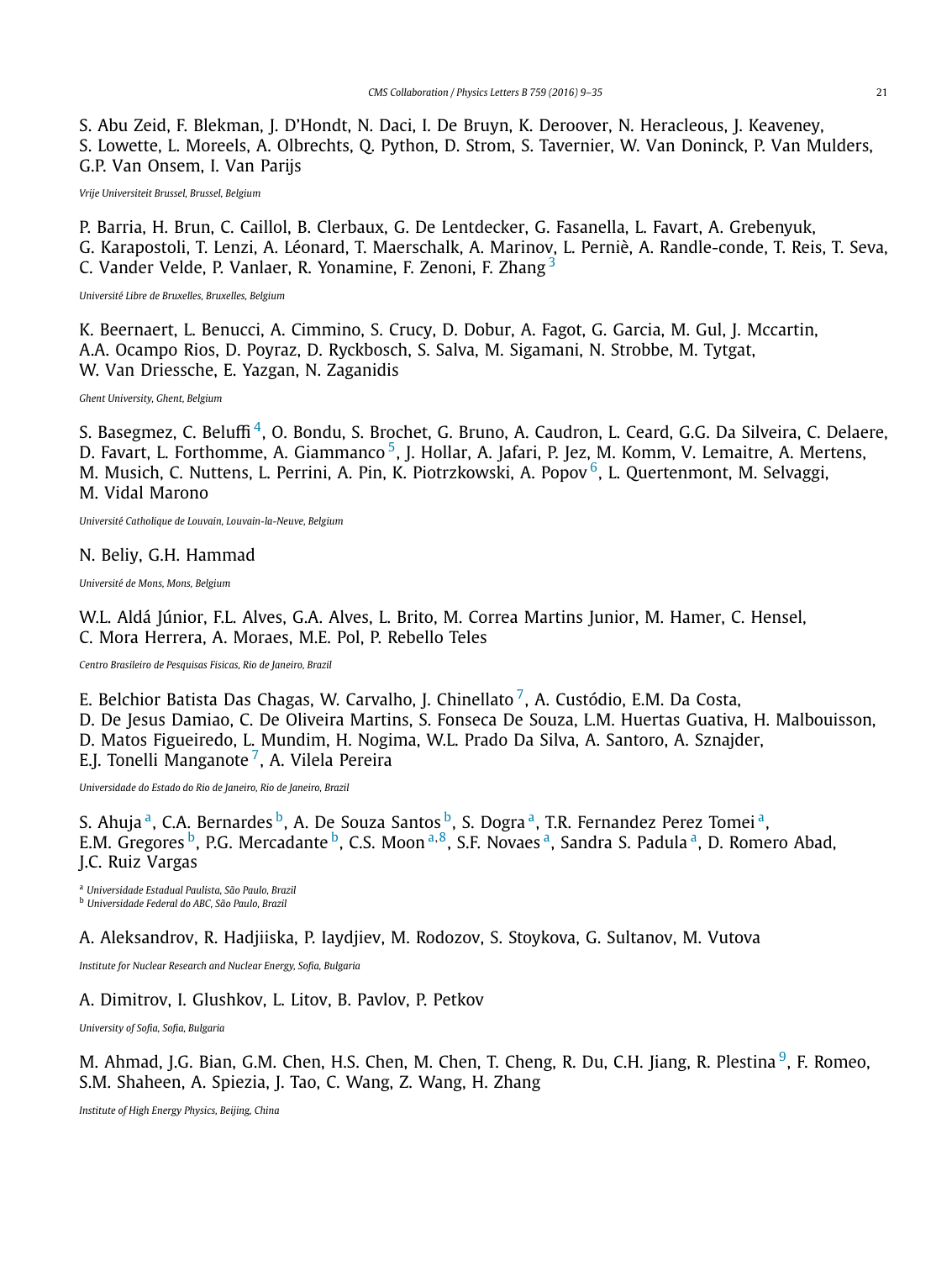### C. Asawatangtrakuldee, Y. Ban, Q. Li, S. Liu, Y. Mao, S.J. Qian, D. Wang, Z. Xu

*State Key Laboratory of Nuclear Physics and Technology, Peking University, Beijing, China*

### C. Avila, A. Cabrera, L.F. Chaparro Sierra, C. Florez, J.P. Gomez, B. Gomez Moreno, J.C. Sanabria

*Universidad de Los Andes, Bogota, Colombia*

#### N. Godinovic, D. Lelas, I. Puljak, P.M. Ribeiro Cipriano

*University of Split, Faculty of Electrical Engineering, Mechanical Engineering and Naval Architecture, Split, Croatia*

#### Z. Antunovic, M. Kovac

*University of Split, Faculty of Science, Split, Croatia*

#### V. Brigljevic, K. Kadija, J. Luetic, S. Micanovic, L. Sudic

*Institute Rudjer Boskovic, Zagreb, Croatia*

#### A. Attikis, G. Mavromanolakis, J. Mousa, C. Nicolaou, F. Ptochos, P.A. Razis, H. Rykaczewski

*University of Cyprus, Nicosia, Cyprus*

### M. Bodlak, M. Finger  $10$ , M. Finger Jr.  $10$

*Charles University, Prague, Czech Republic*

### A.A. Abdelalim [11](#page-26-0)*,*[12,](#page-26-0) A. Awad, M. El Sawy [13](#page-26-0)*,*[14,](#page-26-0) A. Mahrous [11,](#page-26-0) A. Radi [14](#page-26-0)*,*[15](#page-26-0)

Academy of Scientific Research and Technology of the Arab Republic of Egypt, Egyptian Network of High Energy Physics, Cairo, Egypt

#### B. Calpas, M. Kadastik, M. Murumaa, M. Raidal, A. Tiko, C. Veelken

*National Institute of Chemical Physics and Biophysics, Tallinn, Estonia*

#### P. Eerola, J. Pekkanen, M. Voutilainen

*Department of Physics, University of Helsinki, Helsinki, Finland*

### J. Härkönen, V. Karimäki, R. Kinnunen, T. Lampén, K. Lassila-Perini, S. Lehti, T. Lindén, P. Luukka, T. Mäenpää, T. Peltola, E. Tuominen, J. Tuominiemi, E. Tuovinen, L. Wendland

*Helsinki Institute of Physics, Helsinki, Finland*

#### J. Talvitie, T. Tuuva

*Lappeenranta University of Technology, Lappeenranta, Finland*

M. Besancon, F. Couderc, M. Dejardin, D. Denegri, B. Fabbro, J.L. Faure, C. Favaro, F. Ferri, S. Ganjour, A. Givernaud, P. Gras, G. Hamel de Monchenault, P. Jarry, E. Locci, M. Machet, J. Malcles, J. Rander, A. Rosowsky, M. Titov, A. Zghiche

*DSM/IRFU, CEA/Saclay, Gif-sur-Yvette, France*

I. Antropov, S. Baffioni, F. Beaudette, P. Busson, L. Cadamuro, E. Chapon, C. Charlot, T. Dahms, O. Davignon, N. Filipovic, A. Florent, R. Granier de Cassagnac, S. Lisniak, L. Mastrolorenzo, P. Miné, I.N. Naranjo, M. Nguyen, C. Ochando, G. Ortona, P. Paganini, P. Pigard, S. Regnard, R. Salerno, J.B. Sauvan, Y. Sirois, T. Strebler, Y. Yilmaz, A. Zabi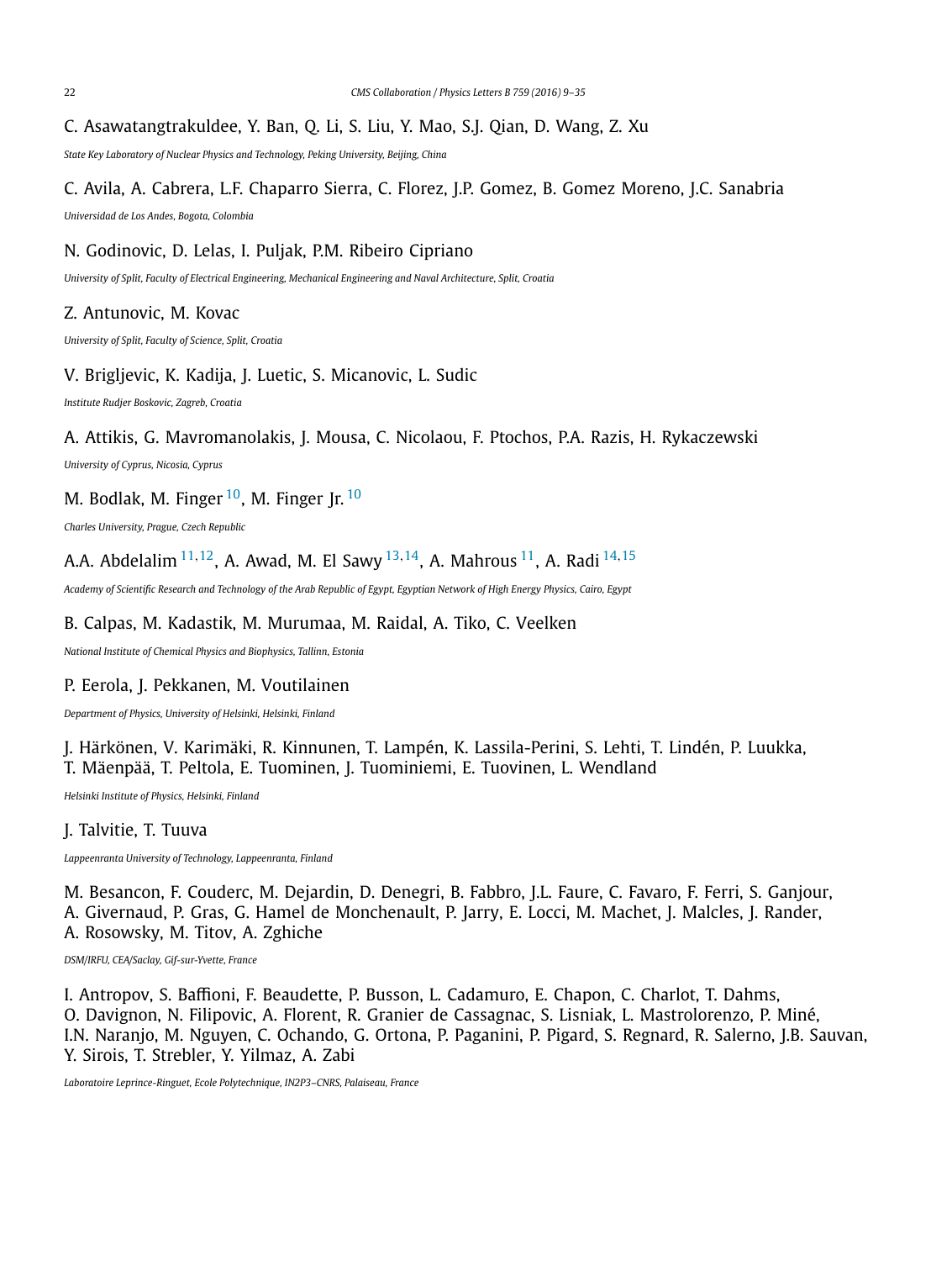J.-L. Agram <sup>16</sup>, J. Andrea, A. Aubin, D. Bloch, J.-M. Brom, M. Buttignol, E.C. Chabert, N. Chanon, C. Collard, E. Conte [16,](#page-26-0) X. Coubez, J.-C. Fontaine [16](#page-26-0), D. Gelé, U. Goerlach, C. Goetzmann, A.-C. Le Bihan, J.A. Merlin [2,](#page-26-0) K. Skovpen, P. Van Hove

Institut Pluridisciplinaire Hubert Curien. Université de Strasbourg. Université de Haute Alsace Mulhouse. CNRS/IN2P3. Strasbourg. France

#### S. Gadrat

Centre de Calcul de l'Institut National de Physique Nucleaire et de Physique des Particules, CNRS/IN2P3, Villeurbanne, France

S. Beauceron, C. Bernet, G. Boudoul, E. Bouvier, C.A. Carrillo Montoya, R. Chierici, D. Contardo, B. Courbon, P. Depasse, H. El Mamouni, J. Fan, J. Fay, S. Gascon, M. Gouzevitch, B. Ille, F. Lagarde, I.B. Laktineh, M. Lethuillier, L. Mirabito, A.L. Pequegnot, S. Perries, J.D. Ruiz Alvarez, D. Sabes, L. Sgandurra, V. Sordini, M. Vander Donckt, P. Verdier, S. Viret

Université de Lyon, Université Claude Bernard Lyon 1, CNRS-IN2P3, Institut de Physique Nucléaire de Lyon, Villeurbanne, France

### T. Toriashvili [17](#page-26-0)

*Georgian Technical University, Tbilisi, Georgia*

### Z. Tsamalaidze [10](#page-26-0)

*Tbilisi State University, Tbilisi, Georgia*

C. Autermann, S. Beranek, M. Edelhoff, L. Feld, A. Heister, M.K. Kiesel, K. Klein, M. Lipinski, A. Ostapchuk, M. Preuten, F. Raupach, S. Schael, J.F. Schulte, T. Verlage, H. Weber, B. Wittmer, V. Zhukov <sup>[6](#page-26-0)</sup>

*RWTH Aachen University, I. Physikalisches Institut, Aachen, Germany*

M. Ata, M. Brodski, E. Dietz-Laursonn, D. Duchardt, M. Endres, M. Erdmann, S. Erdweg, T. Esch, R. Fischer, A. Güth, T. Hebbeker, C. Heidemann, K. Hoepfner, D. Klingebiel, S. Knutzen, P. Kreuzer, M. Merschmeyer, A. Meyer, P. Millet, M. Olschewski, K. Padeken, P. Papacz, T. Pook, M. Radziej, H. Reithler, M. Rieger, F. Scheuch, L. Sonnenschein, D. Teyssier, S. Thüer

*RWTH Aachen University, III. Physikalisches Institut A, Aachen, Germany*

V. Cherepanov, Y. Erdogan, G. Flügge, H. Geenen, M. Geisler, F. Hoehle, B. Kargoll, T. Kress, Y. Kuessel, A. Künsken, J. Lingemann<sup>2</sup>, A. Nehrkorn, A. Nowack, I.M. Nugent, C. Pistone, O. Pooth, A. Stahl

*RWTH Aachen University, III. Physikalisches Institut B, Aachen, Germany*

M. Aldaya Martin, I. Asin, N. Bartosik, O. Behnke, U. Behrens, A.J. Bell, K. Borras <sup>[18](#page-26-0)</sup>, A. Burgmeier, A. Campbell, S. Choudhury <sup>19</sup>, F. Costanza, C. Diez Pardos, G. Dolinska, S. Dooling, T. Dorland, G. Eckerlin, D. Eckstein, T. Eichhorn, G. Flucke, E. Gallo <sup>[20](#page-26-0)</sup>, J. Garay Garcia, A. Geiser, A. Gizhko, P. Gunnellini, J. Hauk, M. Hempel $^{\mathrm{21}}$ , H. Jung, A. Kalogeropoulos, O. Karacheban $^{\mathrm{21}}$ , M. Kasemann, P. Katsas, J. Kieseler, C. Kleinwort, I. Korol, W. Lange, J. Leonard, K. Lipka, A. Lobanov, W. Lohmann<sup>21</sup>, R. Mankel, I. Marfin<sup>21</sup>, I.-A. Melzer-Pellmann, A.B. Meyer, G. Mittag, J. Mnich, A. Mussgiller, S. Naumann-Emme, A. Nayak, E. Ntomari, H. Perrey, D. Pitzl, R. Placakyte, A. Raspereza, B. Roland, M.Ö. Sahin, P. Saxena, T. Schoerner-Sadenius, M. Schröder, C. Seitz, S. Spannagel, K.D. Trippkewitz, R. Walsh, C. Wissing

*Deutsches Elektronen-Synchrotron, Hamburg, Germany*

V. Blobel, M. Centis Vignali, A.R. Draeger, J. Erfle, E. Garutti, K. Goebel, D. Gonzalez, M. Görner, J. Haller, M. Hoffmann, R.S. Höing, A. Junkes, R. Klanner, R. Kogler, T. Lapsien, T. Lenz, I. Marchesini, D. Marconi, M. Meyer, D. Nowatschin, J. Ott, F. Pantaleo<sup>2</sup>, T. Peiffer, A. Perieanu, N. Pietsch, J. Poehlsen, D. Rathjens, C. Sander, H. Schettler, P. Schleper, E. Schlieckau, A. Schmidt, J. Schwandt, V. Sola, H. Stadie, G. Steinbrück, H. Tholen, D. Troendle, E. Usai, L. Vanelderen, A. Vanhoefer, B. Vormwald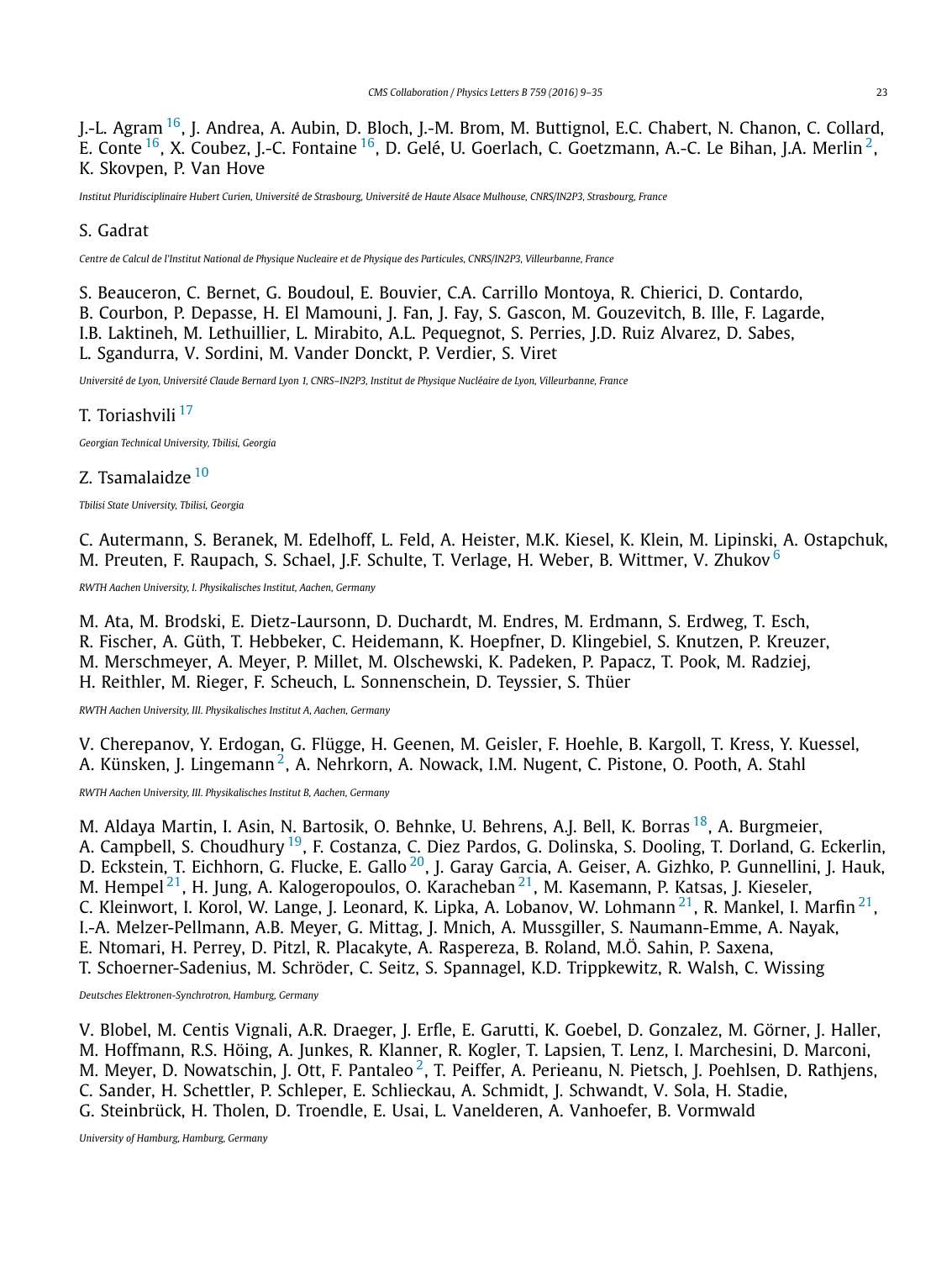M. Akbiyik, C. Barth, C. Baus, J. Berger, C. Böser, E. Butz, T. Chwalek, F. Colombo, W. De Boer, A. Descroix, A. Dierlamm, S. Fink, F. Frensch, R. Friese, M. Giffels, A. Gilbert, D. Haitz, F. Hartmann<sup>2</sup>, S.M. Heindl. U. Husemann, I. Katkov<sup>6</sup>, A. Kornmayer<sup>2</sup>, P. Lobelle Pardo, B. Maier, H. Mildner, M.U. Mozer, T. Müller, Th. Müller, M. Plagge, G. Quast, K. Rabbertz, S. Röcker, F. Roscher, G. Sieber, H.J. Simonis, F.M. Stober, R. Ulrich, J. Wagner-Kuhr, S. Wayand, M. Weber, T. Weiler, C. Wöhrmann, R. Wolf

*Institut für Experimentelle Kernphysik, Karlsruhe, Germany*

G. Anagnostou, G. Daskalakis, T. Geralis, V.A. Giakoumopoulou, A. Kyriakis, D. Loukas, A. Psallidas, I. Topsis-Giotis

*Institute of Nuclear and Particle Physics (INPP), NCSR Demokritos, Aghia Paraskevi, Greece*

#### A. Agapitos, S. Kesisoglou, A. Panagiotou, N. Saoulidou, E. Tziaferi

*National and Kapodistrian University of Athens, Athens, Greece*

### I. Evangelou, G. Flouris, C. Foudas, P. Kokkas, N. Loukas, N. Manthos, I. Papadopoulos, E. Paradas, J. Strologas

*University of Ioánnina, Ioánnina, Greece*

G. Bencze, C. Hajdu, A. Hazi, P. Hidas, D. Horvath [22,](#page-26-0) F. Sikler, V. Veszpremi, G. Vesztergombi [23,](#page-26-0) A.J. Zsigmond

*Wigner Research Centre for Physics, Budapest, Hungary*

### N. Beni, S. Czellar, J. Karancsi [24,](#page-26-0) J. Molnar, Z. Szillasi

*Institute of Nuclear Research ATOMKI, Debrecen, Hungary*

### M. Bartók [25,](#page-26-0) A. Makovec, P. Raics, Z.L. Trocsanyi, B. Ujvari

*University of Debrecen, Debrecen, Hungary*

#### P. Mal, K. Mandal, D.K. Sahoo, N. Sahoo, S.K. Swain

*National Institute of Science Education and Research, Bhubaneswar, India*

S. Bansal, S.B. Beri, V. Bhatnagar, R. Chawla, R. Gupta, U. Bhawandeep, A.K. Kalsi, A. Kaur, M. Kaur, R. Kumar, A. Mehta, M. Mittal, J.B. Singh, G. Walia

*Panjab University, Chandigarh, India*

Ashok Kumar, A. Bhardwaj, B.C. Choudhary, R.B. Garg, A. Kumar, S. Malhotra, M. Naimuddin, N. Nishu, K. Ranjan, R. Sharma, V. Sharma

*University of Delhi, Delhi, India*

S. Bhattacharya, K. Chatterjee, S. Dey, S. Dutta, Sa. Jain, N. Majumdar, A. Modak, K. Mondal, S. Mukherjee, S. Mukhopadhyay, A. Roy, D. Roy, S. Roy Chowdhury, S. Sarkar, M. Sharan

*Saha Institute of Nuclear Physics, Kolkata, India*

A. Abdulsalam, R. Chudasama, D. Dutta, V. Jha, V. Kumar, A.K. Mohanty<sup>2</sup>, L.M. Pant. P. Shukla. A. Topkar

*Bhabha Atomic Research Centre, Mumbai, India*

T. Aziz, S. Banerjee, S. Bhowmik<sup>[26](#page-26-0)</sup>, R.M. Chatterjee, R.K. Dewanjee, S. Dugad, S. Ganguly, S. Ghosh, M. Guchait, A. Gurtu<sup>27</sup>, G. Kole, S. Kumar, B. Mahakud, M. Maity<sup>26</sup>, G. Majumder, K. Mazumdar, S. Mitra, G.B. Mohanty, B. Parida, T. Sarkar $^{26}$  $^{26}$  $^{26}$ , N. Sur, B. Sutar, N. Wickramage $^{28}$  $^{28}$  $^{28}$ 

*Tata Institute of Fundamental Research, Mumbai, India*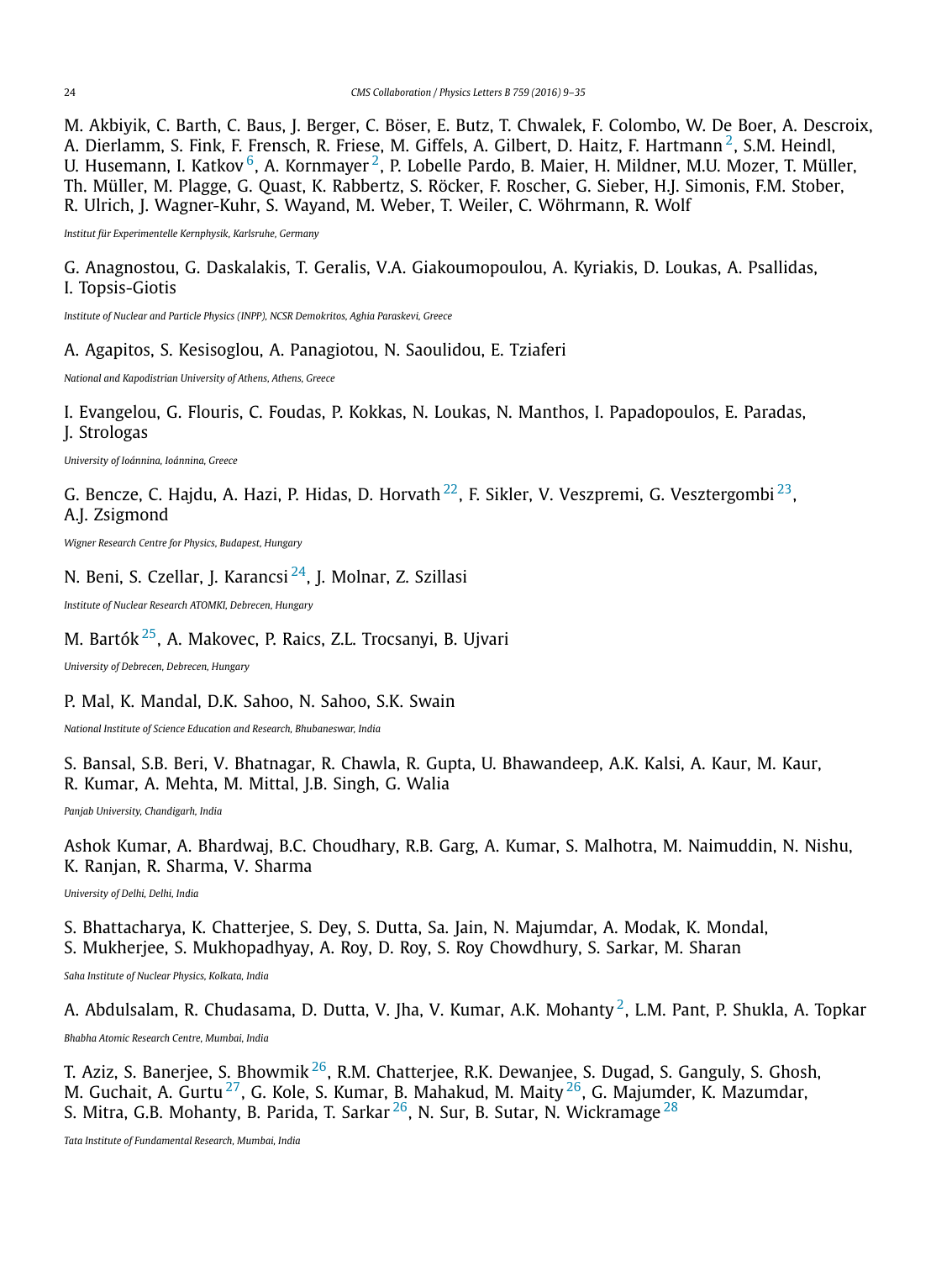### S. Chauhan, S. Dube, S. Sharma

*Indian Institute of Science Education and Research (IISER), Pune, India*

H. Bakhshiansohi, H. Behnamian, S.M. Etesami [29,](#page-26-0) A. Fahim [30,](#page-26-0) R. Goldouzian, M. Khakzad, M. Mohammadi Najafabadi, M. Naseri, S. Paktinat Mehdiabadi, F. Rezaei Hosseinabadi, B. Safarzadeh [31,](#page-26-0) M. Zeinali

*Institute for Research in Fundamental Sciences (IPM), Tehran, Iran*

#### M. Felcini, M. Grunewald

*University College Dublin, Dublin, Ireland*

M. Abbrescia <sup>a</sup>*,*b, C. Calabria <sup>a</sup>*,*b, C. Caputo <sup>a</sup>*,*b, A. Colaleo a, D. Creanza <sup>a</sup>*,*c, L. Cristella <sup>a</sup>*,*b, N. De Filippis <sup>a</sup>*,*c, M. De Palma <sup>a</sup>*,*b, L. Fiore a, G. Iaselli <sup>a</sup>*,*c, G. Maggi <sup>a</sup>*,*c, M. Maggi a, G. Miniello <sup>a</sup>*,*b, S. My <sup>a</sup>*,*c, S. Nuzzo <sup>a</sup>*,*b, A. Pompili <sup>a</sup>*,*b, G. Pugliese <sup>a</sup>*,*c, R. Radogna <sup>a</sup>*,*b, A. Ranieri a, G. Selvaggi <sup>a</sup>*,*b, L. Silvestris <sup>a</sup>*,*[2,](#page-26-0) R. Venditti <sup>a</sup>*,*b, P. Verwilligen<sup>a</sup>

<sup>a</sup> *INFN Sezione di Bari, Bari, Italy*

<sup>b</sup> *Università di Bari, Bari, Italy*

<sup>c</sup> *Politecnico di Bari, Bari, Italy*

G. Abbiendi<sup>a</sup>, C. Battilana<sup>2</sup>, A.C. Benvenuti<sup>a</sup>, D. Bonacorsi<sup>a,b</sup>, S. Braibant-Giacomelli<sup>a,b</sup>, L. Brigliadori<sup>a,b</sup>, R. Campanini <sup>a</sup>*,*b, P. Capiluppi <sup>a</sup>*,*b, A. Castro <sup>a</sup>*,*b, F.R. Cavallo a, S.S. Chhibra <sup>a</sup>*,*b, G. Codispoti <sup>a</sup>*,*b, M. Cuffiani <sup>a</sup>*,*b, G.M. Dallavalle a, F. Fabbri a, A. Fanfani <sup>a</sup>*,*b, D. Fasanella <sup>a</sup>*,*b, P. Giacomelli a, C. Grandi a, L. Guiducci <sup>a,b</sup>, S. Marcellini <sup>a</sup>, G. Masetti <sup>a</sup>, A. Montanari <sup>a</sup>, F.L. Navarria <sup>a,b</sup>, A. Perrotta <sup>a</sup>, A.M. Rossi <sup>a,b</sup>, T. Rovelli <sup>a</sup>*,*b, G.P. Siroli <sup>a</sup>*,*b, N. Tosi <sup>a</sup>*,*b, R. Travaglini <sup>a</sup>*,*<sup>b</sup>

<sup>a</sup> *INFN Sezione di Bologna, Bologna, Italy* <sup>b</sup> *Università di Bologna, Bologna, Italy*

G. Cappello a, M. Chiorboli <sup>a</sup>*,*b, S. Costa <sup>a</sup>*,*b, A. Di Mattia a, F. Giordano <sup>a</sup>*,*b, R. Potenza <sup>a</sup>*,*b, A. Tricomi <sup>a</sup>*,*b, C. Tuve <sup>a</sup>*,*<sup>b</sup>

<sup>a</sup> *INFN Sezione di Catania, Catania, Italy* <sup>b</sup> *Università di Catania, Catania, Italy*

G. Barbagli a, V. Ciulli <sup>a</sup>*,*b, C. Civinini a, R. D'Alessandro <sup>a</sup>*,*b, E. Focardi <sup>a</sup>*,*b, S. Gonzi <sup>a</sup>*,*b, V. Gori <sup>a</sup>*,*b, P. Lenzi <sup>a</sup>*,*b, M. Meschini a, S. Paoletti a, G. Sguazzoni a, A. Tropiano <sup>a</sup>*,*b, L. Viliani <sup>a</sup>*,*b*,*[2](#page-26-0)

<sup>a</sup> *INFN Sezione di Firenze, Firenze, Italy* <sup>b</sup> *Università di Firenze, Firenze, Italy*

#### L. Benussi, S. Bianco, F. Fabbri, D. Piccolo, F. Primavera

*INFN Laboratori Nazionali di Frascati, Frascati, Italy*

V. Calvelli<sup>a,b</sup>, F. Ferro<sup>a</sup>, M. Lo Vetere<sup>a,b</sup>, M.R. Monge<sup>a,b</sup>, E. Robutti<sup>a</sup>, S. Tosi<sup>a,b</sup>

<sup>a</sup> *INFN Sezione di Genova, Genova, Italy*

<sup>b</sup> *Università di Genova, Genova, Italy*

L. Brianza, M.E. Dinardo <sup>a</sup>*,*b, S. Fiorendi <sup>a</sup>*,*b, S. Gennai a, R. Gerosa <sup>a</sup>*,*b, A. Ghezzi <sup>a</sup>*,*b, P. Govoni <sup>a</sup>*,*b, S. Malvezzi a, R.A. Manzoni <sup>a</sup>*,*b, B. Marzocchi <sup>a</sup>*,*b*,*[2,](#page-26-0) D. Menasce a, L. Moroni a, M. Paganoni <sup>a</sup>*,*b, D. Pedrini a, S. Ragazzi <sup>a,b</sup>, N. Redaelli <sup>a</sup>, T. Tabarelli de Fatis <sup>a,b</sup>

<sup>a</sup> *INFN Sezione di Milano-Bicocca, Milano, Italy* <sup>b</sup> *Università di Milano-Bicocca, Milano, Italy*

S. Buontempo a, N. Cavallo <sup>a</sup>*,*c, S. Di Guida <sup>a</sup>*,*[d](#page-17-0)*,*[2,](#page-26-0) M. Esposito <sup>a</sup>*,*b, F. Fabozzi <sup>a</sup>*,*c, A.O.M. Iorio <sup>a</sup>*,*b, G. Lanza a, L. Lista a, S. Meola <sup>a</sup>*,*[d](#page-17-0)*,*[2,](#page-26-0) M. Merola a, P. Paolucci <sup>a</sup>*,*[2,](#page-26-0) C. Sciacca <sup>a</sup>*,*b, F. Thyssen

<sup>a</sup> *INFN Sezione di Napoli, Napoli, Italy*

<sup>b</sup> *Università di Napoli 'Federico II', Napoli, Italy*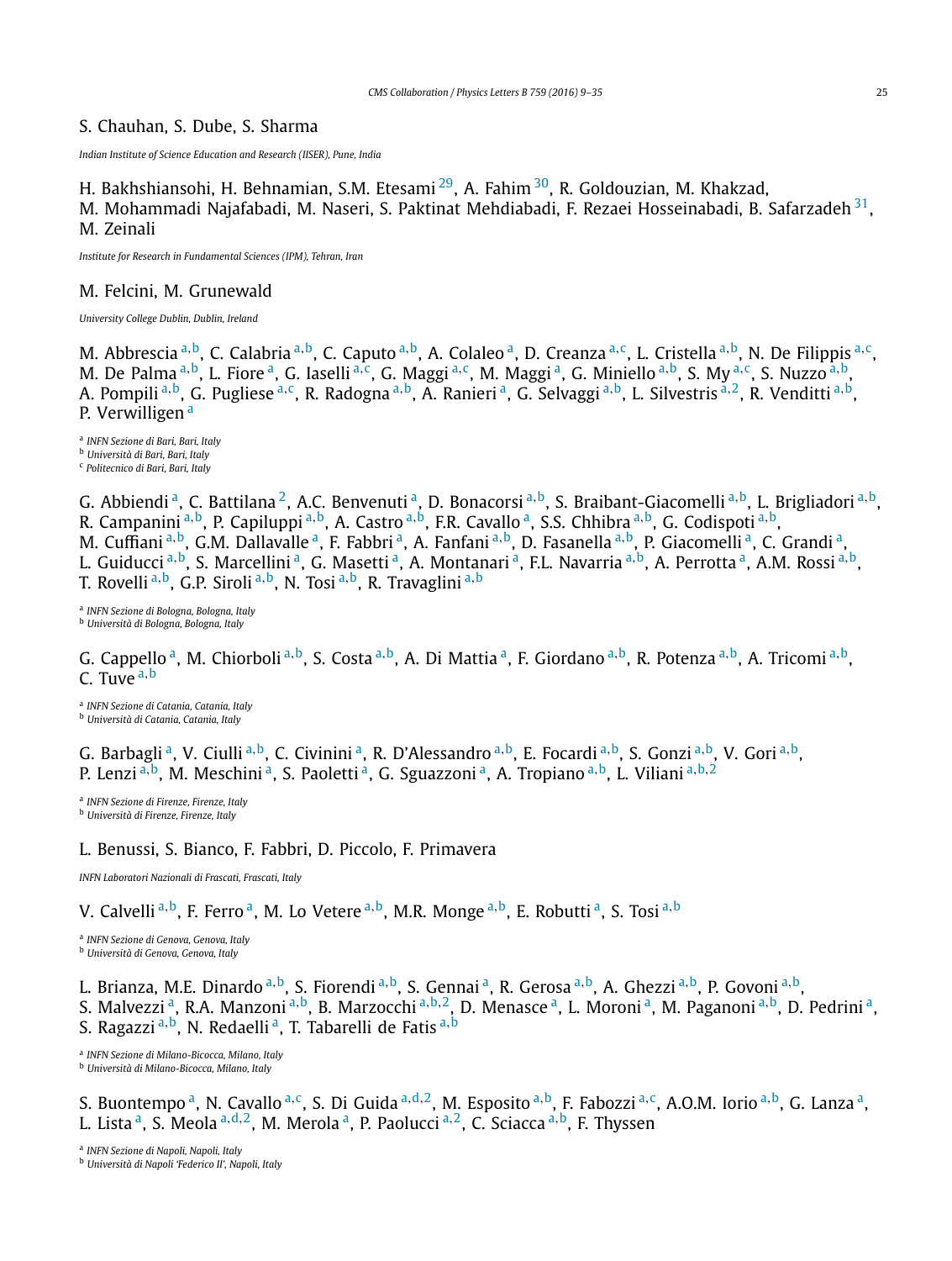<span id="page-17-0"></span><sup>c</sup> *Università della Basilicata, Potenza, Italy* <sup>d</sup> *Università G. Marconi, Roma, Italy*

P. Azzi <sup>a</sup>*,*[2,](#page-26-0) N. Bacchetta a, L. Benato <sup>a</sup>*,*b, D. Bisello <sup>a</sup>*,*b, A. Boletti <sup>a</sup>*,*b, R. Carlin <sup>a</sup>*,*b, P. Checchia a, M. Dall'Osso <sup>a</sup>*,*b*,*[2,](#page-26-0) T. Dorigo a, U. Dosselli a, F. Gasparini <sup>a</sup>*,*b, U. Gasparini <sup>a</sup>*,*b, A. Gozzelino a, S. Lacaprara a, M. Margoni <sup>a</sup>*,*b, A.T. Meneguzzo <sup>a</sup>*,*b, M. Passaseo a, J. Pazzini <sup>a</sup>*,*b, M. Pegoraro a, N. Pozzobon <sup>a</sup>*,*b, P. Ronchese <sup>a</sup>*,*b, F. Simonetto <sup>a</sup>*,*b, E. Torassa a, M. Tosi <sup>a</sup>*,*b, S. Vanini <sup>a</sup>*,*b, M. Zanetti, P. Zotto <sup>a</sup>*,*b, A. Zucchetta <sup>a</sup>*,*b*,*[2,](#page-26-0) G. Zumerle <sup>a</sup>*,*<sup>b</sup>

<sup>a</sup> *INFN Sezione di Padova, Padova, Italy*

<sup>b</sup> *Università di Padova, Padova, Italy*

<sup>c</sup> *Università di Trento, Trento, Italy*

A. Braghieri a, A. Magnani a, P. Montagna <sup>a</sup>*,*b, S.P. Ratti <sup>a</sup>*,*b, V. Re a, C. Riccardi <sup>a</sup>*,*b, P. Salvini a, I. Vai a, P. Vitulo <sup>a</sup>*,*<sup>b</sup>

<sup>a</sup> *INFN Sezione di Pavia, Pavia, Italy* <sup>b</sup> *Università di Pavia, Pavia, Italy*

L. Alunni Solestizi <sup>a</sup>*,*b, M. Biasini <sup>a</sup>*,*b, G.M. Bilei a, D. Ciangottini <sup>a</sup>*,*b*,*[2,](#page-26-0) L. Fanò <sup>a</sup>*,*b, P. Lariccia <sup>a</sup>*,*b, G. Mantovani <sup>a</sup>*,*b, M. Menichelli a, A. Saha a, A. Santocchia <sup>a</sup>*,*<sup>b</sup>

<sup>a</sup> *INFN Sezione di Perugia, Perugia, Italy* <sup>b</sup> *Università di Perugia, Perugia, Italy*

K. Androsov<sup>a,32</sup>, P. Azzurri<sup>a</sup>, G. Bagliesi<sup>a</sup>, J. Bernardini<sup>a</sup>, T. Boccali<sup>a</sup>, R. Castaldi<sup>a</sup>, M.A. Ciocci<sup>a,32</sup>, R. Dell'Orso a, S. Donato <sup>a</sup>*,*c*,*[2,](#page-26-0) G. Fedi, L. Foà <sup>a</sup>*,*c*,*[†,](#page-25-0) A. Giassi a, M.T. Grippo <sup>a</sup>*,*[32,](#page-26-0) F. Ligabue <sup>a</sup>*,*c, T. Lomtadze a, L. Martini<sup>a,b</sup>, A. Messineo a,b, F. Palla a, A. Rizzi a,b, A. Savoy-Navarro a, [33,](#page-26-0) A.T. Serban a, P. Spagnolo a, R. Tenchini<sup>a</sup>, G. Tonelli<sup>a, b</sup>, A. Venturi<sup>a</sup>, P.G. Verdini<sup>a</sup>

<sup>a</sup> *INFN Sezione di Pisa, Pisa, Italy* <sup>b</sup> *Università di Pisa, Pisa, Italy*

<sup>c</sup> *Scuola Normale Superiore di Pisa, Pisa, Italy*

L. Barone <sup>a</sup>*,*b, F. Cavallari a, G. D'imperio <sup>a</sup>*,*b*,*[2,](#page-26-0) D. Del Re <sup>a</sup>*,*b, M. Diemoz a, S. Gelli <sup>a</sup>*,*b, C. Jorda a, E. Longo <sup>a</sup>*,*b, F. Margaroli <sup>a</sup>*,*b, P. Meridiani a, G. Organtini <sup>a</sup>*,*b, R. Paramatti a, F. Preiato <sup>a</sup>*,*b, S. Rahatlou <sup>a</sup>*,*b, C. Rovelli a, F. Santanastasio <sup>a</sup>*,*b, P. Traczyk <sup>a</sup>*,*b*,*[2](#page-26-0)

<sup>a</sup> *INFN Sezione di Roma, Roma, Italy* <sup>b</sup> *Università di Roma, Roma, Italy*

N. Amapane <sup>a</sup>*,*b, R. Arcidiacono <sup>a</sup>*,*c*,*[2,](#page-26-0) S. Argiro <sup>a</sup>*,*b, M. Arneodo <sup>a</sup>*,*c, R. Bellan <sup>a</sup>*,*b, C. Biino a, N. Cartiglia a, M. Costa <sup>a</sup>*,*b, R. Covarelli <sup>a</sup>*,*b, A. Degano <sup>a</sup>*,*b, N. Demaria a, L. Finco <sup>a</sup>*,*b*,*[2,](#page-26-0) B. Kiani <sup>a</sup>*,*b, C. Mariotti a, S. Maselli a, E. Migliore <sup>a</sup>*,*b, V. Monaco <sup>a</sup>*,*b, E. Monteil <sup>a</sup>*,*b, M.M. Obertino <sup>a</sup>*,*b, L. Pacher <sup>a</sup>*,*b, N. Pastrone a, M. Pelliccioni a, G.L. Pinna Angioni <sup>a</sup>*,*b, F. Ravera <sup>a</sup>*,*b, A. Romero <sup>a</sup>*,*b, M. Ruspa <sup>a</sup>*,*c, R. Sacchi <sup>a</sup>*,*b, A. Solano <sup>a</sup>*,*b, A. Staiano<sup>a</sup>, U. Tamponi<sup>a</sup>

<sup>a</sup> *INFN Sezione di Torino, Torino, Italy*

<sup>b</sup> *Università di Torino, Torino, Italy*

<sup>c</sup> *Università del Piemonte Orientale, Novara, Italy*

S. Belforte a, V. Candelise <sup>a</sup>*,*b*,*[2,](#page-26-0) M. Casarsa a, F. Cossutti a, G. Della Ricca <sup>a</sup>*,*b, B. Gobbo a, C. La Licata <sup>a</sup>*,*b, M. Marone <sup>a</sup>*,*b, A. Schizzi <sup>a</sup>*,*b, A. Zanetti <sup>a</sup>

<sup>a</sup> *INFN Sezione di Trieste, Trieste, Italy*

<sup>b</sup> *Università di Trieste, Trieste, Italy*

A. Kropivnitskaya, S.K. Nam

*Kangwon National University, Chunchon, Republic of Korea*

D.H. Kim, G.N. Kim, M.S. Kim, D.J. Kong, S. Lee, Y.D. Oh, A. Sakharov, D.C. Son

*Kyungpook National University, Daegu, Republic of Korea*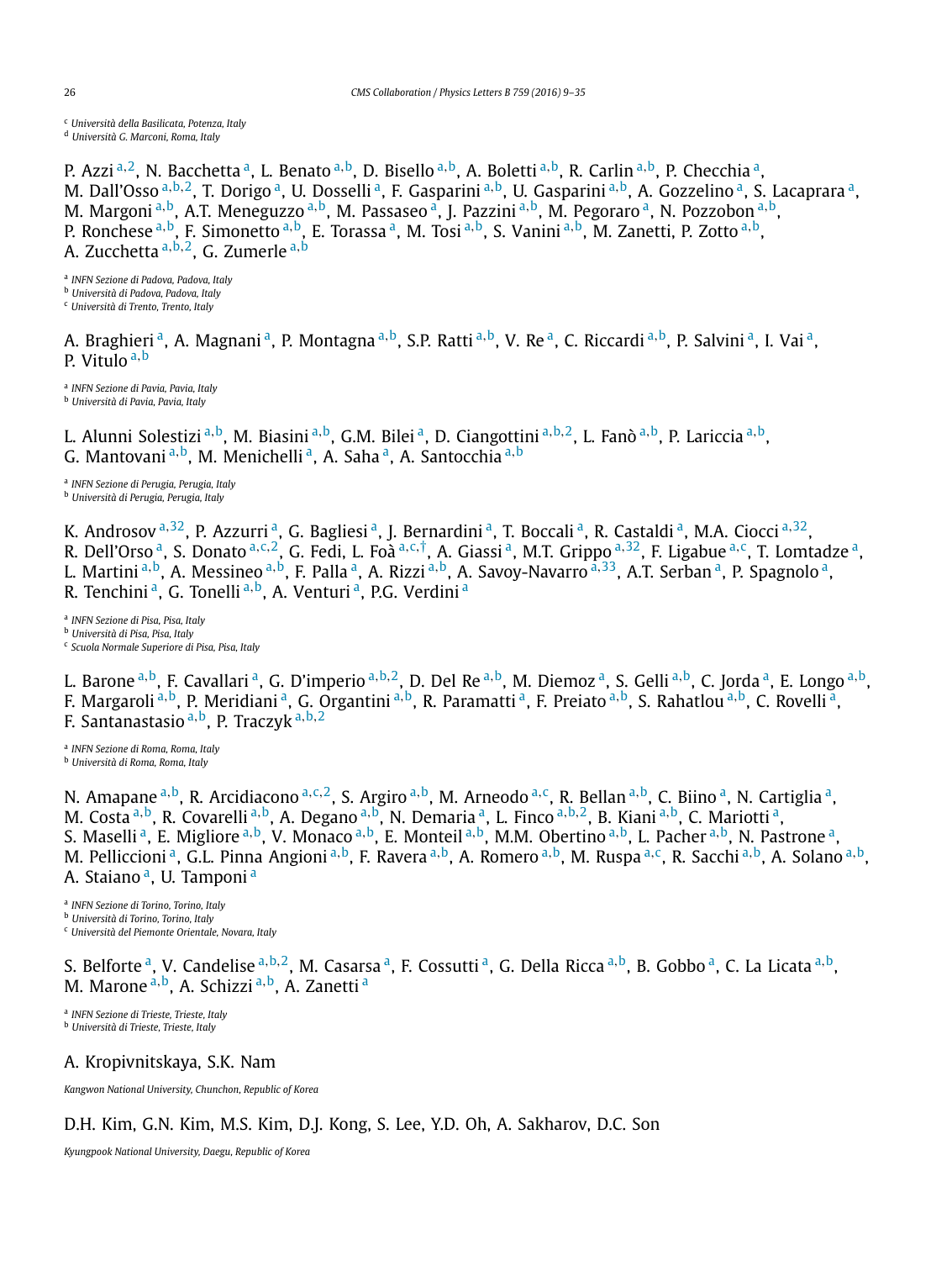### J.A. Brochero Cifuentes, H. Kim, T.J. Kim

*Chonbuk National University, Jeonju, Republic of Korea*

#### S. Song

*Chonnam National University, Institute for Universe and Elementary Particles, Kwangju, Republic of Korea*

### S. Choi, Y. Go, D. Gyun, B. Hong, M. Jo, H. Kim, Y. Kim, B. Lee, K. Lee, K.S. Lee, S. Lee, S.K. Park, Y. Roh

*Korea University, Seoul, Republic of Korea*

#### H.D. Yoo

*Seoul National University, Seoul, Republic of Korea*

### M. Choi, H. Kim, J.H. Kim, J.S.H. Lee, I.C. Park, G. Ryu, M.S. Ryu

*University of Seoul, Seoul, Republic of Korea*

### Y. Choi, J. Goh, D. Kim, E. Kwon, J. Lee, I. Yu

*Sungkyunkwan University, Suwon, Republic of Korea*

### A. Juodagalvis, J. Vaitkus

*Vilnius University, Vilnius, Lithuania*

### I. Ahmed, Z.A. Ibrahim, J.R. Komaragiri, M.A.B. Md Ali  $^{34}$ , F. Mohamad Idris  $^{35}$ , W.A.T. Wan Abdullah, M.N. Yusli

*National Centre for Particle Physics, Universiti Malaya, Kuala Lumpur, Malaysia*

### E. Casimiro Linares, H. Castilla-Valdez, E. De La Cruz-Burelo, I. Heredia-De La Cruz [36,](#page-26-0) A. Hernandez-Almada, R. Lopez-Fernandez, A. Sanchez-Hernandez

*Centro de Investigacion y de Estudios Avanzados del IPN, Mexico City, Mexico*

#### S. Carrillo Moreno, F. Vazquez Valencia

*Universidad Iberoamericana, Mexico City, Mexico*

#### I. Pedraza, H.A. Salazar Ibarguen

*Benemerita Universidad Autonoma de Puebla, Puebla, Mexico*

#### A. Morelos Pineda

*Universidad Autónoma de San Luis Potosí, San Luis Potosí, Mexico*

### D. Krofcheck

*University of Auckland, Auckland, New Zealand*

### P.H. Butler

*University of Canterbury, Christchurch, New Zealand*

#### A. Ahmad, M. Ahmad, Q. Hassan, H.R. Hoorani, W.A. Khan, T. Khurshid, M. Shoaib

*National Centre for Physics, Quaid-I-Azam University, Islamabad, Pakistan*

H. Bialkowska, M. Bluj, B. Boimska, T. Frueboes, M. Górski, M. Kazana, K. Nawrocki, K. Romanowska-Rybinska, M. Szleper, P. Zalewski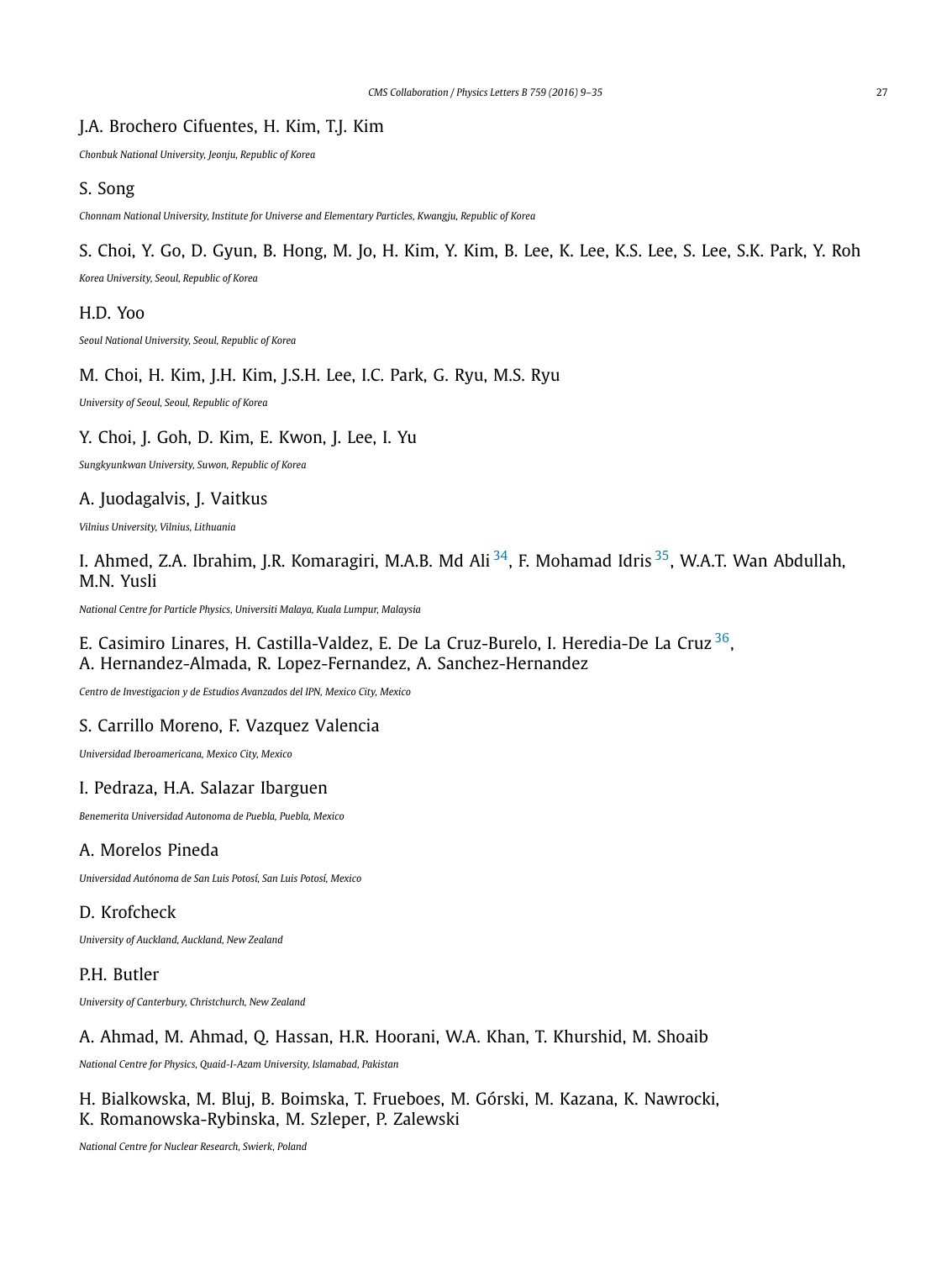G. Brona, K. Bunkowski, A. Byszuk [37,](#page-26-0) K. Doroba, A. Kalinowski, M. Konecki, J. Krolikowski, M. Misiura, M. Olszewski, M. Walczak

*Institute of Experimental Physics, Faculty of Physics, University of Warsaw, Warsaw, Poland*

P. Bargassa, C. Beirão Da Cruz E Silva, A. Di Francesco, P. Faccioli, P.G. Ferreira Parracho, M. Gallinaro, N. Leonardo, L. Lloret Iglesias, F. Nguyen, J. Rodrigues Antunes, J. Seixas, O. Toldaiev, D. Vadruccio, J. Varela, P. Vischia

*Laboratório de Instrumentação e Física Experimental de Partículas, Lisboa, Portugal*

S. Afanasiev, P. Bunin, M. Gavrilenko, I. Golutvin, I. Gorbunov, A. Kamenev, V. Karjavin, V. Konoplyanikov, A. Lanev, A. Malakhov, V. Matveev<sup>38</sup>, P. Moisenz, V. Palichik, V. Perelygin, S. Shmatov, S. Shulha, N. Skatchkov, V. Smirnov, A. Zarubin

*Joint Institute for Nuclear Research, Dubna, Russia*

V. Golovtsov, Y. Ivanov, V. Kim [39](#page-26-0), E. Kuznetsova, P. Levchenko, V. Murzin, V. Oreshkin, I. Smirnov, V. Sulimov, L. Uvarov, S. Vavilov, A. Vorobyev

*Petersburg Nuclear Physics Institute, Gatchina (St. Petersburg), Russia*

Yu. Andreev, A. Dermenev, S. Gninenko, N. Golubev, A. Karneyeu, M. Kirsanov, N. Krasnikov, A. Pashenkov, D. Tlisov, A. Toropin

*Institute for Nuclear Research, Moscow, Russia*

V. Epshteyn, V. Gavrilov, N. Lychkovskaya, V. Popov, I. Pozdnyakov, G. Safronov, A. Spiridonov, E. Vlasov, A. Zhokin

*Institute for Theoretical and Experimental Physics, Moscow, Russia*

#### A. Bylinkin

*National Research Nuclear University 'Moscow Engineering Physics Institute' (MEPhI), Moscow, Russia*

V. Andreev, M. Azarkin [40,](#page-26-0) I. Dremin [40,](#page-26-0) M. Kirakosyan, A. Leonidov [40,](#page-26-0) G. Mesyats, S.V. Rusakov

*P.N. Lebedev Physical Institute, Moscow, Russia*

A. Baskakov, A. Belyaev, E. Boos, M. Dubinin [41,](#page-26-0) L. Dudko, A. Ershov, A. Gribushin, V. Klyukhin, O. Kodolova, I. Lokhtin, I. Myagkov, S. Obraztsov, S. Petrushanko, V. Savrin, A. Snigirev

*Skobeltsyn Institute of Nuclear Physics, Lomonosov Moscow State University, Moscow, Russia*

I. Azhgirey, I. Bayshev, S. Bitioukov, V. Kachanov, A. Kalinin, D. Konstantinov, V. Krychkine, V. Petrov, R. Ryutin, A. Sobol, L. Tourtchanovitch, S. Troshin, N. Tyurin, A. Uzunian, A. Volkov

*State Research Center of Russian Federation, Institute for High Energy Physics, Protvino, Russia*

P. Adzic<sup>42</sup>, J. Milosevic, V. Rekovic

*University of Belgrade, Faculty of Physics and Vinca Institute of Nuclear Sciences, Belgrade, Serbia*

J. Alcaraz Maestre, E. Calvo, M. Cerrada, M. Chamizo Llatas, N. Colino, B. De La Cruz, A. Delgado Peris, D. Domínguez Vázquez, A. Escalante Del Valle, C. Fernandez Bedoya, J.P. Fernández Ramos, J. Flix, M.C. Fouz, P. Garcia-Abia, O. Gonzalez Lopez, S. Goy Lopez, J.M. Hernandez, M.I. Josa, E. Navarro De Martino, A. Pérez-Calero Yzquierdo, J. Puerta Pelayo, A. Quintario Olmeda, I. Redondo, L. Romero, J. Santaolalla, M.S. Soares

*Centro de Investigaciones Energéticas Medioambientales y Tecnológicas (CIEMAT), Madrid, Spain*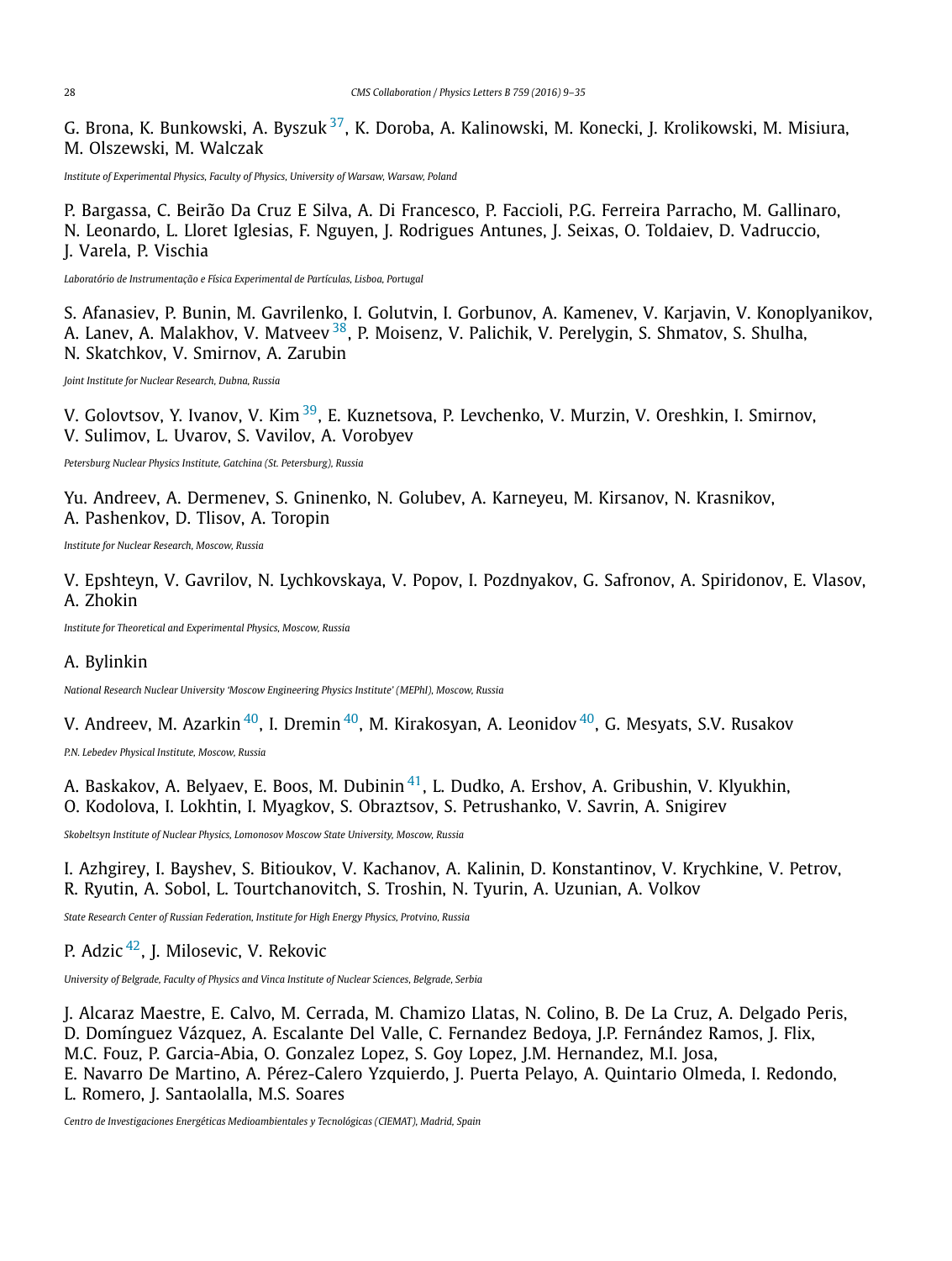### C. Albajar, J.F. de Trocóniz, M. Missiroli, D. Moran

*Universidad Autónoma de Madrid, Madrid, Spain*

J. Cuevas, J. Fernandez Menendez, S. Folgueras, I. Gonzalez Caballero, E. Palencia Cortezon, J.M. Vizan Garcia

*Universidad de Oviedo, Oviedo, Spain*

I.J. Cabrillo, A. Calderon, J.R. Castiñeiras De Saa, P. De Castro Manzano, J. Duarte Campderros, M. Fernandez, J. Garcia-Ferrero, G. Gomez, A. Lopez Virto, J. Marco, R. Marco, C. Martinez Rivero, F. Matorras, F.J. Munoz Sanchez, J. Piedra Gomez, T. Rodrigo, A.Y. Rodríguez-Marrero, A. Ruiz-Jimeno, L. Scodellaro, N. Trevisani, I. Vila, R. Vilar Cortabitarte

*Instituto de Física de Cantabria (IFCA), CSIC–Universidad de Cantabria, Santander, Spain*

D. Abbaneo, E. Auffray, G. Auzinger, M. Bachtis, P. Baillon, A.H. Ball, D. Barney, A. Benaglia, J. Bendavid, L. Benhabib, J.F. Benitez, G.M. Berruti, P. Bloch, A. Bocci, A. Bonato, C. Botta, H. Breuker, T. Camporesi, R. Castello, G. Cerminara, M. D'Alfonso, D. d'Enterria, A. Dabrowski, V. Daponte, A. David, M. De Gruttola, F. De Guio, A. De Roeck, S. De Visscher, E. Di Marco, M. Dobson, M. Dordevic, B. Dorney, T. du Pree, M. Dünser, N. Dupont, A. Elliott-Peisert, G. Franzoni, W. Funk, D. Gigi, K. Gill, D. Giordano, M. Girone, F. Glege, R. Guida, S. Gundacker, M. Guthoff, J. Hammer, P. Harris, J. Hegeman, V. Innocente, P. Janot, H. Kirschenmann, M.J. Kortelainen, K. Kousouris, K. Krajczar, P. Lecoq, C. Lourenço, M.T. Lucchini, N. Magini, L. Malgeri, M. Mannelli, A. Martelli, L. Masetti, F. Meijers, S. Mersi, E. Meschi, F. Moortgat, S. Morovic, M. Mulders, M.V. Nemallapudi, H. Neugebauer, S. Orfanelli<sup>43</sup>, L. Orsini, L. Pape, E. Perez, M. Peruzzi, A. Petrilli, G. Petrucciani, A. Pfeiffer, D. Piparo, A. Racz, G. Rolandi [44,](#page-26-0) M. Rovere, M. Ruan, H. Sakulin, C. Schäfer, C. Schwick, M. Seidel, A. Sharma, P. Silva, M. Simon, P. Sphicas [45,](#page-26-0) J. Steggemann, B. Stieger, M. Stoye, Y. Takahashi, D. Treille, A. Triossi, A. Tsirou, G.I. Veres [23,](#page-26-0) N. Wardle, H.K. Wöhri, A. Zagozdzinska<sup>37</sup>, W.D. Zeuner

*CERN, European Organization for Nuclear Research, Geneva, Switzerland*

W. Bertl, K. Deiters, W. Erdmann, R. Horisberger, Q. Ingram, H.C. Kaestli, D. Kotlinski, U. Langenegger, D. Renker, T. Rohe

*Paul Scherrer Institut, Villigen, Switzerland*

F. Bachmair, L. Bäni, L. Bianchini, B. Casal, G. Dissertori, M. Dittmar, M. Donegà, P. Eller, C. Grab, C. Heidegger, D. Hits, J. Hoss, G. Kasieczka, W. Lustermann, B. Mangano, M. Marionneau, P. Martinez Ruiz del Arbol, M. Masciovecchio, D. Meister, F. Micheli, P. Musella, F. Nessi-Tedaldi, F. Pandolfi, J. Pata, F. Pauss, L. Perrozzi, M. Quittnat, M. Rossini, A. Starodumov<sup>46</sup>, M. Takahashi, V.R. Tavolaro, K. Theofilatos, R. Wallny

*Institute for Particle Physics, ETH Zurich, Zurich, Switzerland*

T.K. Aarrestad, C. Amsler<sup>47</sup>, L. Caminada, M.F. Canelli, V. Chiochia, A. De Cosa, C. Galloni, A. Hinzmann, T. Hreus, B. Kilminster, C. Lange, J. Ngadiuba, D. Pinna, P. Robmann, F.J. Ronga, D. Salerno, Y. Yang

*Universität Zürich, Zurich, Switzerland*

M. Cardaci, K.H. Chen, T.H. Doan, Sh. Jain, R. Khurana, M. Konyushikhin, C.M. Kuo, W. Lin, Y.J. Lu, S.S. Yu

*National Central University, Chung-Li, Taiwan*

Arun Kumar, R. Bartek, P. Chang, Y.H. Chang, Y.W. Chang, Y. Chao, K.F. Chen, P.H. Chen, C. Dietz, F. Fiori, U. Grundler, W.-S. Hou, Y. Hsiung, Y.F. Liu, R.-S. Lu, M. Miñano Moya, E. Petrakou, J.f. Tsai, Y.M. Tzeng

*National Taiwan University (NTU), Taipei, Taiwan*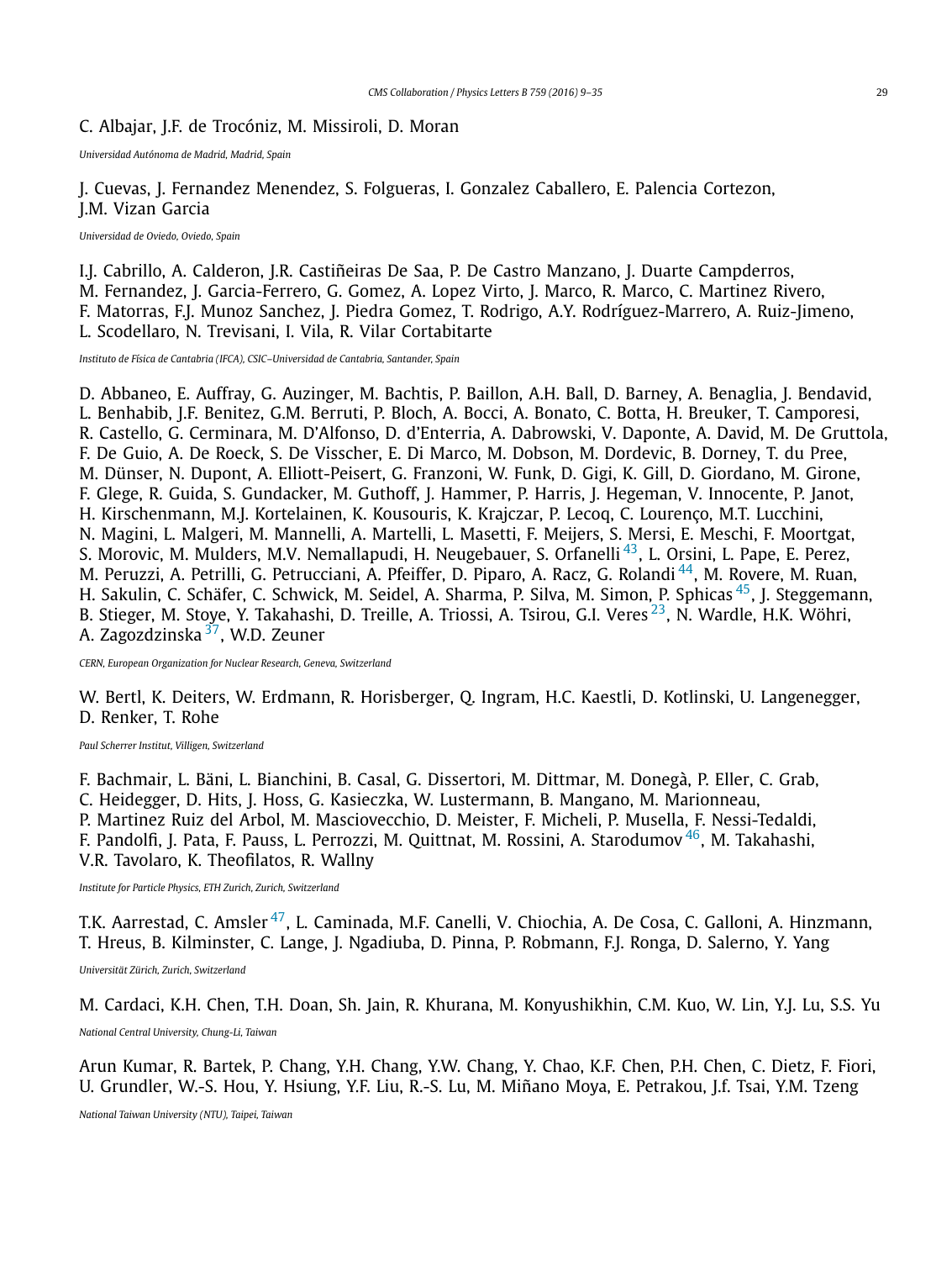### B. Asavapibhop, K. Kovitanggoon, G. Singh, N. Srimanobhas, N. Suwonjandee

*Chulalongkorn University, Faculty of Science, Department of Physics, Bangkok, Thailand*

A. Adiguzel, M.N. Bakirci<sup>48</sup>, Z.S. Demiroglu, C. Dozen, S. Girgis, G. Gokbulut, Y. Guler, E. Gurpinar, I. Hos, E.E. Kangal [49,](#page-26-0) A. Kayis Topaksu, G. Onengut [50,](#page-26-0) K. Ozdemir [51,](#page-26-0) S. Ozturk [48,](#page-26-0) D. Sunar Cerci [52,](#page-26-0) B. Tali [52,](#page-26-0) H. Topakli [48,](#page-26-0) M. Vergili, C. Zorbilmez

*Cukurova University, Adana, Turkey*

I.V. Akin, B. Bilin, S. Bilmis, B. Isildak  $53$ , G. Karapinar  $54$ , M. Yalvac, M. Zeyrek

*Middle East Technical University, Physics Department, Ankara, Turkey*

E. Gülmez, M. Kaya  $^{55}$  $^{55}$  $^{55}$ , O. Kaya  $^{56}$ , E.A. Yetkin  $^{57}$ , T. Yetkin  $^{58}$  $^{58}$  $^{58}$ 

*Bogazici University, Istanbul, Turkey*

### A. Cakir, K. Cankocak, S. Sen<sup>59</sup>, F.I. Vardarlı

*Istanbul Technical University, Istanbul, Turkey*

#### B. Grynyov

*Institute for Scintillation Materials of National Academy of Science of Ukraine, Kharkov, Ukraine*

#### L. Levchuk, P. Sorokin

*National Scientific Center, Kharkov Institute of Physics and Technology, Kharkov, Ukraine*

R. Aggleton, F. Ball, L. Beck, J.J. Brooke, E. Clement, D. Cussans, H. Flacher, J. Goldstein, M. Grimes, G.P. Heath, H.F. Heath, J. Jacob, L. Kreczko, C. Lucas, Z. Meng, D.M. Newbold <sup>60</sup>, S. Paramesvaran, A. Poll, T. Sakuma, S. Seif El Nasr-storey, S. Senkin, D. Smith, V.J. Smith

*University of Bristol, Bristol, United Kingdom*

K.W. Bell, A. Belyaev <sup>61</sup>, C. Brew, R.M. Brown, L. Calligaris, D. Cieri, D.J.A. Cockerill, J.A. Coughlan, K. Harder, S. Harper, E. Olaiya, D. Petyt, C.H. Shepherd-Themistocleous, A. Thea, I.R. Tomalin, T. Williams, W.J. Womersley, S.D. Worm

*Rutherford Appleton Laboratory, Didcot, United Kingdom*

M. Baber, R. Bainbridge, O. Buchmuller, A. Bundock, D. Burton, S. Casasso, M. Citron, D. Colling, L. Corpe, N. Cripps, P. Dauncey, G. Davies, A. De Wit, M. Della Negra, P. Dunne, A. Elwood, W. Ferguson, J. Fulcher, D. Futyan, G. Hall, G. Iles, M. Kenzie, R. Lane, R. Lucas [60,](#page-26-0) L. Lyons, A.-M. Magnan, S. Malik, J. Nash, A. Nikitenko [46,](#page-26-0) J. Pela, M. Pesaresi, K. Petridis, D.M. Raymond, A. Richards, A. Rose, C. Seez, A. Tapper, K. Uchida, M. Vazquez Acosta [62,](#page-26-0) T. Virdee, S.C. Zenz

*Imperial College, London, United Kingdom*

J.E. Cole, P.R. Hobson, A. Khan, P. Kyberd, D. Leggat, D. Leslie, I.D. Reid, P. Symonds, L. Teodorescu, M. Turner

*Brunel University, Uxbridge, United Kingdom*

A. Borzou, K. Call, J. Dittmann, K. Hatakeyama, H. Liu, N. Pastika

*Baylor University, Waco, USA*

### O. Charaf, S.I. Cooper, C. Henderson, P. Rumerio

*The University of Alabama, Tuscaloosa, USA*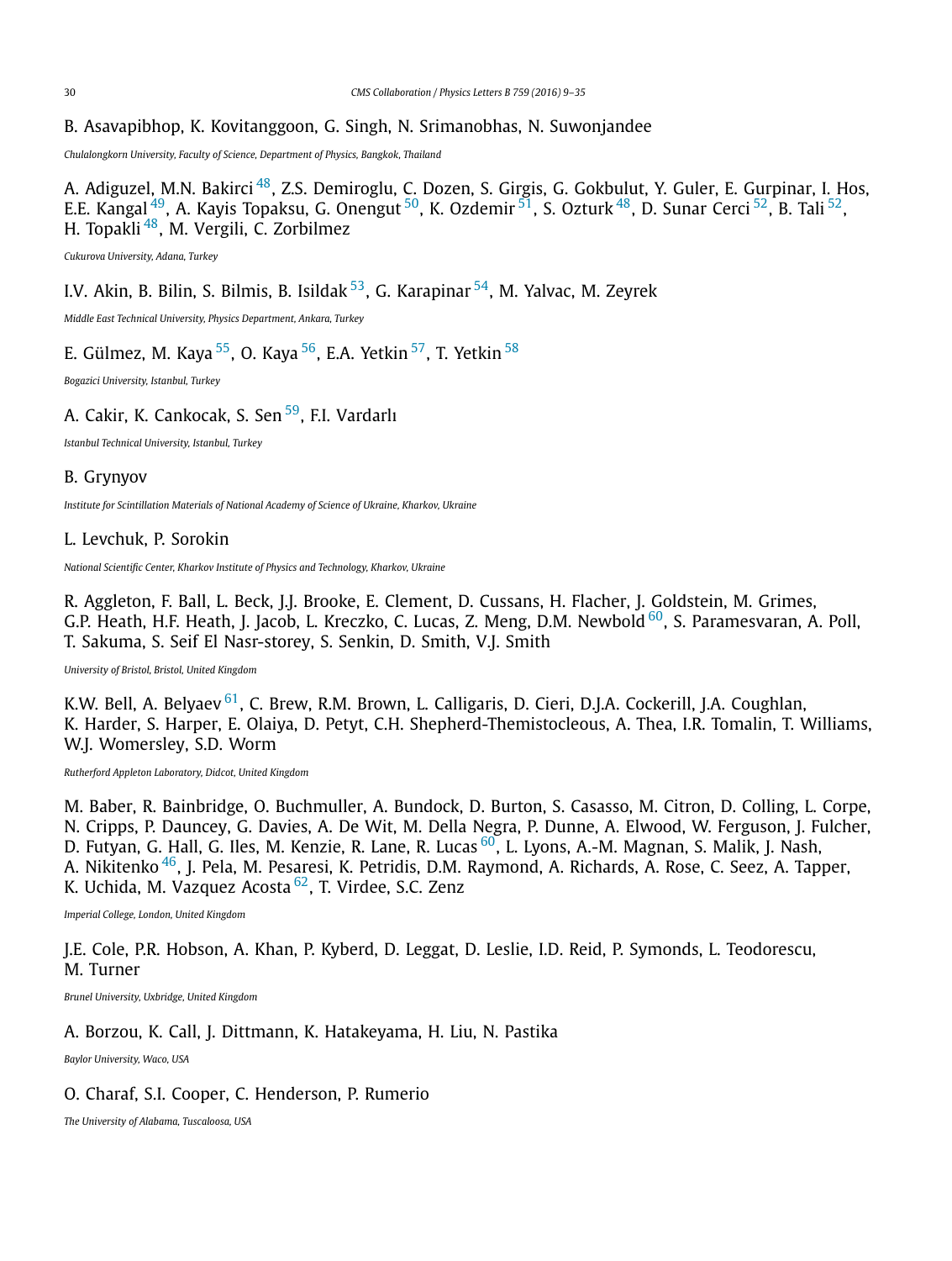D. Arcaro, A. Avetisyan, T. Bose, C. Fantasia, D. Gastler, P. Lawson, D. Rankin, C. Richardson, J. Rohlf, J. St. John, L. Sulak, D. Zou

*Boston University, Boston, USA*

J. Alimena, E. Berry, S. Bhattacharya, D. Cutts, N. Dhingra, A. Ferapontov, A. Garabedian, J. Hakala, U. Heintz, E. Laird, G. Landsberg, Z. Mao, M. Narain, S. Piperov, S. Sagir, R. Syarif

*Brown University, Providence, USA*

R. Breedon, G. Breto, M. Calderon De La Barca Sanchez, S. Chauhan, M. Chertok, J. Conway, R. Conway, P.T. Cox, R. Erbacher, M. Gardner, W. Ko, R. Lander, M. Mulhearn, D. Pellett, J. Pilot, F. Ricci-Tam, S. Shalhout, J. Smith, M. Squires, D. Stolp, M. Tripathi, S. Wilbur, R. Yohay

*University of California, Davis, Davis, USA*

R. Cousins, P. Everaerts, C. Farrell, J. Hauser, M. Ignatenko, D. Saltzberg, E. Takasugi, V. Valuev, M. Weber

*University of California, Los Angeles, USA*

K. Burt, R. Clare, J. Ellison, J.W. Gary, G. Hanson, J. Heilman, M. Ivova Paneva, P. Jandir, E. Kennedy, F. Lacroix, O.R. Long, A. Luthra, M. Malberti, M. Olmedo Negrete, A. Shrinivas, H. Wei, S. Wimpenny, B.R. Yates

*University of California, Riverside, Riverside, USA*

J.G. Branson, G.B. Cerati, S. Cittolin, R.T. D'Agnolo, M. Derdzinski, A. Holzner, R. Kelley, D. Klein, J. Letts, I. Macneill, D. Olivito, S. Padhi, M. Pieri, M. Sani, V. Sharma, S. Simon, M. Tadel, A. Vartak, S. Wasserbaech [63,](#page-26-0) C. Welke, F. Würthwein, A. Yagil, G. Zevi Della Porta

*University of California, San Diego, La Jolla, USA*

J. Bradmiller-Feld, C. Campagnari, A. Dishaw, V. Dutta, K. Flowers, M. Franco Sevilla, P. Geffert, C. George, F. Golf, L. Gouskos, J. Gran, J. Incandela, N. Mccoll, S.D. Mullin, J. Richman, D. Stuart, I. Suarez, C. West, J. Yoo

*University of California, Santa Barbara, Santa Barbara, USA*

D. Anderson, A. Apresyan, A. Bornheim, J. Bunn, Y. Chen, J. Duarte, A. Mott, H.B. Newman, C. Pena, M. Pierini, M. Spiropulu, J.R. Vlimant, S. Xie, R.Y. Zhu

*California Institute of Technology, Pasadena, USA*

M.B. Andrews, V. Azzolini, A. Calamba, B. Carlson, T. Ferguson, M. Paulini, J. Russ, M. Sun, H. Vogel, I. Vorobiev

*Carnegie Mellon University, Pittsburgh, USA*

J.P. Cumalat, W.T. Ford, A. Gaz, F. Jensen, A. Johnson, M. Krohn, T. Mulholland, U. Nauenberg, K. Stenson, S.R. Wagner

*University of Colorado Boulder, Boulder, USA*

J. Alexander, A. Chatterjee, J. Chaves, J. Chu, S. Dittmer, N. Eggert, N. Mirman, G. Nicolas Kaufman, J.R. Patterson, A. Rinkevicius, A. Ryd, L. Skinnari, L. Soffi, W. Sun, S.M. Tan, W.D. Teo, J. Thom, J. Thompson, J. Tucker, Y. Weng, P. Wittich

*Cornell University, Ithaca, USA*

S. Abdullin, M. Albrow, J. Anderson, G. Apollinari, S. Banerjee, L.A.T. Bauerdick, A. Beretvas, J. Berryhill, P.C. Bhat, G. Bolla, K. Burkett, J.N. Butler, H.W.K. Cheung, F. Chlebana, S. Cihangir, V.D. Elvira, I. Fisk, J. Freeman, E. Gottschalk, L. Gray, D. Green, S. Grünendahl, O. Gutsche, J. Hanlon, D. Hare, R.M. Harris,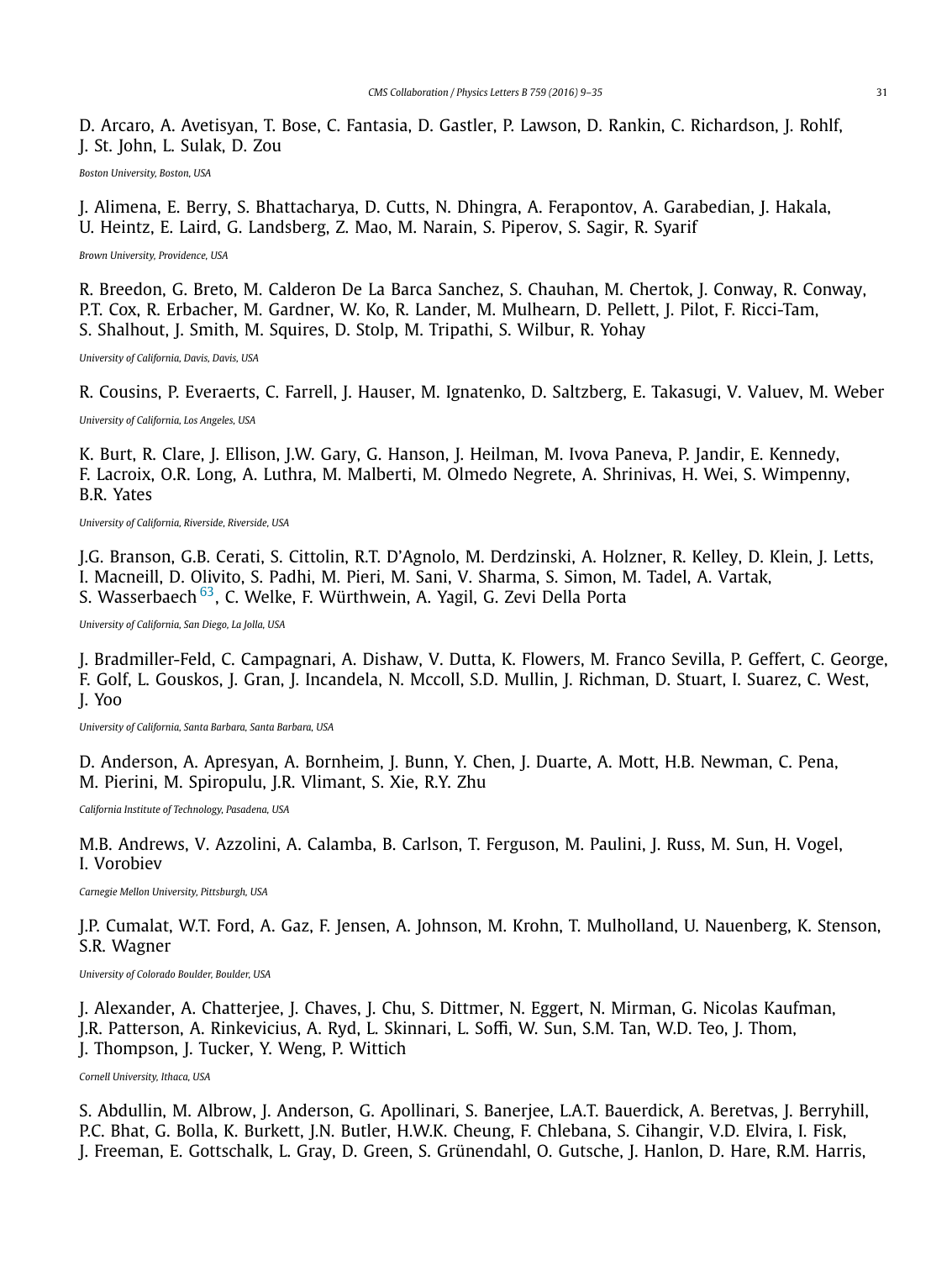S. Hasegawa, J. Hirschauer, Z. Hu, S. Jindariani, M. Johnson, U. Joshi, A.W. Jung, B. Klima, B. Kreis, S. Kwan [†,](#page-25-0) S. Lammel, J. Linacre, D. Lincoln, R. Lipton, T. Liu, R. Lopes De Sá, J. Lykken, K. Maeshima, J.M. Marraffino, V.I. Martinez Outschoorn, S. Maruyama, D. Mason, P. McBride, P. Merkel, K. Mishra, S. Mrenna, S. Nahn, C. Newman-Holmes, V. O'Dell, K. Pedro, O. Prokofyev, G. Rakness, E. Sexton-Kennedy, A. Soha, W.J. Spalding, L. Spiegel, L. Taylor, S. Tkaczyk, N.V. Tran, L. Uplegger, E.W. Vaandering, C. Vernieri, M. Verzocchi, R. Vidal, H.A. Weber, A. Whitbeck, F. Yang

*Fermi National Accelerator Laboratory, Batavia, USA*

D. Acosta, P. Avery, P. Bortignon, D. Bourilkov, A. Carnes, M. Carver, D. Curry, S. Das, G.P. Di Giovanni, R.D. Field, I.K. Furic, S.V. Gleyzer, J. Hugon, J. Konigsberg, A. Korytov, J.F. Low, P. Ma, K. Matchev, H. Mei, P. Milenovic [64,](#page-26-0) G. Mitselmakher, D. Rank, R. Rossin, L. Shchutska, M. Snowball, D. Sperka, N. Terentyev, L. Thomas, J. Wang, S. Wang, J. Yelton

*University of Florida, Gainesville, USA*

S. Hewamanage, S. Linn, P. Markowitz, G. Martinez, J.L. Rodriguez

*Florida International University, Miami, USA*

A. Ackert, J.R. Adams, T. Adams, A. Askew, J. Bochenek, B. Diamond, J. Haas, S. Hagopian, V. Hagopian, K.F. Johnson, A. Khatiwada, H. Prosper, M. Weinberg

*Florida State University, Tallahassee, USA*

M.M. Baarmand, V. Bhopatkar, S. Colafranceschi<sup>65</sup>, M. Hohlmann, H. Kalakhety, D. Noonan, T. Roy, F. Yumiceva

*Florida Institute of Technology, Melbourne, USA*

M.R. Adams, L. Apanasevich, D. Berry, R.R. Betts, I. Bucinskaite, R. Cavanaugh, O. Evdokimov, L. Gauthier, C.E. Gerber, D.J. Hofman, P. Kurt, C. O'Brien, I.D. Sandoval Gonzalez, C. Silkworth, P. Turner, N. Varelas, Z. Wu, M. Zakaria

*University of Illinois at Chicago (UIC), Chicago, USA*

B. Bilki<sup>66</sup>, W. Clarida, K. Dilsiz, S. Durgut, R.P. Gandrajula, M. Haytmyradov, V. Khristenko, J.-P. Merlo, H. Mermerkaya [67,](#page-26-0) A. Mestvirishvili, A. Moeller, J. Nachtman, H. Ogul, Y. Onel, F. Ozok [57,](#page-26-0) A. Penzo, C. Snyder, E. Tiras, J. Wetzel, K. Yi

*The University of Iowa, Iowa City, USA*

I. Anderson, B.A. Barnett, B. Blumenfeld, N. Eminizer, D. Fehling, L. Feng, A.V. Gritsan, P. Maksimovic, C. Martin, M. Osherson, J. Roskes, A. Sady, U. Sarica, M. Swartz, M. Xiao, Y. Xin, C. You

*Johns Hopkins University, Baltimore, USA*

P. Baringer, A. Bean, G. Benelli, C. Bruner, R.P. Kenny III, D. Majumder, M. Malek, M. Murray, S. Sanders, R. Stringer, Q. Wang

*The University of Kansas, Lawrence, USA*

A. Ivanov, K. Kaadze, S. Khalil, M. Makouski, Y. Maravin, A. Mohammadi, L.K. Saini, N. Skhirtladze, S. Toda

*Kansas State University, Manhattan, USA*

#### D. Lange, F. Rebassoo, D. Wright

*Lawrence Livermore National Laboratory, Livermore, USA*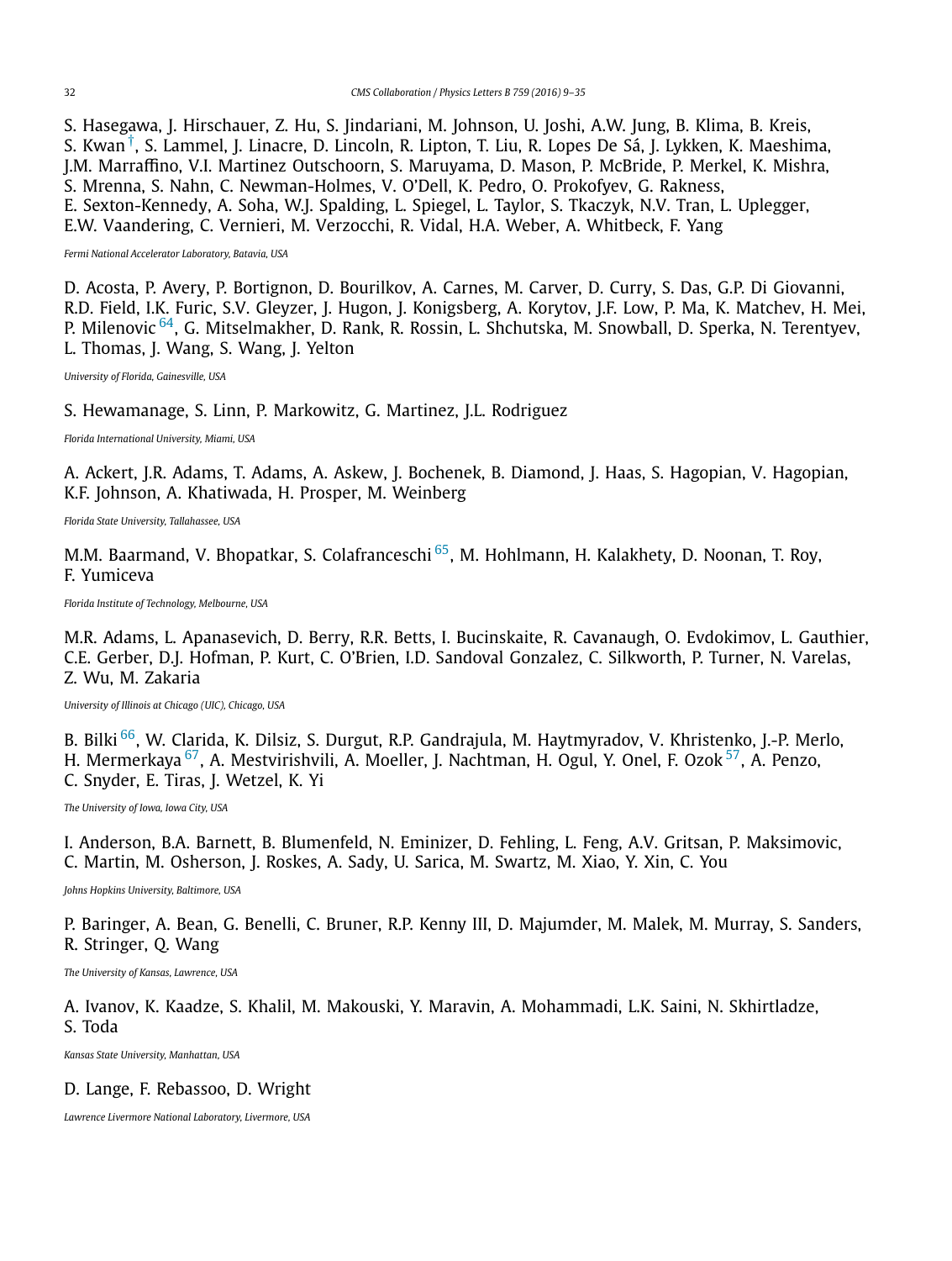C. Anelli, A. Baden, O. Baron, A. Belloni, B. Calvert, S.C. Eno, C. Ferraioli, J.A. Gomez, N.J. Hadley, S. Jabeen, R.G. Kellogg, T. Kolberg, J. Kunkle, Y. Lu, A.C. Mignerey, Y.H. Shin, A. Skuja, M.B. Tonjes, S.C. Tonwar

*University of Maryland, College Park, USA*

A. Apyan, R. Barbieri, A. Baty, K. Bierwagen, S. Brandt, W. Busza, I.A. Cali, Z. Demiragli, L. Di Matteo, G. Gomez Ceballos, M. Goncharov, D. Gulhan, Y. Iiyama, G.M. Innocenti, M. Klute, D. Kovalskyi, Y.S. Lai, Y.-J. Lee, A. Levin, P.D. Luckey, A.C. Marini, C. Mcginn, C. Mironov, S. Narayanan, X. Niu, C. Paus, D. Ralph, C. Roland, G. Roland, J. Salfeld-Nebgen, G.S.F. Stephans, K. Sumorok, M. Varma, D. Velicanu, J. Veverka, J. Wang, T.W. Wang, B. Wyslouch, M. Yang, V. Zhukova

*Massachusetts Institute of Technology, Cambridge, USA*

B. Dahmes, A. Evans, A. Finkel, A. Gude, P. Hansen, S. Kalafut, S.C. Kao, K. Klapoetke, Y. Kubota, Z. Lesko, J. Mans, S. Nourbakhsh, N. Ruckstuhl, R. Rusack, N. Tambe, J. Turkewitz

*University of Minnesota, Minneapolis, USA*

J.G. Acosta, S. Oliveros

*University of Mississippi, Oxford, USA*

E. Avdeeva, K. Bloom, S. Bose, D.R. Claes, A. Dominguez, C. Fangmeier, R. Gonzalez Suarez, R. Kamalieddin, J. Keller, D. Knowlton, I. Kravchenko, J. Lazo-Flores, F. Meier, J. Monroy, F. Ratnikov, J.E. Siado, G.R. Snow

*University of Nebraska–Lincoln, Lincoln, USA*

M. Alyari, J. Dolen, J. George, A. Godshalk, C. Harrington, I. Iashvili, J. Kaisen, A. Kharchilava, A. Kumar, S. Rappoccio, B. Roozbahani

*State University of New York at Buffalo, Buffalo, USA*

G. Alverson, E. Barberis, D. Baumgartel, M. Chasco, A. Hortiangtham, A. Massironi, D.M. Morse, D. Nash, T. Orimoto, R. Teixeira De Lima, D. Trocino, R.-J. Wang, D. Wood, J. Zhang

*Northeastern University, Boston, USA*

K.A. Hahn, A. Kubik, N. Mucia, N. Odell, B. Pollack, A. Pozdnyakov, M. Schmitt, S. Stoynev, K. Sung, M. Trovato, M. Velasco

*Northwestern University, Evanston, USA*

A. Brinkerhoff, N. Dev, M. Hildreth, C. Jessop, D.J. Karmgard, N. Kellams, K. Lannon, S. Lynch, N. Marinelli, F. Meng, C. Mueller, Y. Musienko [38,](#page-26-0) T. Pearson, M. Planer, A. Reinsvold, R. Ruchti, G. Smith, S. Taroni, N. Valls, M. Wayne, M. Wolf, A. Woodard

*University of Notre Dame, Notre Dame, USA*

L. Antonelli, J. Brinson, B. Bylsma, L.S. Durkin, S. Flowers, A. Hart, C. Hill, R. Hughes, W. Ji, K. Kotov, T.Y. Ling, B. Liu, W. Luo, D. Puigh, M. Rodenburg, B.L. Winer, H.W. Wulsin

*The Ohio State University, Columbus, USA*

O. Driga, P. Elmer, J. Hardenbrook, P. Hebda, S.A. Koay, P. Lujan, D. Marlow, T. Medvedeva, M. Mooney, J. Olsen, C. Palmer, P. Piroué, X. Quan, H. Saka, D. Stickland, C. Tully, J.S. Werner, A. Zuranski

*Princeton University, Princeton, USA*

### S. Malik

*University of Puerto Rico, Mayaguez, USA*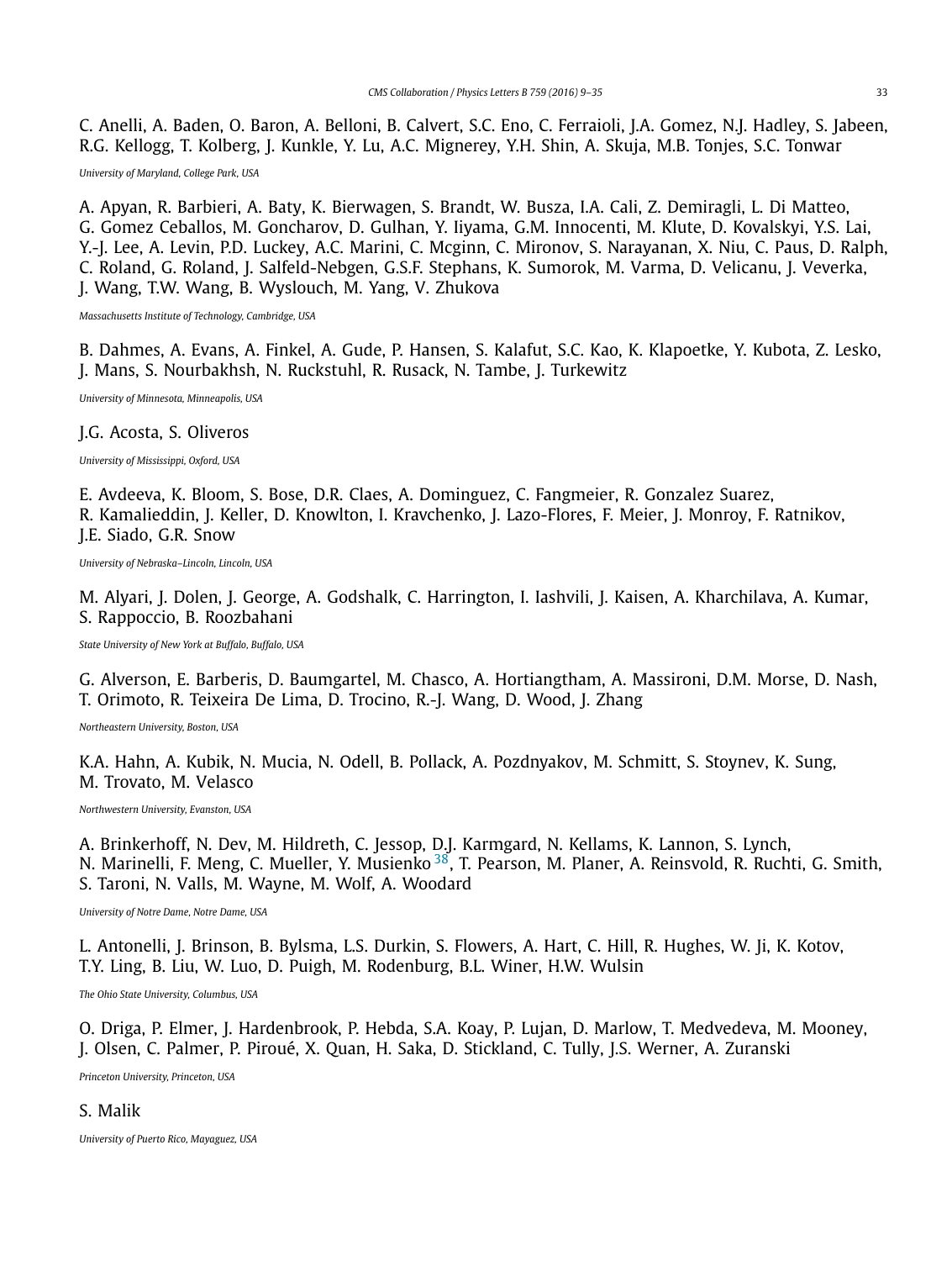<span id="page-25-0"></span>V.E. Barnes, D. Benedetti, D. Bortoletto, L. Gutay, M.K. Jha, M. Jones, K. Jung, D.H. Miller, N. Neumeister, B.C. Radburn-Smith, X. Shi, I. Shipsey, D. Silvers, J. Sun, A. Svyatkovskiy, F. Wang, W. Xie, L. Xu

*Purdue University, West Lafayette, USA*

N. Parashar, J. Stupak

*Purdue University Calumet, Hammond, USA*

A. Adair, B. Akgun, Z. Chen, K.M. Ecklund, F.J.M. Geurts, M. Guilbaud, W. Li, B. Michlin, M. Northup, B.P. Padley, R. Redjimi, J. Roberts, J. Rorie, Z. Tu, J. Zabel

*Rice University, Houston, USA*

B. Betchart, A. Bodek, P. de Barbaro, R. Demina, Y. Eshaq, T. Ferbel, M. Galanti, A. Garcia-Bellido, J. Han, A. Harel, O. Hindrichs, A. Khukhunaishvili, G. Petrillo, P. Tan, M. Verzetti

*University of Rochester, Rochester, USA*

S. Arora, A. Barker, J.P. Chou, C. Contreras-Campana, E. Contreras-Campana, D. Duggan, D. Ferencek, Y. Gershtein, R. Gray, E. Halkiadakis, D. Hidas, E. Hughes, S. Kaplan, R. Kunnawalkam Elayavalli, A. Lath, K. Nash, S. Panwalkar, M. Park, S. Salur, S. Schnetzer, D. Sheffield, S. Somalwar, R. Stone, S. Thomas, P. Thomassen, M. Walker

*Rutgers, The State University of New Jersey, Piscataway, USA*

M. Foerster, G. Riley, K. Rose, S. Spanier, A. York

*University of Tennessee, Knoxville, USA*

O. Bouhali [68,](#page-26-0) A. Castaneda Hernandez [68,](#page-26-0) M. Dalchenko, M. De Mattia, A. Delgado, S. Dildick, R. Eusebi, J. Gilmore, T. Kamon <sup>69</sup>, V. Krutelyov, R. Mueller, I. Osipenkov, Y. Pakhotin, R. Patel, A. Perloff, A. Rose, A. Safonov, A. Tatarinov, K.A. Ulmer [2](#page-26-0)

*Texas A&M University, College Station, USA*

N. Akchurin, C. Cowden, J. Damgov, C. Dragoiu, P.R. Dudero, J. Faulkner, S. Kunori, K. Lamichhane, S.W. Lee, T. Libeiro, S. Undleeb, I. Volobouev

*Texas Tech University, Lubbock, USA*

E. Appelt, A.G. Delannoy, S. Greene, A. Gurrola, R. Janjam, W. Johns, C. Maguire, Y. Mao, A. Melo, H. Ni, P. Sheldon, B. Snook, S. Tuo, J. Velkovska, Q. Xu

*Vanderbilt University, Nashville, USA*

M.W. Arenton, B. Cox, B. Francis, J. Goodell, R. Hirosky, A. Ledovskoy, H. Li, C. Lin, C. Neu, T. Sinthuprasith, X. Sun, Y. Wang, E. Wolfe, J. Wood, F. Xia

*University of Virginia, Charlottesville, USA*

C. Clarke, R. Harr, P.E. Karchin, C. Kottachchi Kankanamge Don, P. Lamichhane, J. Sturdy

*Wayne State University, Detroit, USA*

D.A. Belknap, D. Carlsmith, M. Cepeda, S. Dasu, L. Dodd, S. Duric, E. Friis, B. Gomber, M. Grothe, R. Hall-Wilton, M. Herndon, A. Hervé, P. Klabbers, A. Lanaro, A. Levine, K. Long, R. Loveless, A. Mohapatra, I. Ojalvo, T. Perry, G.A. Pierro, G. Polese, T. Ruggles, T. Sarangi, A. Savin, A. Sharma, N. Smith, W.H. Smith, D. Taylor, N. Woods

*University of Wisconsin–Madison, Madison, WI, USA*

† Deceased.

<sup>1</sup> Also at Vienna University of Technology, Vienna, Austria.